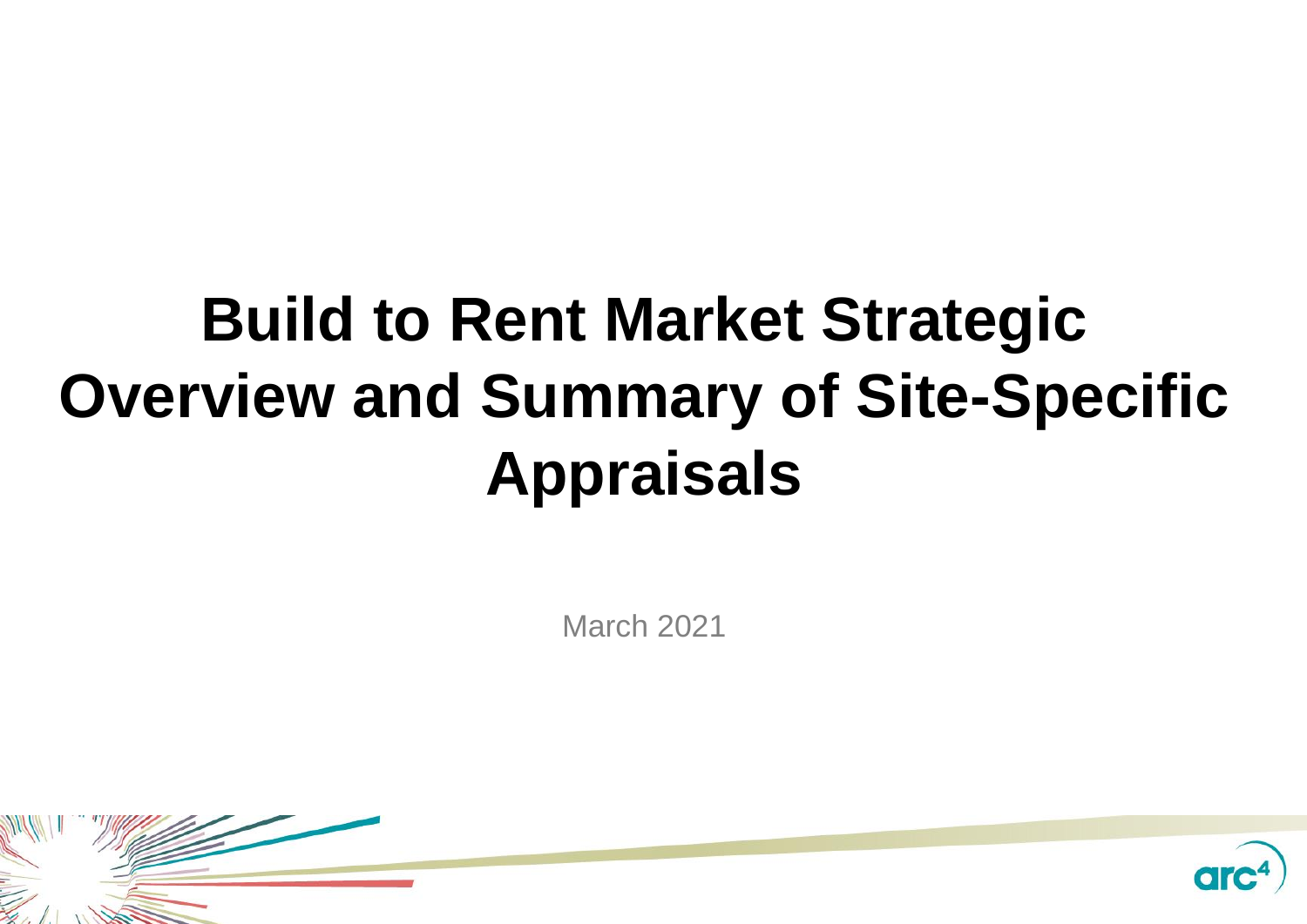#### Page | 2

## **Table of Contents**

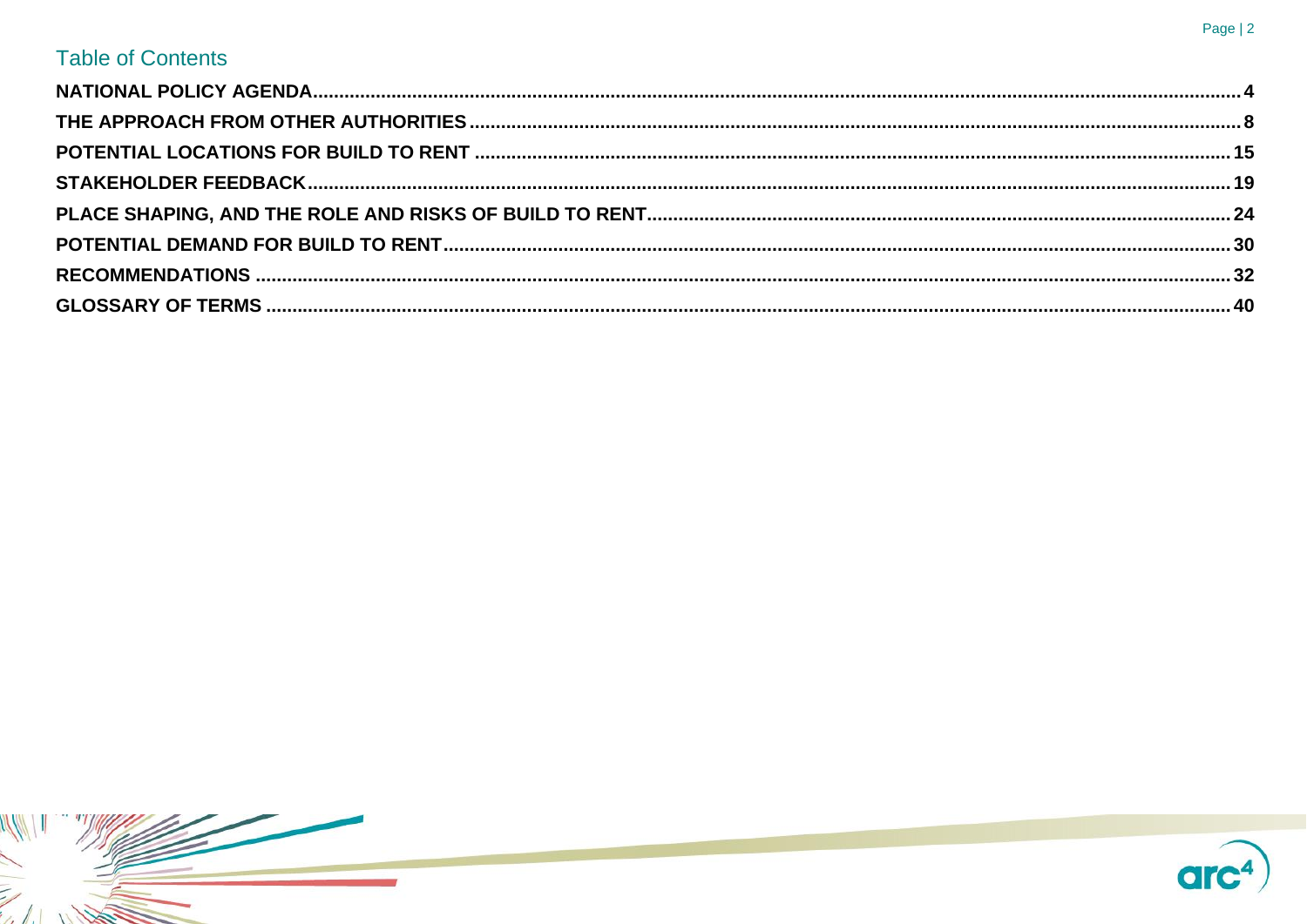### **Introduction**

This report provides a strategic overview of Build to Rent for Cambridge City Council, South Cambridgeshire District Council & West Suffolk Council

The report considers national policy and the policy position taken by other authorities on Build to Rent, and provides feedback from Registered Providers and an investor about the appetite to deliver Build for Rent locally.

It also provides a brief summary of Build to Rent market appraisals prepared for the three local authorities, which considered market demand appraisals for Build to Rent units in six locations, over nine sites.

These were in:

- North East Cambridge
- Northstowe
- **Waterbeach**
- Bourn Airfield
- **Haverhill**
- **Bury St Edmunds**

It provides information on the potential for market rented products and proposes policy options which the councils may wish to consider.

Read in conjunction with the site specific market appraisals it should help the local authorities to understand the potential role Build to Rent and Affordable Private Rent could play across the three local authority areas. The report provides guidance on, amongst other things:

- location and mix in relation to other tenures:
- potential community, social and place making impacts;
- management arrangements likely to be needed;
- covenant periods likely to be required, including any associated issues and risks for the development in the longterm.

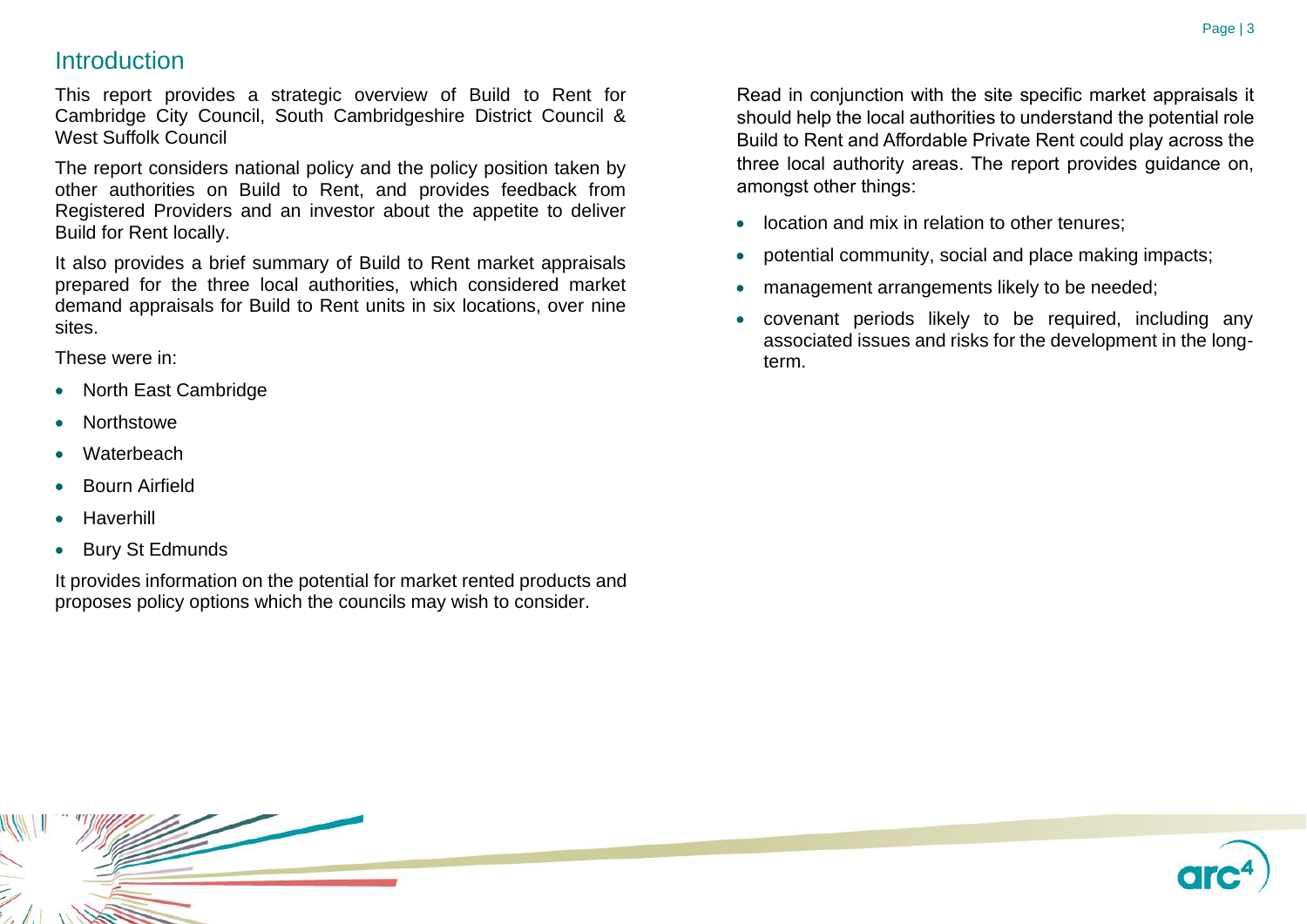# <span id="page-3-0"></span>**NATIONAL POLICY AGENDA**



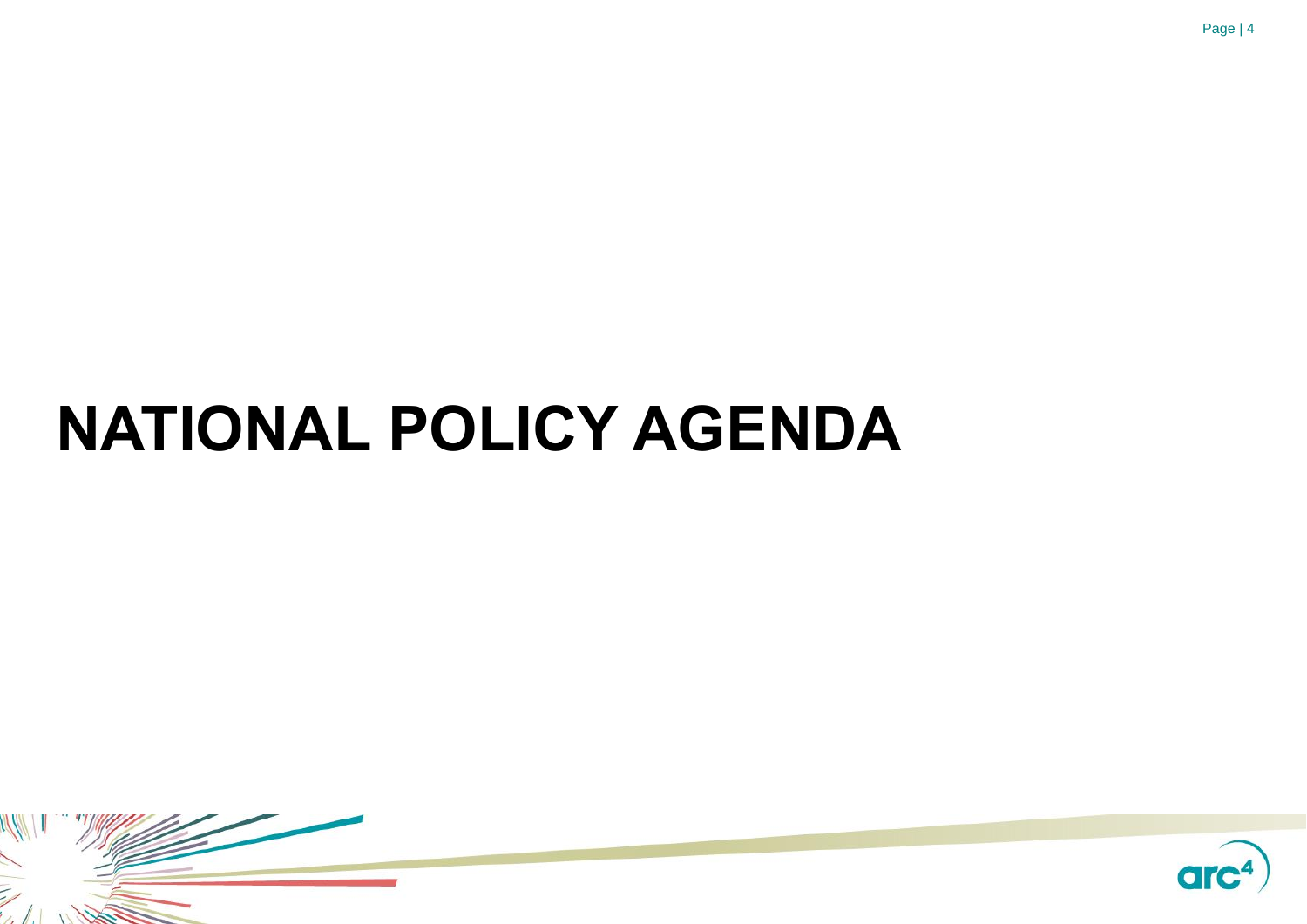### **Introduction**

Build to Rent is a distinct asset class within the Private Rented Sector and has been defined in the [National Planning Policy Framework](https://www.gov.uk/guidance/national-planning-policy-framework) (NPPF).

Build to Rent: Purpose built housing that is typically 100% rented out. It can form part of a wider multi-tenure development comprising either flats or houses but should be on the same site and/or contiguous with the main development. Schemes will usually offer longer tenancy agreements of three years or more and will typically be professionally managed stock in single ownership and management control.

The National Planning Policy Framework states that affordable housing on Build to Rent schemes should be provided by default in the form of Affordable Private Rent, a class of affordable housing specifically designed for Build to Rent. Affordable Private Rent and private market rent units within a development should be managed collectively by a single Build to Rent landlord. 20% is generally a suitable benchmark for the level of Affordable Private Rent homes to be provided, (and maintained in perpetuity), in any Build to Rent scheme. National affordable housing policy also requires a minimum rent discount of 20% for Affordable Private Rent homes relative to local market rents.

It is expected that developers will usually meet their affordable housing requirement by providing Affordable Private Rent homes. However, all options should be agreed jointly between the local authority and the developer as part of the planning permission and set out in a section 106 agreement.

Eligibility for occupying Affordable Private Rented homes should be agreed locally between the local authority and the scheme operator, but with regard to criteria set out in planning guidance. Guidance states that the authority must take a reasonable position in negotiating eligibility.

Final decisions over the occupancy criteria for Affordable Private Rent homes should be made by the Build to Rent scheme operator, working with the authority, taking into account the criteria.

The eligibility criteria for the affordable private rent homes should be set out in the section 106 agreement. The national policy definition of Build to Rent in the National Planning Policy Framework glossary states that Build to Rent developers will as a norm offer longer tenancy agreements of 3 years or more to all new tenants who want one. There is no obligation on customers to take up the offer of a 3-year tenancy. They may prefer a tenancy of 6 months, 1 year or 2 years, and companies should offer these as an alternative, if requested. Tenants should not be locked into longer tenancies for the full period of the agreement. Tenants should have the option to terminate at 1 months' notice, after the first 6 months, without a break fee being payable.

Eligibility should not constitute grounds for refusing planning permission. From a local standpoint, eligibility should be determined with regard to household income levels, related to local rent levels. Where authorities maintain an 'intermediate housing list' they may wish to suggest names from this, or potentially even their statutory housing list, considering the affordability of the homes to those on the list. Authorities should refrain from having direct nomination rights from their housing list.

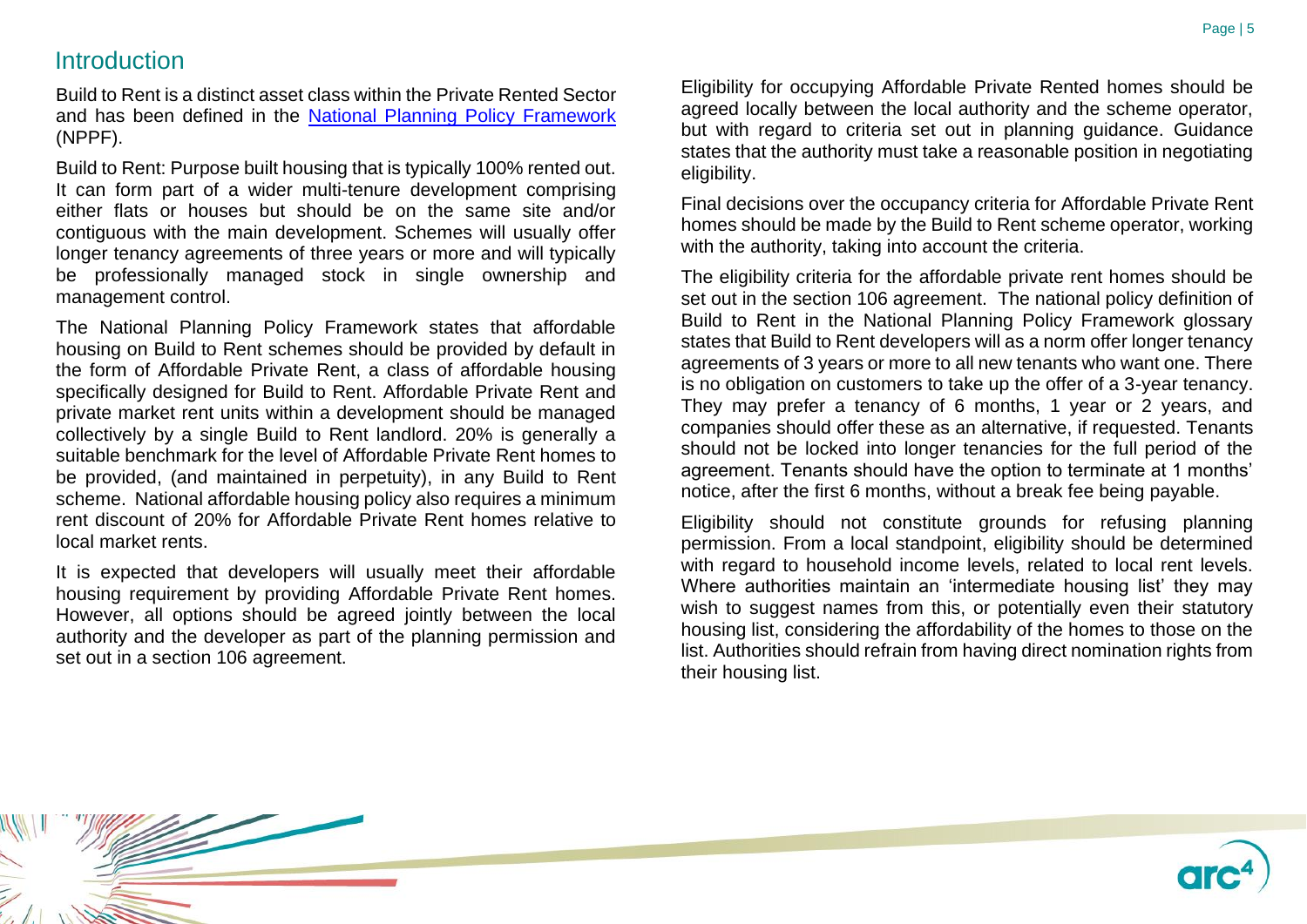In the absence of an established local intermediate housing list, developers and authorities may consider assembling a unique dataset for the development. In so doing they should have regard to the local authority housing allocation policies and any relevant potential candidates from the statutory housing list. The list should also ideally include evidence about peoples' local residence or employment connections.

Build to Rent homes are normally designed, constructed and managed to a high-quality standard. Individual schemes should meet any relevant local and national planning policy requirements.

Affordable Private Rent homes within any particular scheme should be constructed and managed to the same high-quality standards as the private rental homes. They should be distributed throughout the development and physically indistinguishable from the market rent homes in terms of quality and size.

A separate registered landlord is not needed, and the view is that combining the two 2 tenures in this way will improve viability and the future alternation of units between Affordable Private Rent and market rent will be easier.

It is important to note that there is no national requirement for authorities to apply national space standards in their area. Space standards are optional (unless locally set).

The process for managing Affordable Private Rent units should also be set out in the section 106 agreement.

# Section106

[National Planning Policy Guidance on Build to Rent](https://www.gov.uk/guidance/build-to-rent) states that the section 106 agreement should set out:

- parameters of the lettings agreement;
- rent levels:
- apportionment of the homes across the development;
- a management and service agreement;
- clawback arrangements
- marketing agreement including setting out how their availability is to be publicised; and
- requirements of an annual statement confirming: the approach to letting the affordable units, their ongoing status and detailing how the scheme is meeting the overall affordable housing level required in the planning permission.

Build to Rent schemes would normally remain within the rental sector, and the sale of the scheme or individual property to other tenures should not result in the withdrawal of the affordable housing contribution from the local community. In effect through the section 106 agreement the homes are provided specifically as a community benefit in perpetuity.

Circumstances may arise where developers need to sell all or part of a Build to Rent scheme, but under the section 106 agreement these scenarios would include a mechanism to recoup ('clawback') the value of the affordable housing provision that is withdrawn if Affordable Private Rent homes are converted to another tenure.

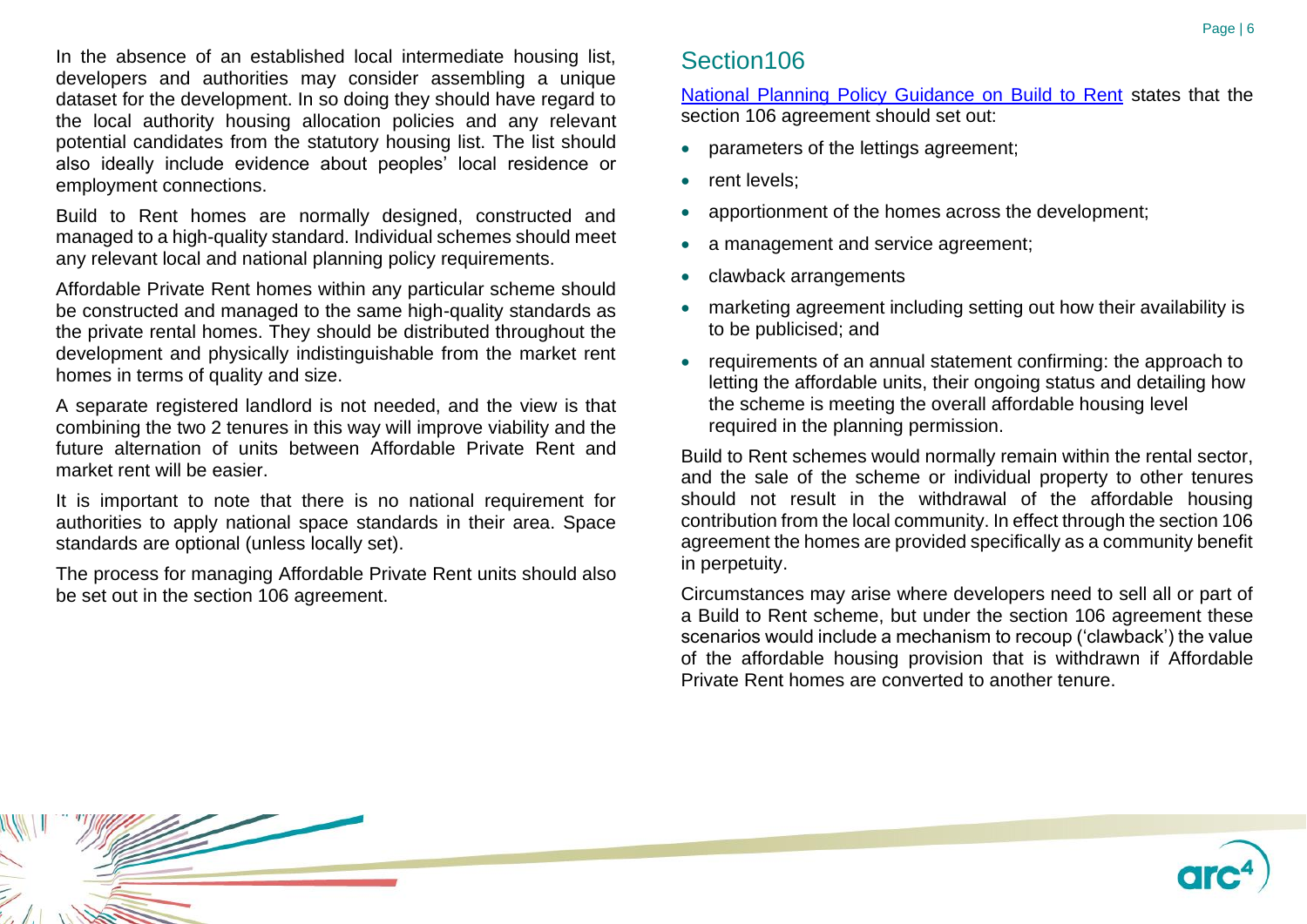The national guidance contains a detailed section on how clawback mechanisms can be constructed and values calculated.

Consideration should also be given to a covenant period for the retention of private market rent homes in that tenure and potential compensation mechanisms if private market rent homes are sold before the expiration of an agreed covenant period.

Planning authorities should recognise that Build to Rent operators will want enough flexibility to respond to changing market conditions and onerous exit clauses may impede development. However, the sale of homes from a Build to Rent development should not result in the loss of affordable housing without alternative provision being made.

The councils may want to expand their existing policies to include any evidence of need and their aspirations for Build to Rent schemes.

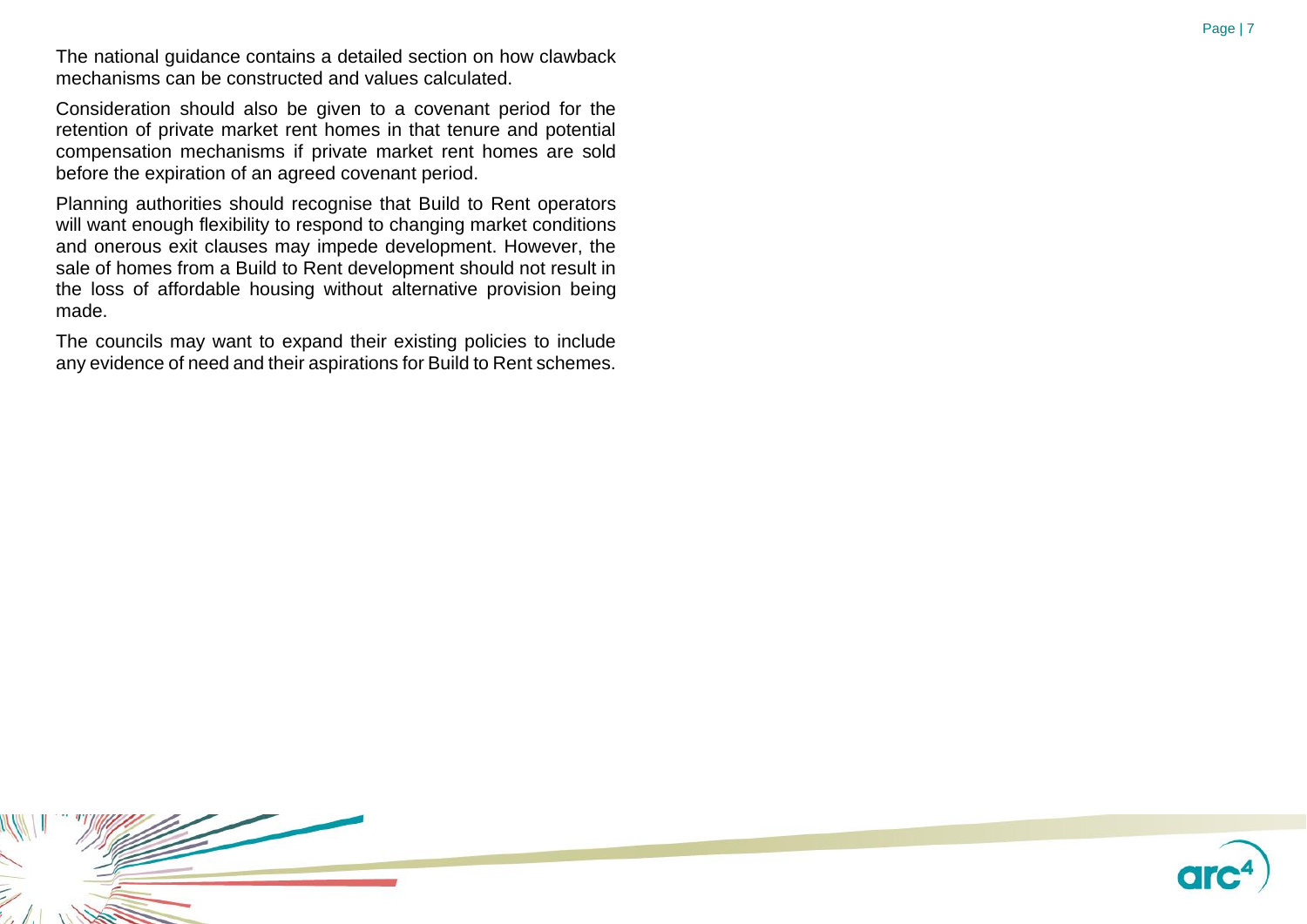# <span id="page-7-0"></span>**THE APPROACH FROM OTHER AUTHORITIES**



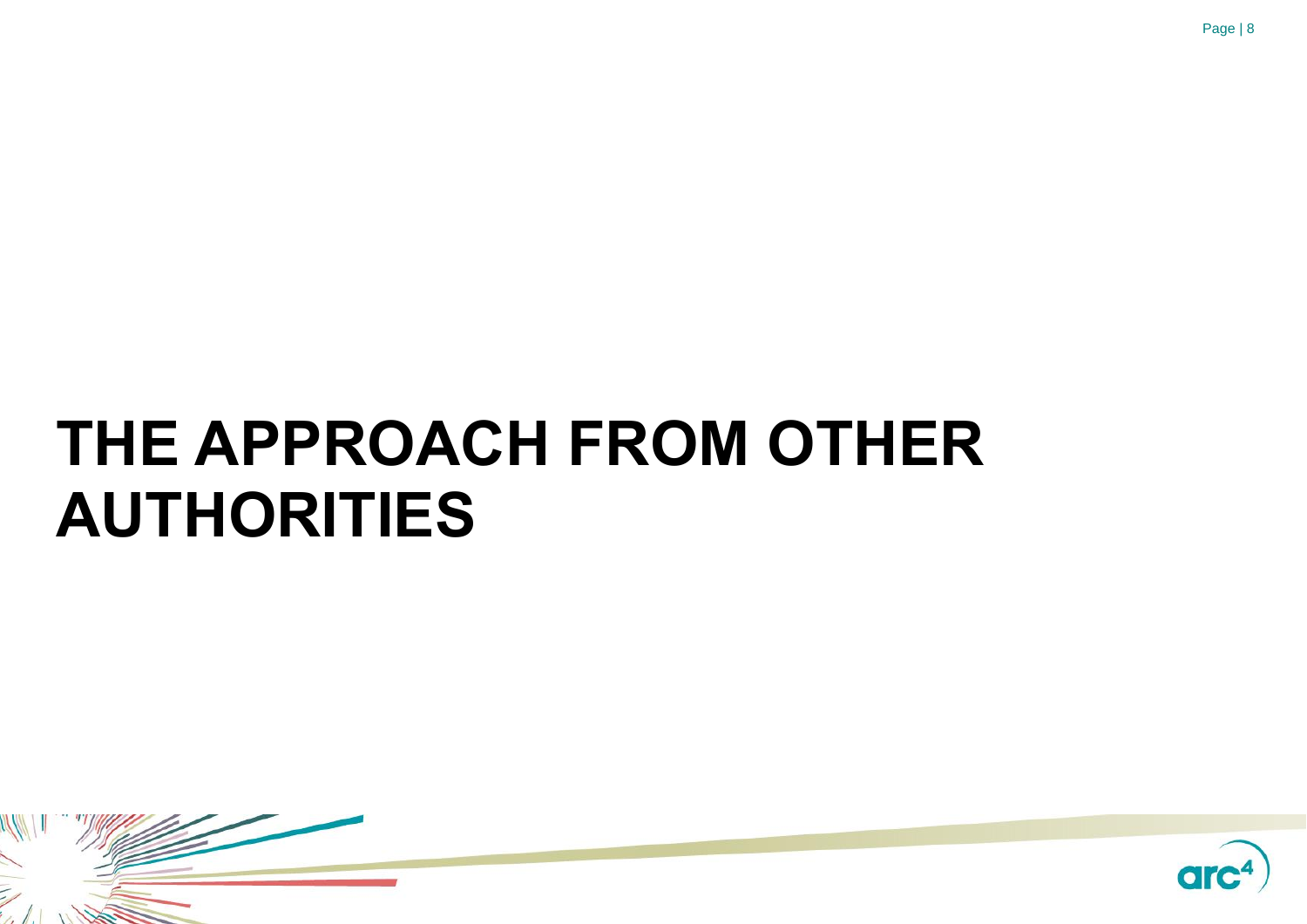### **Introduction**

Rented accommodation takes many forms. The Private Rented Sector is defined for the purposes of this report from the Census 2011 as 'Private rented: renting from a private landlord or letting agency, employer of a household member, or relative or friend of a household member or other person.'

Build to Rent is a term used to describe private rented residential property, which is designed for rent instead of for sale. As the name suggests, Build to Rent involves the building of homes specifically for the rental market. These developments are typically owned by companies (such as property companies or pension or insurance investment companies) and let directly or through an agent.

According to Property Investor Today (22/1/2020), there are 152,071 Build to Rent homes at various stages of completion in the UK. Of these, 40,181 of these are complete, with a further 35,415 under construction and 75,475 in planning, representing an increase of 15% over last year.

#### The London Plan

The policy approach in London varies significantly between the local planning authorities, and less than half of authorities have an existing or emerging Build to Rent policy. However, with the London Plan taking a positive approach, and with increasing numbers of Build to Rent schemes being delivered, London's authorities are increasingly engaged in the sector.

In London the proposed threshold is for Build to Rent schemes to deliver 35% of units as Affordable Private Rent and 30% of affordable homes to be at ['London Living Rents'.](https://www.london.gov.uk/what-we-do/housing-and-land/improving-private-rented-sector/london-living-rent) London Living Rent is a type of affordable home, offering Londoners on average incomes a belowmarket rent, enabling them to save for a deposit to buy their own home.

[The London Plan](https://www.london.gov.uk/what-we-do/planning/london-plan) includes a chapter on housing which contains 18 polices of which H13-Build to Rent is one.

The policy starts by recognising that a Build to Rent development model differs from a traditional for sale scheme and that it can play a potential role in accelerating delivery. However, the policy makes it clear that to be classed as a Build to Rent scheme it must meet certain criteria:

The policy then details through supporting text (also known as reasoned justification), how the sector and the development type should be treated and considered.

- The planning system should take a positive approach to the Build to Rent sector to enable it to better contribute to the delivery of new homes.
- The Build to Rent policy has been developed in recognition of the fact that Build to Rent operates a different model to Build for Sale. Build to Rent relies on income through rent over a number of years, rather than an upfront return on sales, (this is often referred to as the 'distinct economics' of the sector).

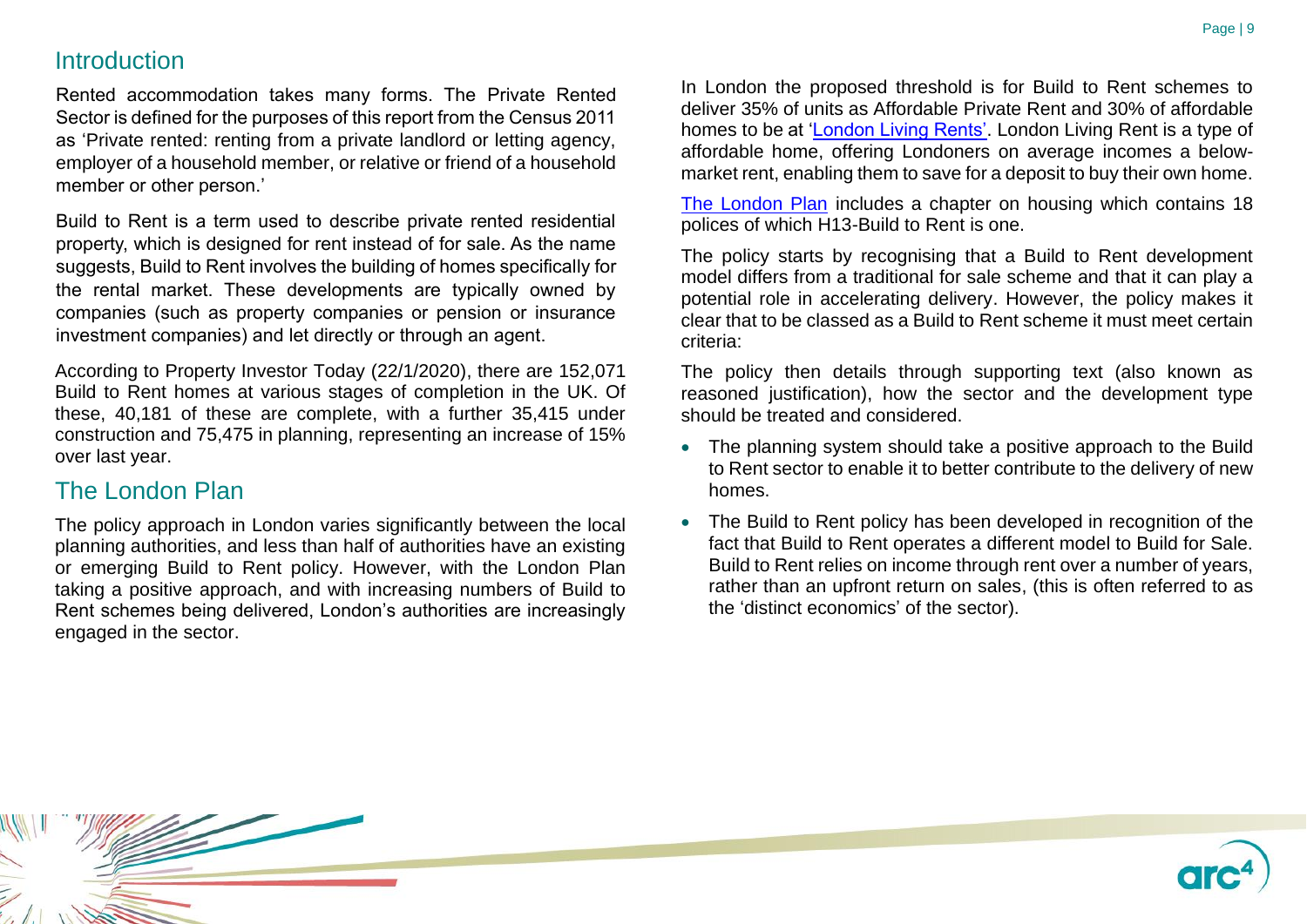- Where a developer is proposing a Build to Rent development which meets the definition, the affordable housing offer can be entirely Discounted Market Rent (sometimes known as Affordable Private Rent) and the discount may be more than 20%). It will be managed by the Build to Rent provider and delivered entirely through planning gain without a grant. The mayor's strong preference is for Discounted Market Rent homes to be let at London Living Rent level, to ensure city-wide consistency in approach.
- A threshold level of affordable housing has been introduced to provide an opportunity for Build to Rent schemes to take advantage of the Fast Track Route offered to Build for Sale schemes. To follow the Fast Track Route at least 30 per cent of the affordable housing must be let at London Living Rent levels. The remainder should be provided at a range of discounts below market rent based on local need to be agreed.
- In all cases the borough must ensure that the Discounted Market Rent units fully meet the definition of intermediate housing and are affordable to those eligible for intermediate rented housing.
- Schemes that do not meet the Build to Rent definition and that do not provide a 15-year covenant or a clawback agreement will not qualify for the Build to Rent policy approach. These will be treated as Build for Sale developments for the purposes of determining affordable housing requirements.
- Schemes that qualify for the Fast Track Route will not need to provide a full viability assessment. The Fast Track Route offers developers of private land a fast-track route through the planning process, (bypassing costly and protracted viability negotiations that have become the norm for applications in London), if they meet a strict minimum of 35 per cent affordable housing without public funding. Developments on public land will have to achieve at least 50 per cent affordable housing to qualify for the fast-track route.
- The majority of Discounted Market Rent products, where they meet the requirements of the Community Infrastructure Levy (CIL) regulations, qualify for mandatory CIL relief.
- Further support for Build to Rent can be given by boroughs through:
	- allocating specific sites for Build to Rent or requiring an element of Build to Rent on larger sites in order to accelerate build out of the site;
	- encouraging long-term institutional investment, working with the Greater London Authority and partners;
	- supporting institutional investment on public land, including exploring the use of joint ventures or deferred receipts.

A valuation of the market and affordable units must be included within the section 106 agreement to enable the level of clawback to be calculated in the event that the covenant is broken.

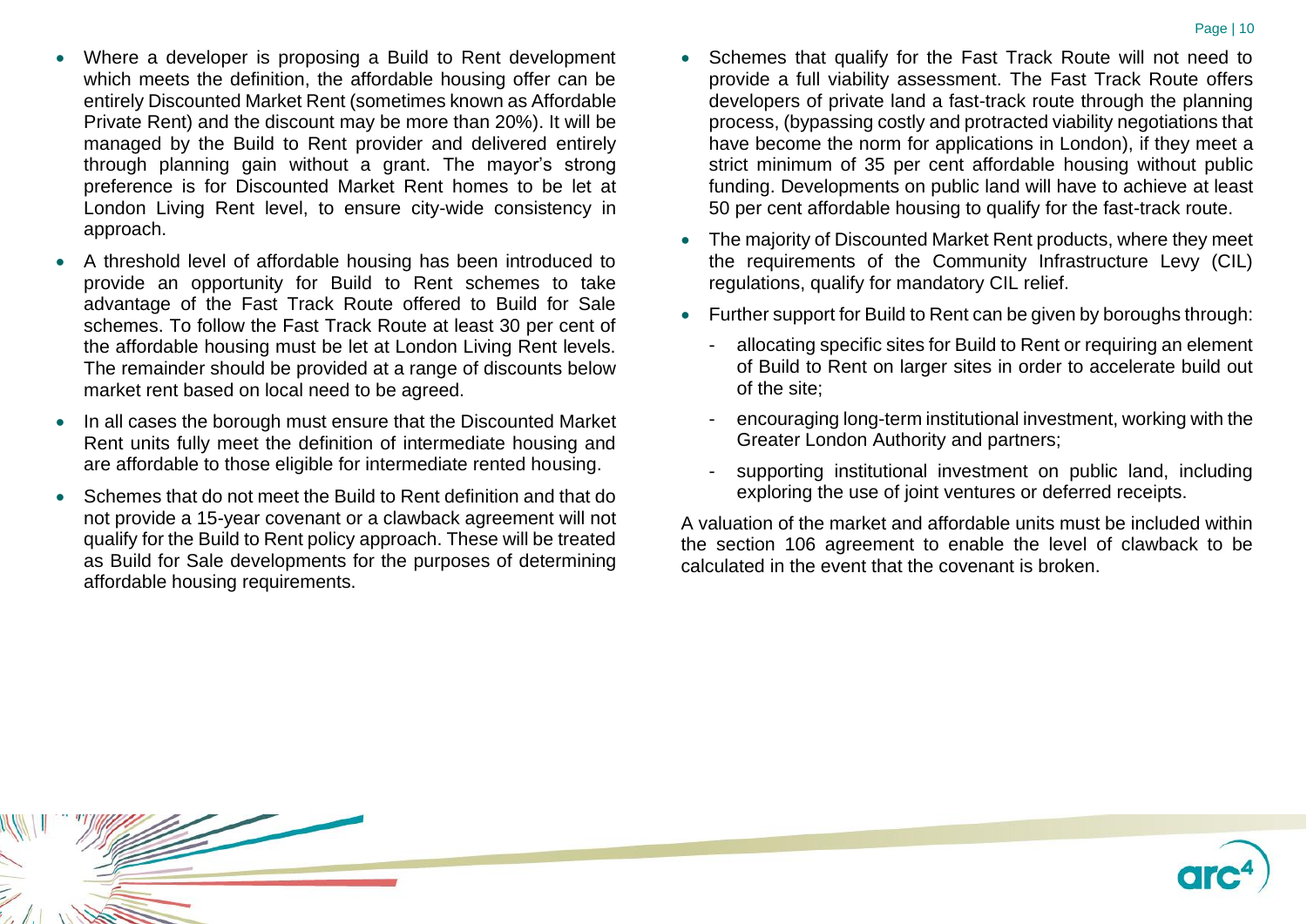### Greater Manchester

There are nearly 23,000 properties either completed or in the development pipeline in Salford and Manchester.

#### Salford Policy H8 - Build to Rent Policy (Revised Local Plan Chapter 12: Housing)

The policy explains where (geographically) the council will look to support the development of Build to Rent schemes.

The policy requires:

- the whole development being under common ownership and management control for the long term;
- operators offering tenancies of three or more years to all tenants, with tenants having the option to terminate at one month's notice, after the first six months, without a break fee being payable;
- schemes to be provided in accordance with the space standards in the case of non-furnished developments; and
- consistency with the need to deliver a broad range of tenures across Salford and within individual areas, including owneroccupied dwellings.

All Build to Rent schemes on sites of 10 or more dwellings, or having an area of 0.5 hectares or more irrespective of the number of dwellings, shall provide a minimum of 20% of the dwellings in the form of Affordable Private Rent, with these dwellings being:

- at a rent that is at least 20% less than the private market rent (inclusive of service charges) for an equivalent dwelling;
- maintained as affordable private rent in perpetuity;
- distributed throughout the development and physically indistinguishable from the market rent homes in terms of quality and size; and
- occupied by eligible households having regard to household income levels and local rent levels.

Changes of use of existing buildings to uses that are similar in nature to Build to Rent, such as from purpose-built student housing, will be expected to comply with the above affordable housing requirements.

The change of Affordable Private Rent dwellings to another tenure will be permitted only where:

- it is clearly impracticable to retain the dwellings in Affordable Private Rent, for example because the Build to Rent development is being converted to owner-occupation; and
- the full value of the subsidy for the affordable private rent dwellings is paid as a commuted sum to the city council for reinvestment in the provision of affordable housing.



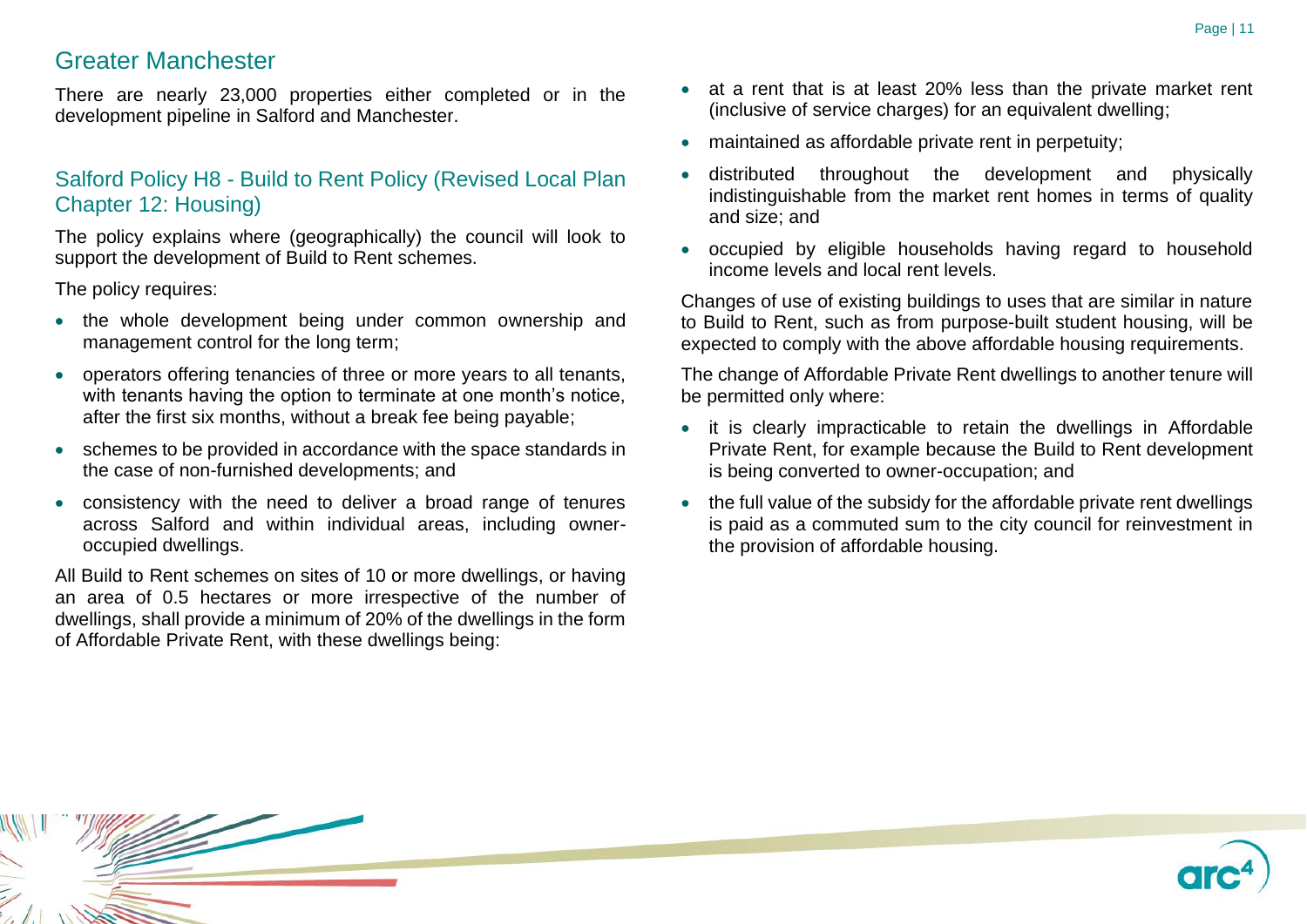### **Manchester**

Manchester City Council has responded to growth in both the wider Private Rented Sector and the Build to Rent sector though the provision of numerous area-specific regeneration frameworks, for example in relation to the St John's former Granada Studios complex. These provide site-specific policy context, delivering certainty but often a good degree of flexibility, and in many cases directly encourage the development of Build to Rent accommodation.

This support is provided in the context of the Manchester Residential Growth Prospectus, which encourages and guides residential development across the city. The prospectus identifies six key principles for the future growth of the residential sector, including support for a quality Private Rented Sector, which makes an important contribution to the city's housing market.

A formal policy is not in place.

# Leeds

Savills reports around 40,180 Build to Rent homes are now complete. The level of completions in Leeds is around 3% equating to 1,205 homes. Build to Rent developments in Leeds can either provide affordable housing on-site as advised in national guidance or in line with the Policy H5 (Core Strategy - as amended by the Core Strategy Selective Review 2019- Leeds Local Plan) which states:

Build to Rent developments shall provide either:

- on-site, according to national policy advice, currently 20% Affordable Private Rent dwellings at 80% of local market rents administered by a management company with appropriate arrangements for identifying households in need, including city council nomination rights, which apply in perpetuity;
- on-site, the percentage of affordable housing specified by Leeds with a mix of intermediate and social rented types of affordable housing at affordable housing benchmark rents, administered by either a registered provider or a management company, with appropriate arrangements for identifying households in need, including city council nomination rights, which apply in perpetuity;
- a commuted sum in lieu of on-site provision of affordable housing of option

Departures from this policy need to be justified by evidence of viability considerations.

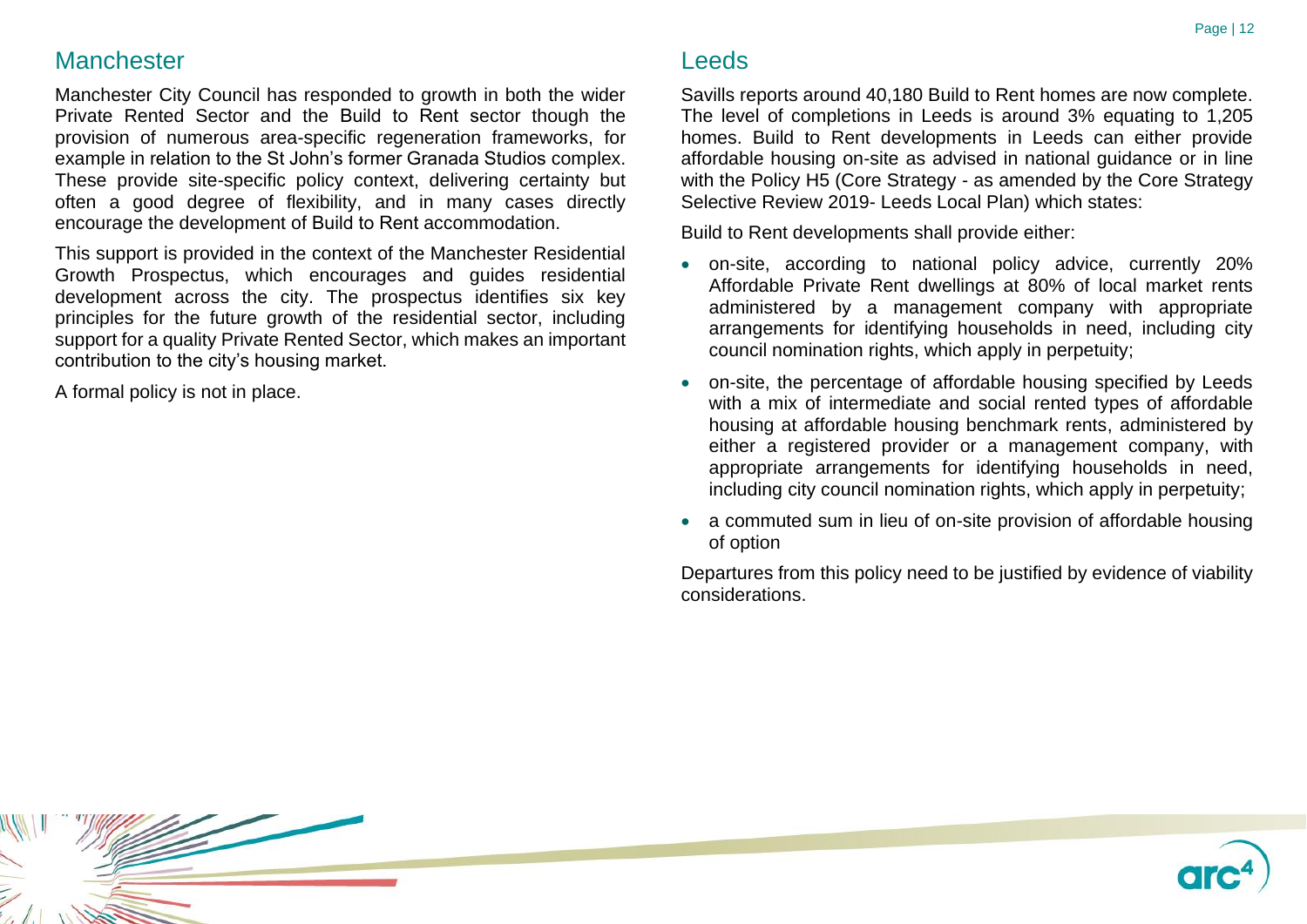### Birmingham

Birmingham has embraced Build to Rent and is an early adopter of positive planning policies. This is set out in the Birmingham Development Plan to include positive modifications stating specific support for Build to Rent developments. The Birmingham Development Plan also gives explicit recognition of the economic circumstances surrounding the delivery of Build to Rent schemes and the need to have regard to each scheme's particular characteristics when assessing viability. There has been a wave of Build to Rent proposals in the city since adoption of the Plan in 2017, and this has been supported by the positive approach of the city council. The city council has also established a delivery vehicle to bring forward schemes for private rent on council owned land.

The plan states*, 'The Private Rented Sector, where multiple units are developed and held in single ownership for long term rental, is supported by the city council as making an important contribution to the supply of housing in the city, and meeting the needs of a mobile workforce, young professionals, households who have deferred house purchase or those who prefer to rent as a lifestyle choice. The city council recognise the different characteristics of such developments (typically funded by large institutions or investors), including the lifetime development economics, which look to longer term returns rather than short term 'market' gains (compared to more traditional open market schemes), and will have regard to its particular characteristics during the decision making process when assessing the acceptability and viability of schemes.'*

## **Belfast**

Within the City Centre Regeneration and Investment Strategy, the council has identified an aspiration to increase the city centre residential population and has acknowledged that the Private Rented Sector could assist in contributing to this objective. The council has published a Draft Plan Strategy as part of the emerging Local Development Plan which identifies a requirement for 6,000 homes in the city centre. These representations have included consideration of the potential impact of policy requirements, such as affordable housing, on the Build to Rent market.

The strategy confirms, *'Available publicly owned sites should be marketed in this context where possible, and development of key privately-owned sites should also be supported. Market and Development Briefs should be prepared for key residential sites, and if necessary financial models should be prepared to underpin and support funding package applications (e.g. Build to Rent for private rented housing*). There is a need to ensure that future city centre *residential developments are appropriately located and contribute to the creation of balanced communities. Such a strategy could initially focus on quality market housing to ensure that a market can be firmly established and address the imbalance that currently exists in the city centre's residential provision. Emerging planning policy regarding developer contributions and the existing requirements for social and affordable housing will ensure that an appropriate mix of affordable units is provided as new market housing is developed. The aim is to stimulate the private sector in order to encourage the development of a self-sustaining quality residential market environment that provides a mixture of tenures and meets the range of needs of a growing city centre population. Care should be taken to bridge the divide between the centre and its adjoining communities'*.

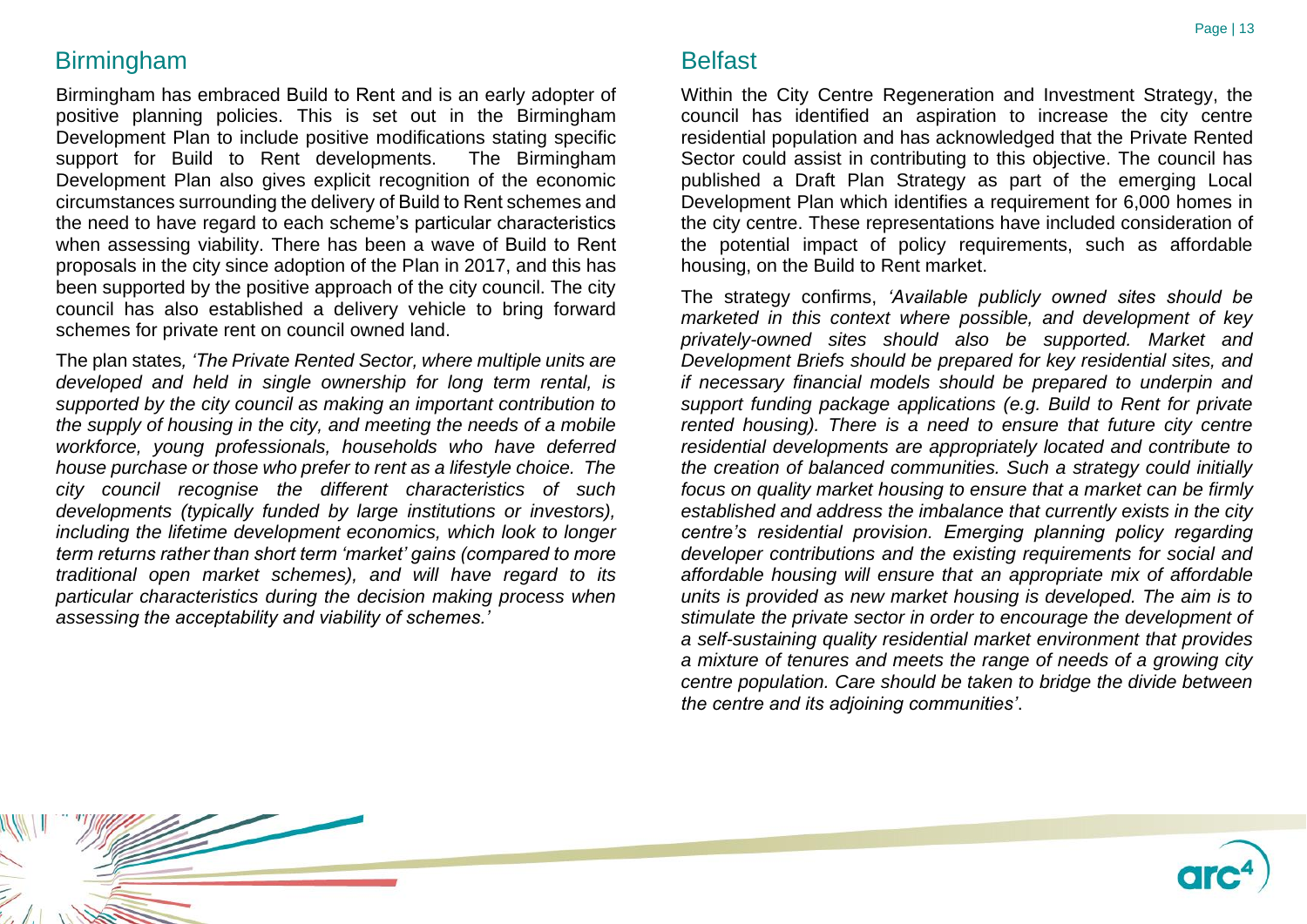#### Newcastle Upon Tyne

Newcastle has introduced policies in line with Government recommendations and have applied space standards in line with other tenure types following viability work.

### **Summary**

From reviewing the existing policy documents available, it is clear that there are few authorities that have developed detailed planning policies. The London Plan presents the most developed position in relation to this new type of accommodation asset class.

From the outset the London Plan is positive and directive in terms of Build to Rent. The London Plan is also the only policy which references Discounted Market Rent.

Where a developer is proposing a Build to Rent development which meets the definition set out in the policy, the affordable housing offer can be entirely Discounted Market Rent , managed by the Build to Rent provider and delivered through planning gain without grant.

The mayor's strong preference is for Discounted Market Rent homes to be let at London Living Rent level, to ensure city-wide consistency in approach.

In all cases the borough must ensure that the Discounted Market Rent units fully meet the definition of intermediate housing and are affordable to those eligible for intermediate rented housing.

The majority of Discounted Market Rent products, where they meet the requirements of the Community Infrastructure Levy (CIL) regulations qualify for mandatory Community Infrastructure Levy relief.

The London Plan is also unique in providing a fast track route for developers if they provide the required affordable requirement.

Due to the geographical make-up of London, the plan does indicate further support can be secured from individual boroughs in particular in relation to accessing institutional investment.

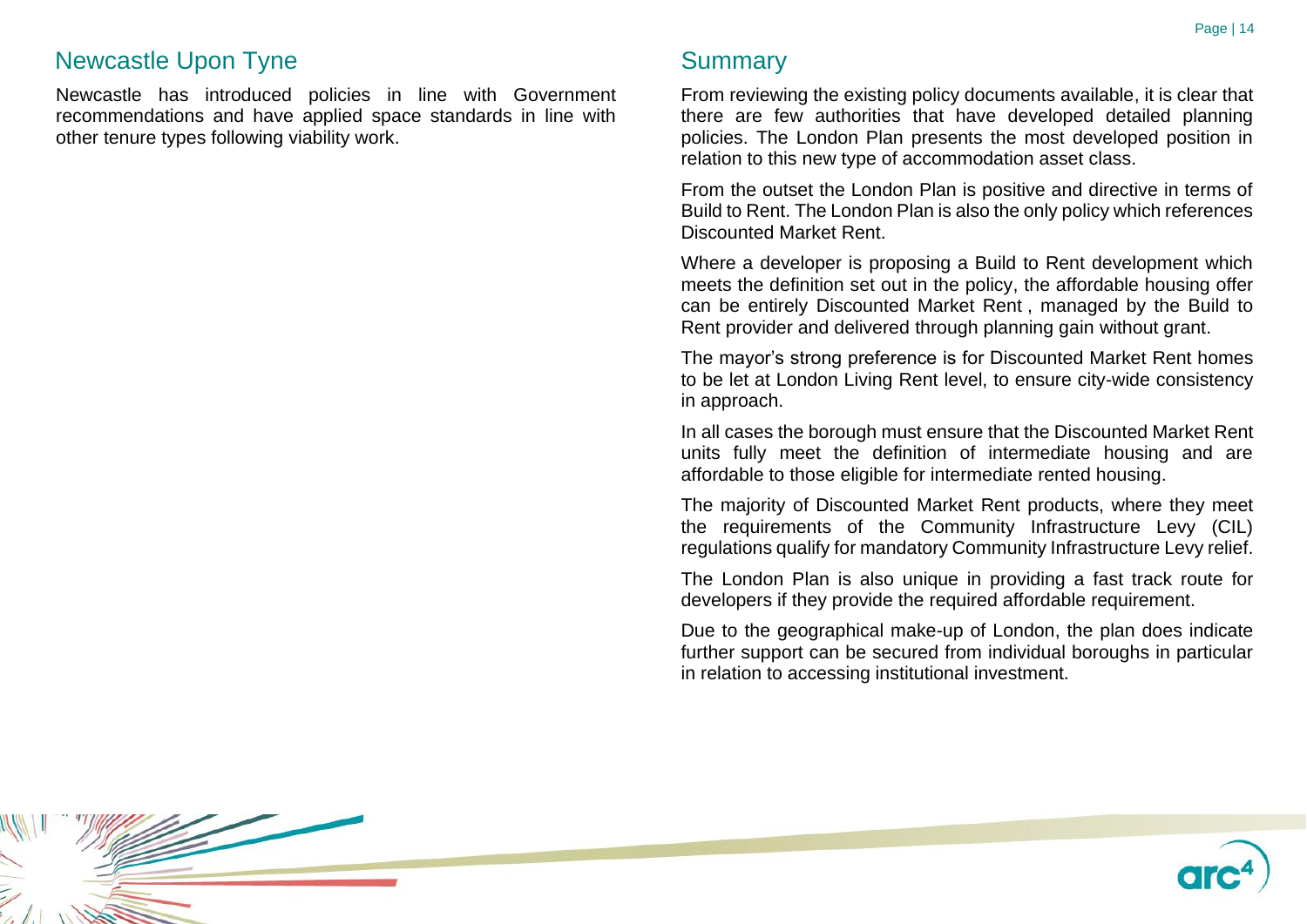# <span id="page-14-0"></span>**POTENTIAL LOCATIONS FOR BUILD TO RENT**



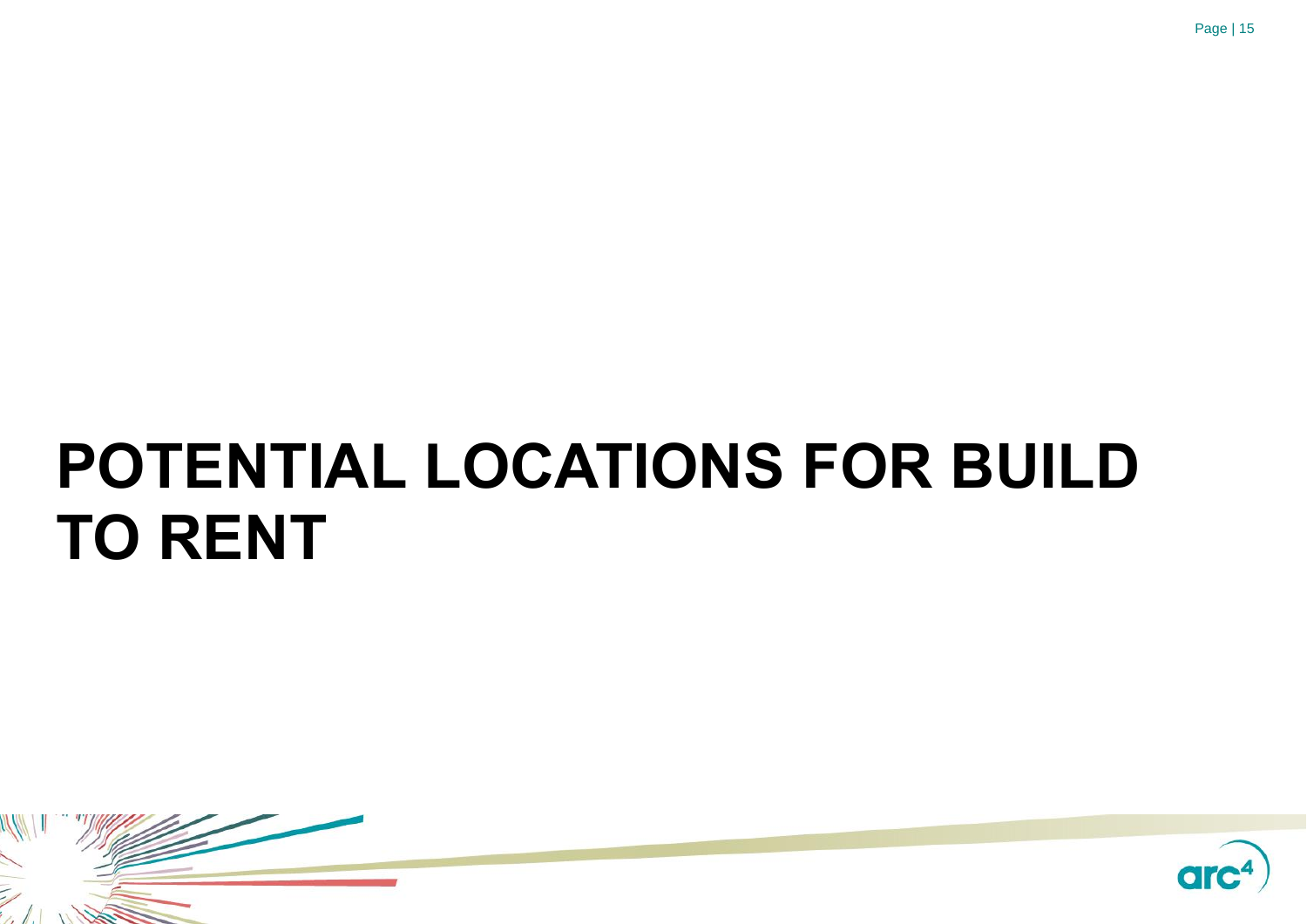#### **Introduction**

Because of differences in demographics and income levels across the study area, and the varying nature of each site, Build to Rent would most likely attract a range of households and incomes across the study area, and a diverse range of quality jobs and neighbourhood facilities. Build to Rent may be attractive to a range of households who may not be able to afford to buy a property given the affordability challenges across the study area. It is also likely to be attractive to younger households starting out, who may not be able to afford to buy or who may actively choose to rent, and households fulfilling key or local worker roles whose incomes limit their housing options and for whom securing a quality rental product might be attractive. A Build to Rent product can help to fulfil all of these requirements.

This study has focussed on assessing 9 strategic sites which could offer opportunity for Build to Rent, these briefly reviewed below. Please note that there may also be other sites which offer opportunities for Build to Rent, not picked up in these reports, such as town centre or regeneration sites located close to public transport networks.

#### North East Cambridge

North East Cambridge is within an up and coming area including land within Cambridge and South Cambridgeshire, with lots of new development planned including. hotels, car parks and cafes. It has the potential to become a new 'hub' in the city. The Science Park is also located here, attracting workers, and there are excellent transport links. The emerging draft North East Cambridge Area Action Plan identifies potential for at least 8,000 new residential units made up of a range of housing types, sizes and tenures.

The new homes will be available to meet many needs, and local workers and housing tethered to employment use are being considered as target groups.

Cambridge is unusual in comparison to similarly sized regional cities as it currently has no Build to Rent homes under construction, although some potential schemes are under discussion. One of the drivers for Build to Rent growth is likely to be affordability and agents confirmed there is strong rental demand both from young professionals looking to live in the city centre, and increasingly from families looking for homes in more suburban or rural locations. The rental market in Cambridge performs well, property is letting quickly, and rents are increasing.

The market is showing signs of a growing demand for a higher specification offer. Agents felt that it was an ideal location for renting and would provide a range of houses and apartments.

#### **Northstowe**

Northstowe is in South Cambridgeshire and a designated new town situated on the former RAF Oakington base and surrounding farmland between Cambridge and Huntingdon. The proposed development will deliver 10,000 new homes providing accommodation for 24,000 new residents with the construction split across 3 separate planning applications. Northstowe is located 5 miles north-west of Cambridge, within a dynamic sub-regional economy, driven by the success of Cambridge as a hub for high growth business clusters in information technology, biotechnology and clean technologies.

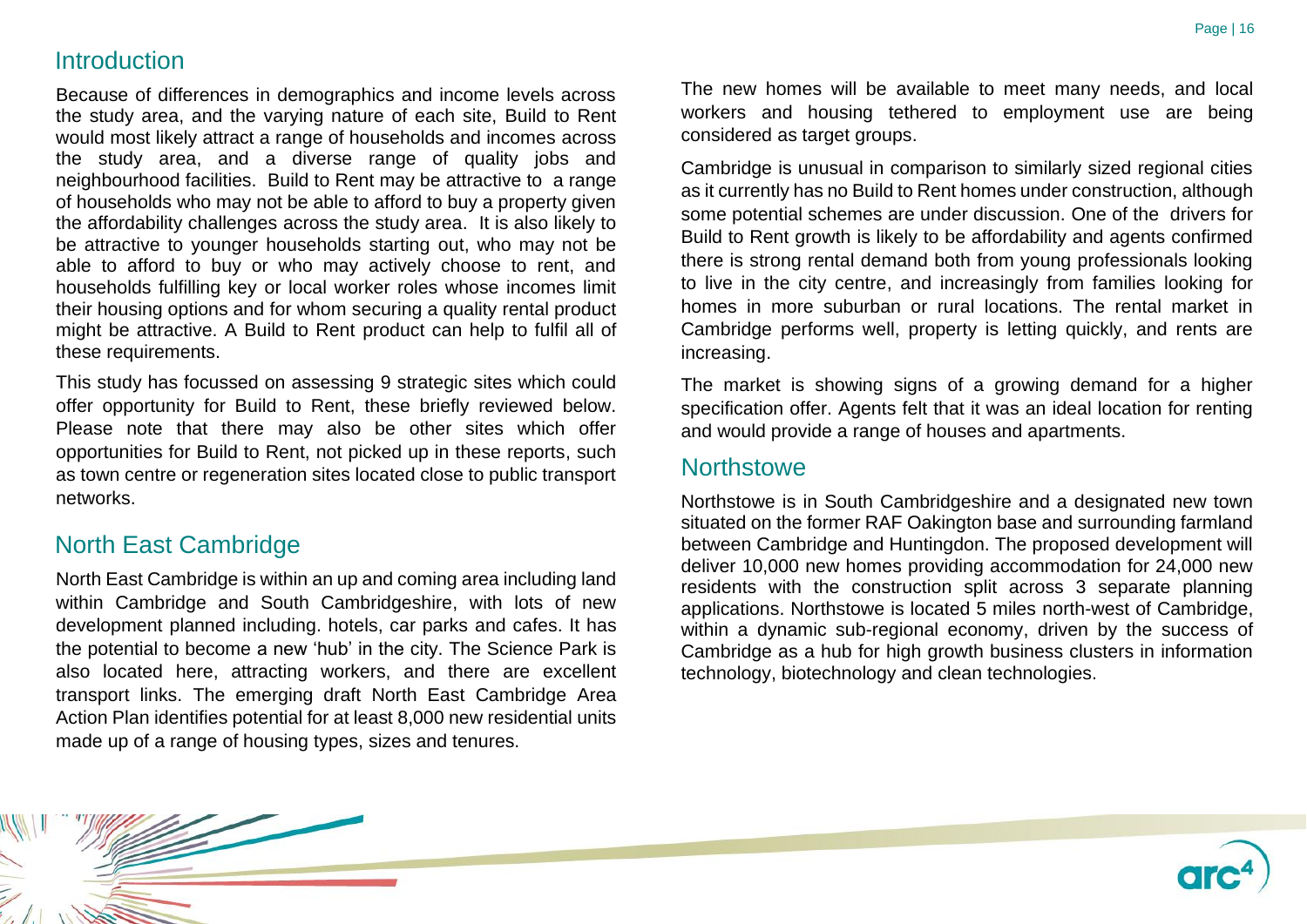As a new economic driver, the town has the potential to perform a distinctive economic role, not only supporting and adding value to these clusters, but also developing and sustaining its own economic specialisms based on its unique status as a new town. The site offers potential for Build to Rent as an urban product for younger people in the town centre but also has the potential to offer family homes perhaps away from the main centre.

#### Land north of Waterbeach

Is a significant site that encompasses the RAF barracks plus the redundant airfield strip adjacent to the A10 and agricultural land to the east. The site is in South Cambridgeshire and has been allocated in the South Cambridgeshire Local Plan (2018) (policy SS/6) for the development of a new town of approximately 8,000 to 9,000 dwellings. It will provide a range of uses appropriate to a new town, including a residential development of market & affordable dwellings. A mix of tenures, dwelling sizes and unit types will enable the scheme to grow into a balanced and inclusive community.

Local letting agents recognise the potential of the proposed area to provide affordable rented alternatives to sale and recognise a wide catchment area reaching into Cambridge as well as surrounding towns. Demand for a higher specification product is clearly recognised as well as the opportunity of providing affordable private rent.

# Bourn Airfield

Bourn Airfield is in South Cambridgeshire and has been allocated in the South Cambridgeshire Local Plan (2018) and Local Plan policy SS/7 'Bourn Airfield' for the development of a new village of approximately 3,500 homes. Situated some 8 miles west of Cambridge City Centre, the new village should include a wide range of housing types and tenures throughout the site, includingaffordable housing and specialist housing for older people.

The final number of dwellings will be determined through a design-led approach and be appropriate to creating a high-quality community which can support a range of local facilities. The location of the site and the connectivity to Cambridge, plus transport links to the wider area including London, provides an ideal base for developing a private rented offer within this scheme.

Agents confirmed that there is interest in rented options in South Cambridgeshire and that a Build to Rent offer would likely be popular and attract a range of incomes. This could provide much needed key worker accommodation to the likes of Addenbrooke's Hospital. The key driver affecting the need for affordable housing including Affordable Private Rent will be the high cost of buying or renting on the open market in comparison to local household incomes.

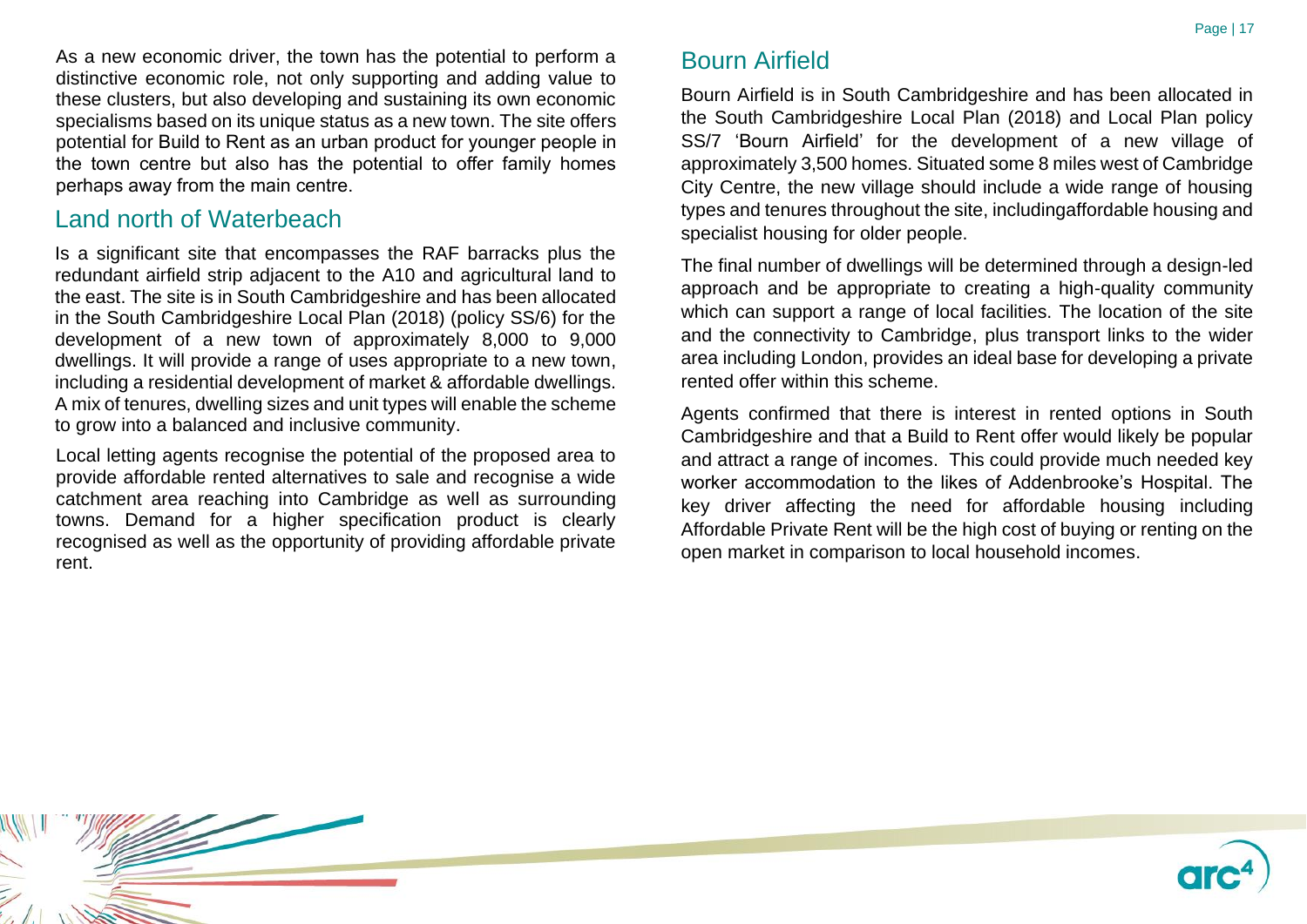# Haverhill North East

Haverhill North East is approximately 1 km north-east of the town. The site has been identified by West Suffolk Council to deliver a new sustainable urban extension to Haverhill.

Over the next 20 years, it can provide 2,500 homes, new employment space, transport improvements, new schools, community leisure and recreation facilities and public open space including a country park. The proposed development will deliver residential units in phases. A mix of dwelling types will be provided both in terms of size and tenure. The exact mix will be determined at the reserved matters stage for each phase, in order to respond to the prevailing housing needs at that time. 30% affordable housing will be required.

#### Haverhill North West

Haverhill North West is 1.2km north of the town. The West Suffolk Housing Delivery Study (2019) indicates a capacity of 1,150 homes, including 375 assumed completions between 2017 and 2022. As part of the North West Haverhill development proposals, a new link road will be delivered from the A143, Haverhill Road ('the Bury Road') around the north-west of the town to the A1307 Withersfield Road.

The north-west site has capacity for up to 1,150 dwellings, whilst **North East Haverhill**, up to 2,500.

The Haverhill sites could include rented accommodation with Build to Rent with Affordable Private Rent on offer for new residents.

# Bury St Edmunds West

Is currently open farmland located off the A14 Newmarket Road on the outskirts of the village of Westley, which itself is within 2 miles from the centre of Bury St Edmunds.

The site is well positioned for vehicular traffic with the A14 linking Ipswich (23 miles) to Cambridge (28 miles). The attraction of the site is obvious given its proximity to Bury St Edmunds and the lifestyle offer this town can afford to families and commuters. Bury St Edmunds has a good range of restaurants, the contemporary Arc Shopping Centre with a conglomerate of high street retailers, two cinemas, the Apex Arts venue and a plethora of bars etc., along with many sports facilities. This site is allocated to deliver around 450 homes of mixed tenure and size, including affordable homes.

## Bury St Edmunds North East

Is agricultural land. The development will provide around 1,250 new homes, the site is being promoted by Berkeleys.

# Bury St Edmunds South East

Is a large site which is primarily farmland, it lies within 1 mile of the town centre and is adjacent the A14 highway. The site has capacity of 1,250 homes. As with all of the Bury St Edmunds sites there is a market opportunity to develop a Build to Rent site at scale to provide a product in the market aimed at those consumers who cannot afford market homes nor qualify for affordable housing.

Some sites in West Suffolk are already at an advanced stage of planning and have developers on board and so may no longer offer opportunities for Build to Rent development.



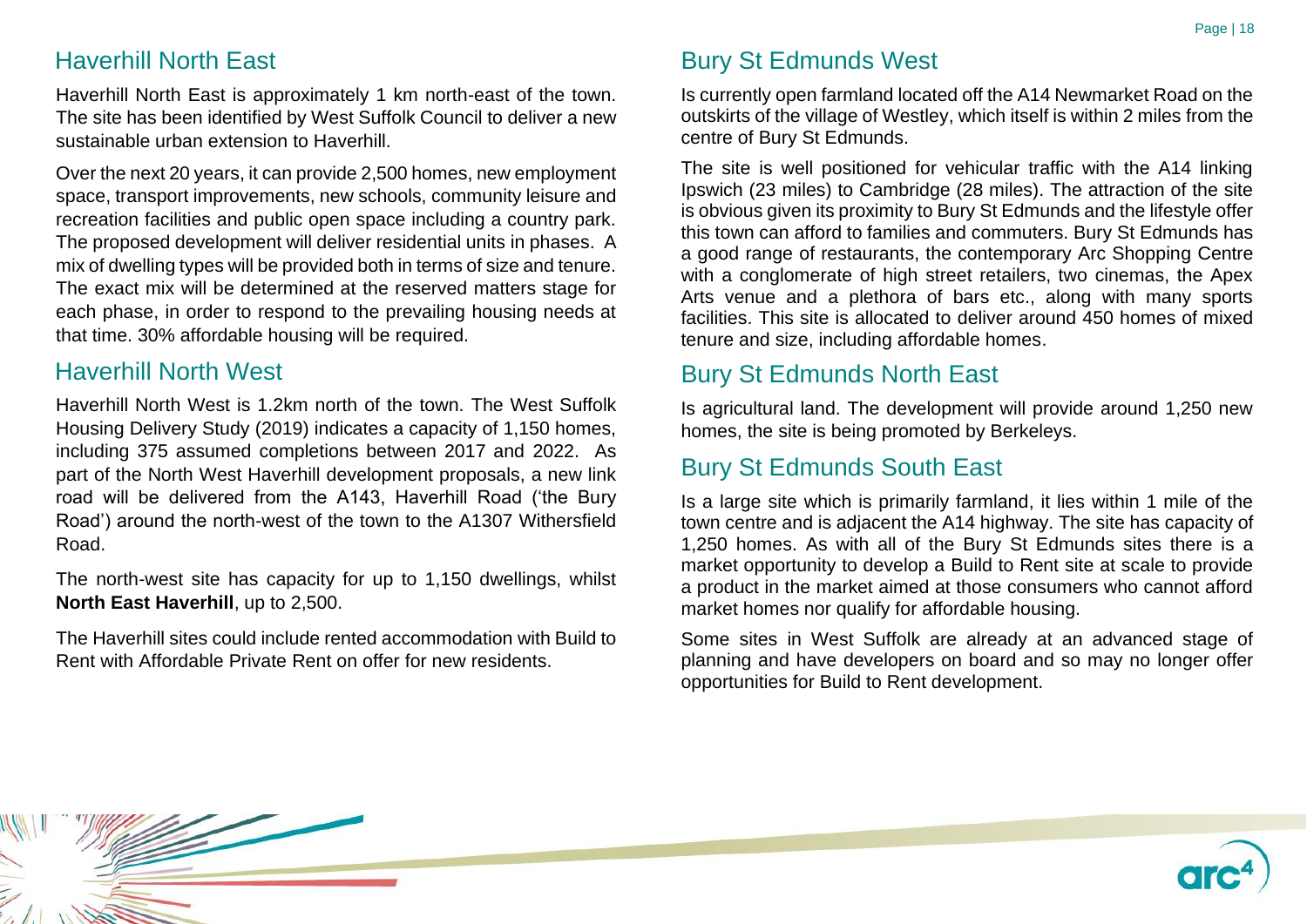



# <span id="page-18-0"></span>**STAKEHOLDER FEEDBACK**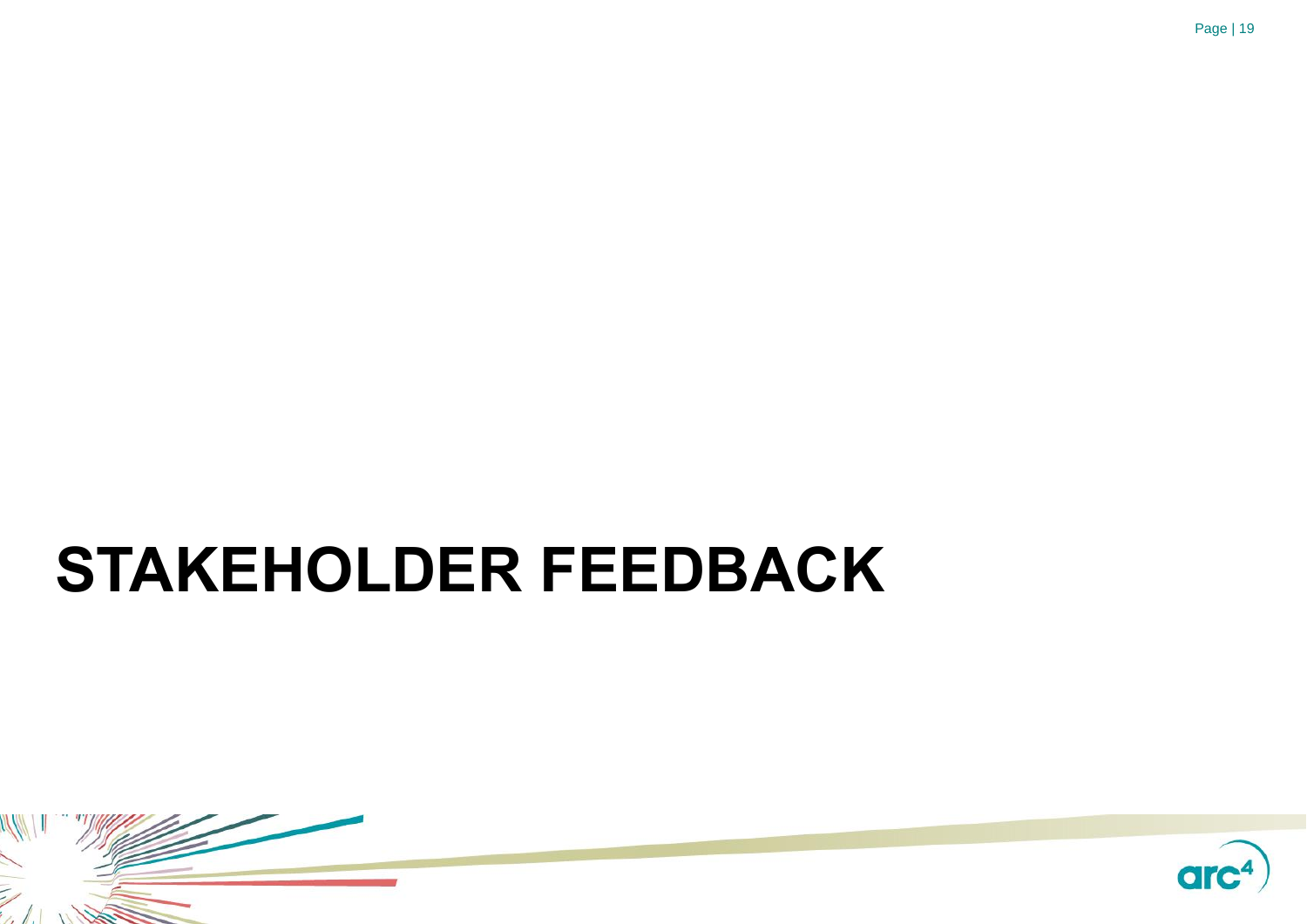#### Registered Provider feedback

Feedback was received from four Registered Providers operating locally about their interest and appetite for Build to Rent in the study area. These were BPHA, Cross Keys, Clarion and Hastoe.

Registered Providers who provided feedback had no experience of developing or managing Build to Rent.

Of the four Registered Providers who responded, only Bedfordshire Pilgrims Housing Association (BPHA) would consider delivering this product albeit this was not a commitment. BPHA confirmed that whilst the "Affordable Rent" model allows housing providers to charge 80% of market rent, it is BPHAs's policy to cap rents at Local Housing Allowance in every area, or sometimes 90% (4-bedrooms) or 95% (3 bedrooms) of the Local Housing Allowance in high value areas such as Cambridge City, as this assists the BPHA lettings team with affordability and generally leads to more sustainable tenancies.

Cross Keys Homes confirmed that their priority was Affordable Rent but delivering Build to Rent and Affordable Private Rent would be considered if Affordable Rent could not be achieved. Cross Keys did not rule out delivering Build to Rent but the focus would need to be investment driven. This was the same for Clarion where it was not part of the business plan.

Hastoe confirmed that it does not deliver the Build to Rent product as it only delivers traditional exception sites. Its primary focus is on affordable housing, preferably for affordable rent, which it believes meets the housing needs of the local area.

The appetite to deliver Build to Rent across the study area was limited, with Registered Providers clearly prioritising Affordable Rent as a better use of capital resources. There was some potential interest in managing Build to Rent.

In terms of planned Homes in Multiple Occupation development, there was a mixed response to delivery. Whilst further details would be required, Cross Keys Homes, confirmed potential interest.

Whilst only four Registered Providers responded, amongst whom there was little appetite for developing or managing Build to Rent, there may still be an opportunity to engage with Registered Providers in Build to Rent.

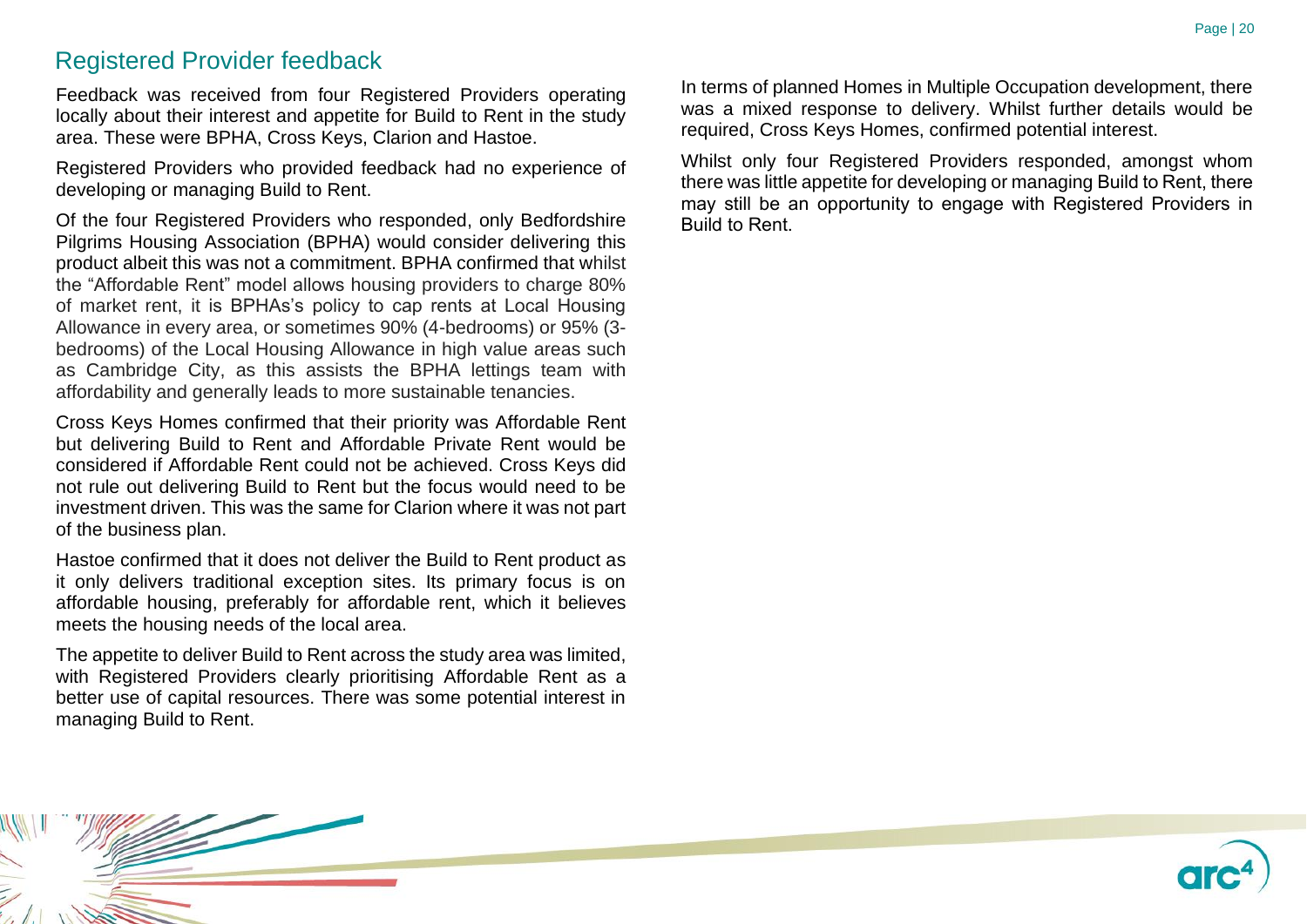### Investor feedback

We spoke with the Live Group who represent investment research and decisions for a significant number of Build to Rent developers and investors across the UK. The feedback is set out below:

Build to Rent developer and investors invest significant resources in demand appraisals and due diligence on all individual Build to Rent schemes before making investment decisions. This would include access to detailed information on written viability /investment reports and red book valuations. In terms of market information, this is considered on population, local income levels, target profiles, market competition and specifications, average rent, unit mix, rent comparisons, affordability, rent projections, operating cost model and absorption rates.

It would be useful for councils to request sight of the findings of individual market demand appraisals at planning application stage.

Investors consider the market to be very buoyant and have no concerns about future demand diminishing. In fast moving markets, the market can usually absorb between 30 to 40 leases per month (per scheme), so on a 200 unit scheme a letting time of 5 to 6 months would be envisaged.

Rent levels are inclusive of service charges and sometimes utility bills. This impacts on viability. Investors understand that planning requirements vary between planning authorities, but that local authorities are generally keen to support development models that provide more rental accommodation, and especially more affordable rented properties rather than high-end projects. Investors also support this.

The luxurious add-ons of high-spec (and unsold) build to sell developments e.g. the gyms and saunas and rooftop infinity pools, may be of less importance to working tenants than secure bicycle storage, hassle-free superfast Wi-Fi, and a concierge service accepting deliveries during the day.

To share the management services costs, 50 units is seen as the minimum to drive economies of scale, and plans are developed for schemes as large as 2,000 units. But there are still opportunities for small to medium scale developers to adopt elements of the model.

The main target market is 24 to 35-year olds who cannot afford to join the housing ladder, but investors also have good demand from empty nesters up into their 80s. Investors are supportive of councils having some involvement in client eligibility for all units that are let as affordable private rent. Choosing the right tenants is central to success. Aside from the fact that investors depend on them for rental property income, they can also have a good or bad impact on investment. Choosing the wrong tenant often means investors must pay for unnecessary maintenance and repairs, or worse, eviction.

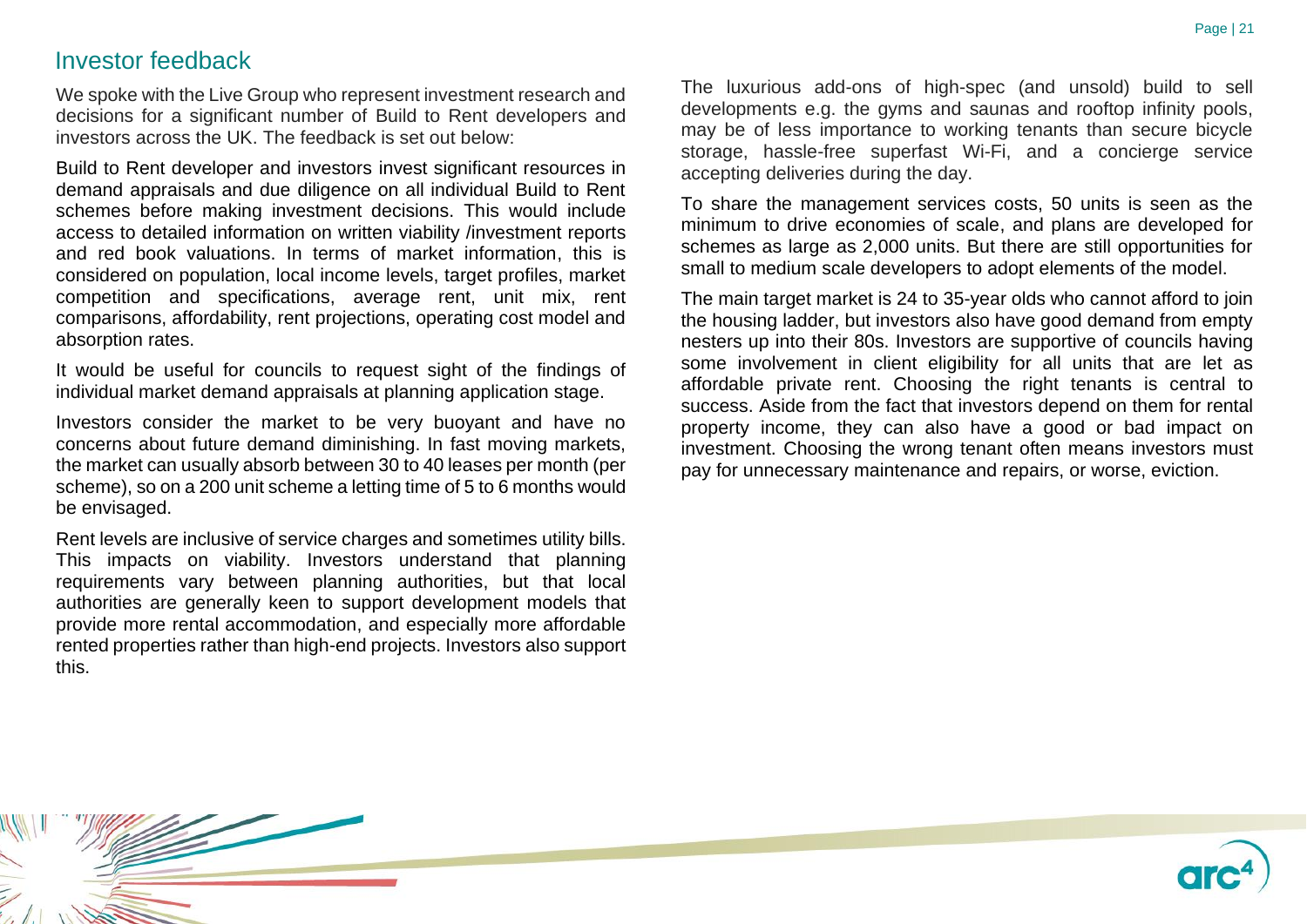Location has always been the most important feature of a property. If you are in the right location, you can command higher prices for rentals without having to do much else. Renovations and square footage become secondary concerns. People are much more willing to compromise on other amenities if they are in a location that is desirable to them in some way. Think of any area close to a large city. People are willing to pay much higher prices to be in the heart of it all, being close to transportation, shopping, food, and entertainment.

Renters tend to make more use of public transport. Popular build-torent developments are built close to transport and other infrastructure, making use of brownfield development opportunities, and supporting activity in town and city centres.

Renters like an open floor plan. An open floor plan can help a smaller space appear larger. Many feel a kitchen that is open to the living space allows for better entertainment. This of course, is an individual preference and some target households may not choose this.

For renters with cars, parking is important in Build to Rent. Off-street parking is even more desirable. Being able to provide the tenant with a parking spot on the driveway or in a garage will help to get the unit rented quickly. In suburban locations, parking is more readily available. If this garage is too far away from the property, for example more than 100 metres, this could be a deal-breaker. (Although there is also evidence that Build to Rent can attract less car usage, and schemes should be treated individually).

Developers may choose to keep control of the project from securing the planning permission through to rental income or selling on to a management company. So, funding vehicles range from development finance to bridging finance transferring to a buy to let mortgage.

Build to Rent development needs to generate rental income to make a return on investment. This means there is a strong incentive to implement a planning permission and to start building at pace. This model supports the acceleration of construction on large (phased) sites and means that Build to Rent development can also be delivered simultaneously with other housing tenures as Build to Rent is aiming at a different part of the residential market.

The financial models and ownership structures for Build to Rent development are fundamentally different to the 'for sale' housing market. The intention of those who own a Build to Rent scheme is generally to maintain them as homes for rent for the long-term, not breaking up the scheme to turn some or all of the homes into for sale housing , and to generate long-term income from the rent that could be used, for example, to support pension liabilities. When homes are built for sale, the money the developer puts into the scheme is tied up for a shorter period, until the homes are sold, compared to when a developer is delivering a Build to Rent scheme, when the money can be tied up for several years, if not significantly longer.

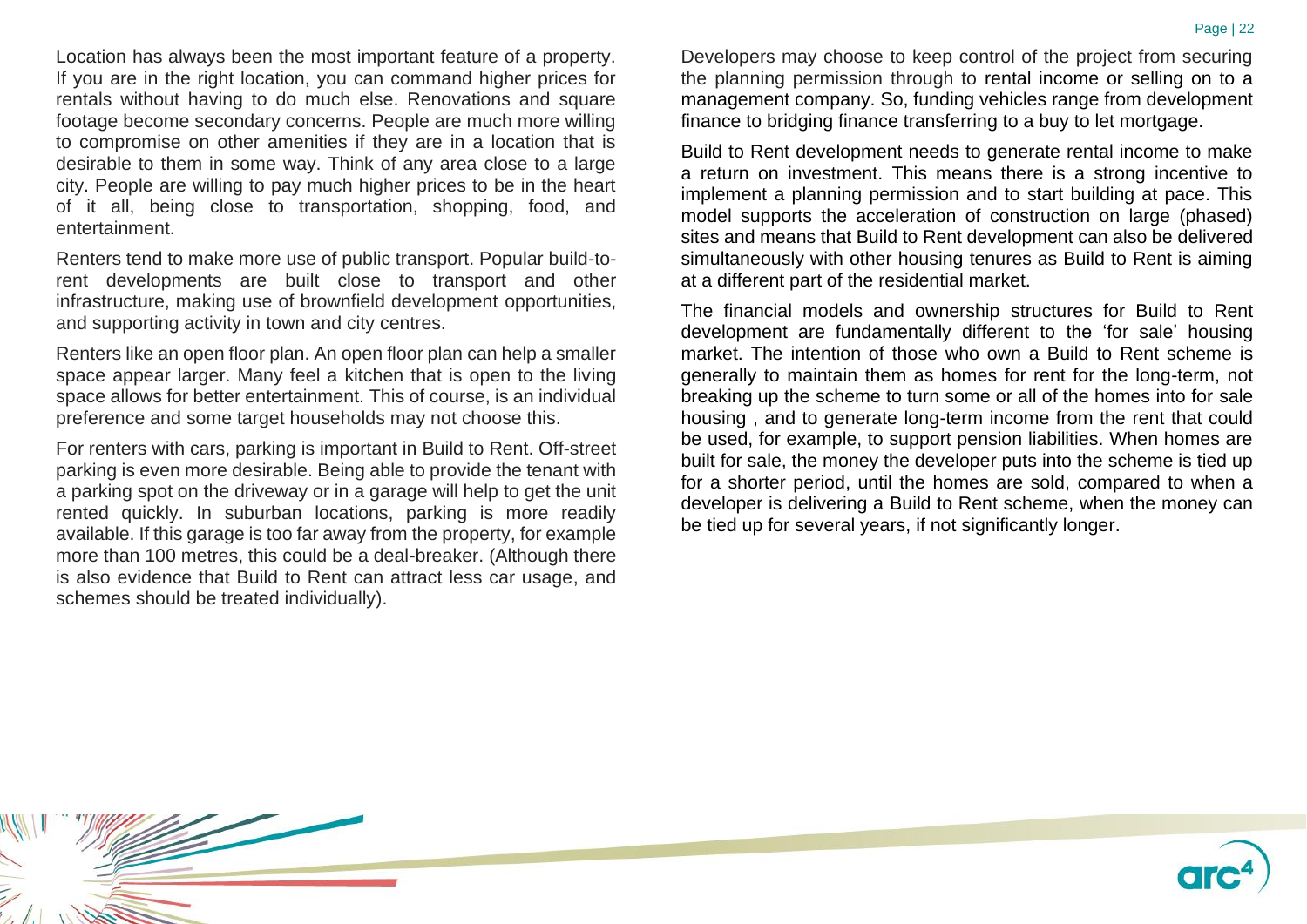A lump sum of profit - capital growth - is only made on a Build to Rent scheme when it is sold at the end of an investor's holding (if indeed at all, given that the investment model is generally based on long term rental yield). As Build to Rent developers do not generate an early profit, this means that the development is valued in a different way to for sale developments and this may affect the viable level of planning requirements such as affordable housing and other planning obligations, particularly when also accounting for mandatory Community Infrastructure Levy payments. In addition to these long term cash flow issues, it is also significant to note that when a Build to Rent scheme is valued upon completion, it will generally be valued lower than an unencumbered, identical property which can be sold on the open market.

The Build to Rent model offers the opportunity for joint ventures or other forms of collaboration between developers, investors and operators of buildings. In some instances, one organisation performs all these roles, while in others multiple partners are involved. Councils are particularly well placed to enter into a joint venture or partnership through their land, property assets and investment power (local government pension schemes for example). At a time of constrained financial resource, Build to Rent can provide councils with a reliable long-term revenue stream.

Tenants that meet the terms of their tenancy agreement are encouraged to stay longer, with longer-term leases and tenant-only break clauses. They may also have more freedom to make internal changes and improvements to their properties. Also, longer-term tenancies of course mean fewer voids for the landlord. Investors are more than willing to offer 3-year tenancies but confirm that few take up this offer.

Build to Rent generally supports the on-site provision of affordable housing. There may be some scheme specific circumstances which result in better public value via an off-site provision. Investors would be more than happy to provide on-site contributions. Investors understand and are supportive of the need to offer tenure blind Affordable Private Rent but did point out that there may be good reasons, such as reducing the management costs for tenants, why in some instances the affordable homes are not integrated into the development and are built in a separate block and/or have different entrances and cores.

Investors suggest that 20% on-site provision at 20% discount from market rent is the maximum affordable private rent that can be provided. Investors seemed comfortable with this across the study area but would be prepared to consider alternative options of variations in the percentage of affordable housing versus the percentage of discount from market rent. Investors know that additional discounts and larger proportions of Affordable Private Rent have been secured in London but generally support 20% on site provision elsewhere.

Investors are positive about the potential of the Cambridge market but understood South Cambridgeshire and West Suffolk less. Having explained the markets, investor feedback confirmed that both single/couple type provision as well as family-based provision would potentially be options to consider, and confirmed the attractiveness of sites close to public transport networks.

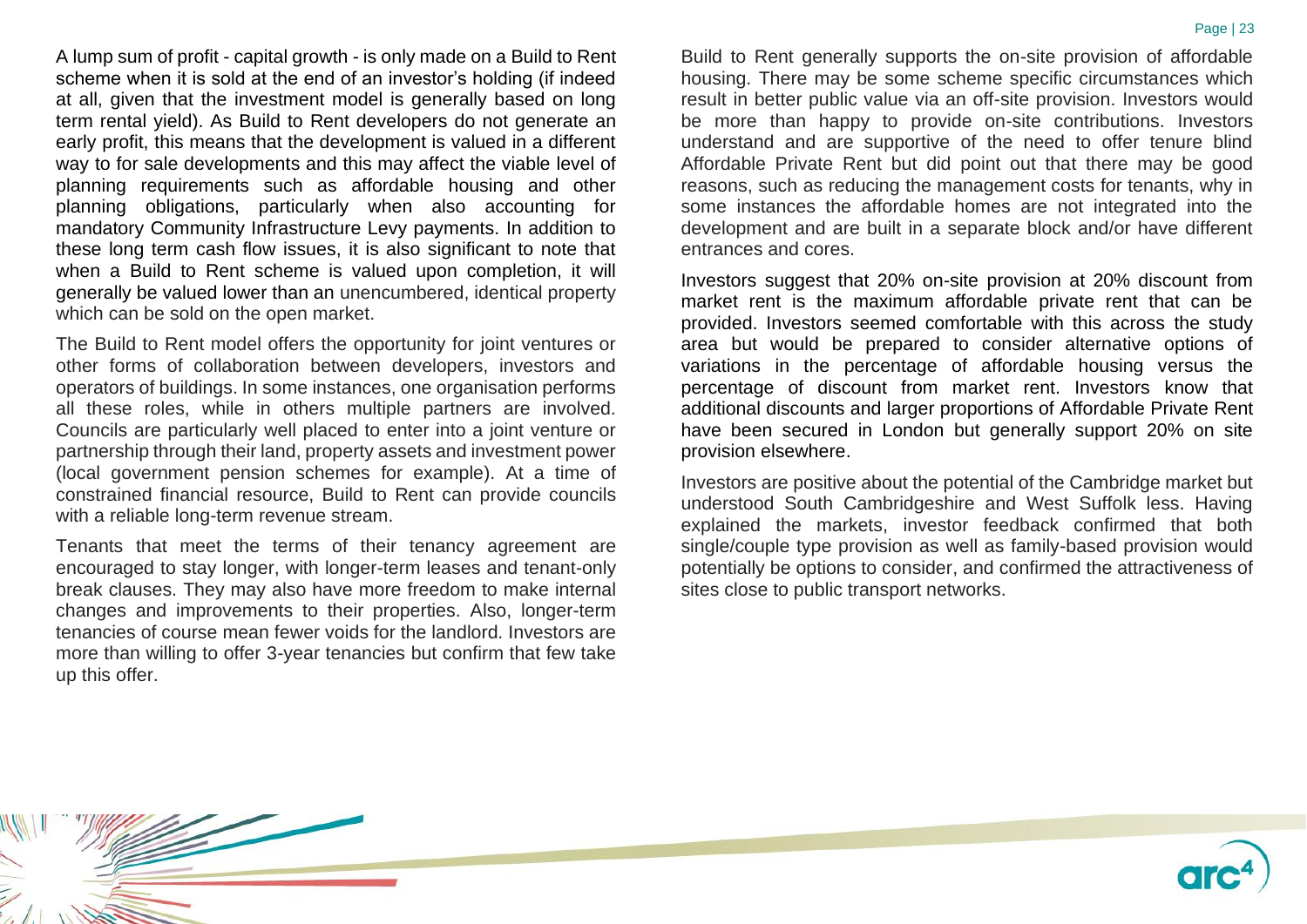



# <span id="page-23-0"></span>**PLACE SHAPING, AND THE ROLE AND RISKS OF BUILD TO RENT**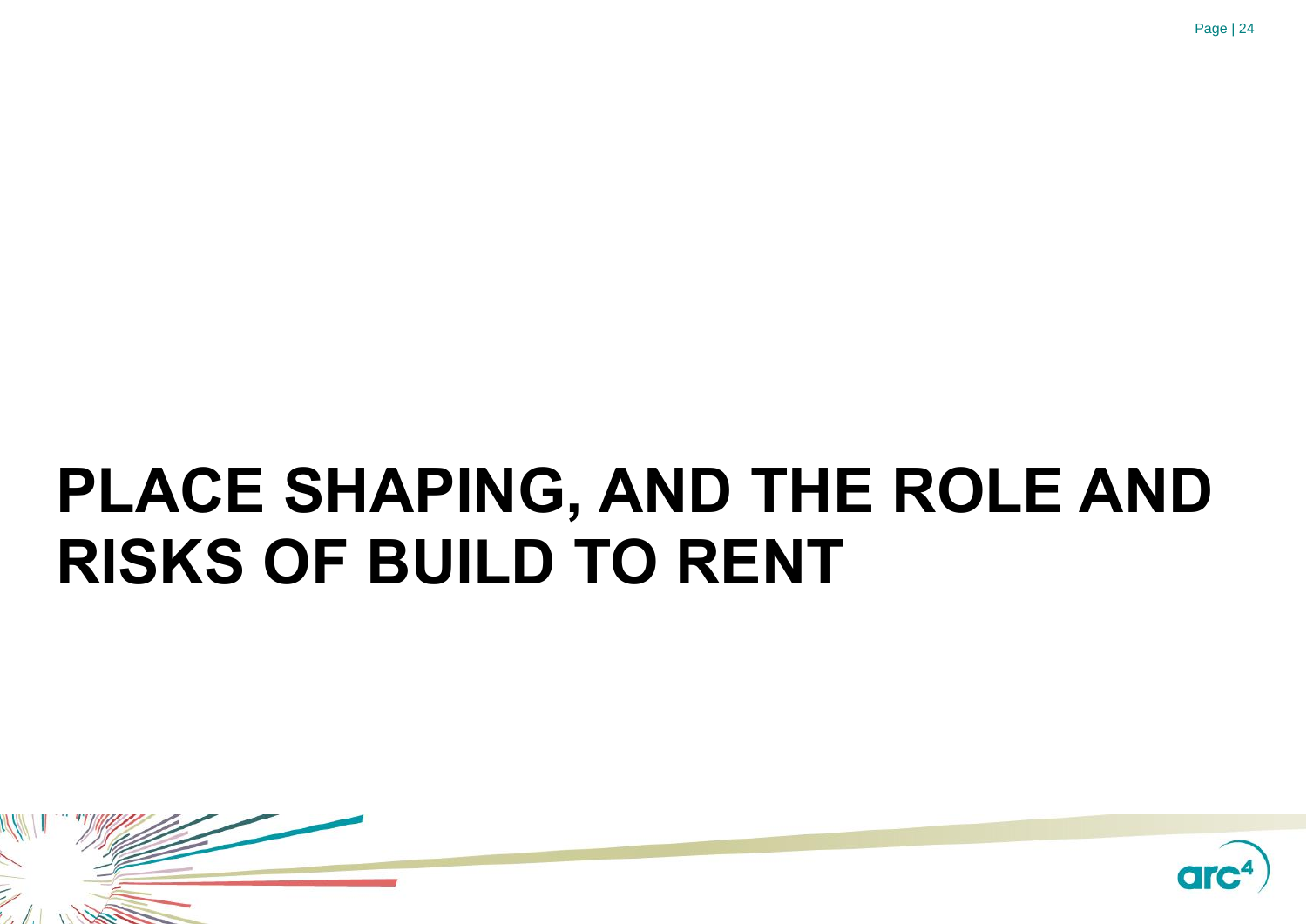### How Build to Rent can make a positive contribution

The Build to Rent sector is focused on generating long-term income so it takes a long-term interest in the property, surrounding public realm and the wider community within which a development sits. Single ownership of a building and its associated public realm provides a strong ability and incentive to create, manage and maintain good quality places. Build to Rent operators (and those who ultimately own the building) rely on the strength of their reputation and brand and this is directly associated with the quality of the homes and the places they create and maintain. Build to Rent operators will invest in the maintenance and renewal of their schemes covering everything from the accommodation itself through to the public realm and any commercial uses in the development such as cafés or restaurants to ensure they remain attractive for tenants and the wider community.

There are potentially a number of reasons why the industry considers that Build to Rent schemes, particularly in town centre/urban contexts, can bring wider regeneration and economic benefits. For example, Build to Rent schemes in town centre locations tend to offer greater opportunities for higher density development, increased local household incomes and propensity to spend in the local area. A report by the British Property Federation 'Unlocking the benefits and potential of Build to Rent' Feb 2017 confirmed ways this could operate including:

Residents of Build to Rent schemes may bring greater economic benefits. This, for example, is in terms of greater local spending, leading to creation of more local jobs in services including retail and leisure. If schemes also include / support co-working and/or business start-up type space, it could also facilitate creation of digital and media type jobs.

Build to Rent schemes may deliver more housing units and take more appropriate advantage of the higher public transport accessibility of town centre location than other types of development. An element of this case could be that residents of Build to Rent flats are less likely to own cars and want car parking spaces, consequently freeing up more of the sites for homes and/or employment uses. Research has shown that tenure has an impact on private car ownership levels (Households that occupy rented accommodation can have up to 0.5 fewer cars than owner-occupied households in dwellings of similar size and type (Department of Communities & Local Government, 2007).

The higher absorption rates of Build to Rent compared to sale developments can mean that delivering a proportion of Build to Rent on larger multi-phase regeneration sites can have placemaking benefits by accelerating the occupation of the site, helping foster a sense of community whilst the wider development may still be ongoing.

Arc4 observations are that Build to Rent developments can make a positive contribution to increasing housing supply and are beneficial in a number of ways. They can:

- attract investment into the housing market that accelerate delivery on individual sites as they are less prone to 'absorption constraints' on build-out rates;
- deliver more readily across the housing market cycle as they are less impacted by house price downturns;
- provide a more consistent and at-scale demand for off-site manufacture;
- offer longer-term tenancies than are available in the wider private rented sector and more certainty over long-term availability;

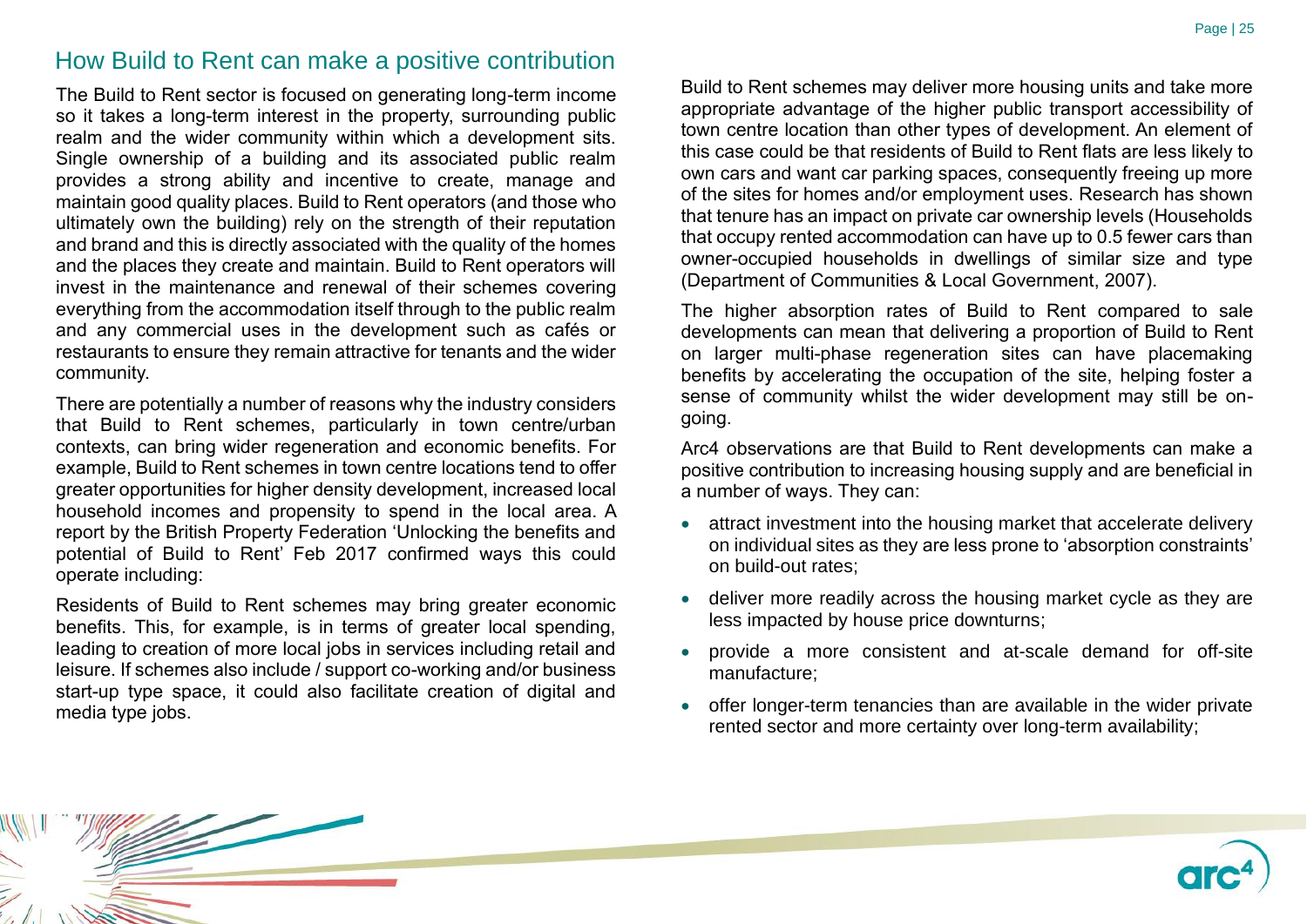- ensure a commitment to, and investment in, place-making through single ownership;
- provide better management standards and better-quality homes than much of the mainstream Private Rented Sector; and
- provide accommodation to support local economic mobility, enabling people, particularly key workers access to good quality accommodation.

Another positive externality the industry associates with the management of Build to Rent schemes is the number of additional jobs generated. It is estimated that for every 500 Build to Rent units approximately 15 jobs are created (including concierge, estate management, building management, cleaners, maintenance and gardeners). Source: Build to Rent: Unlocking the potential of an emerging sector, British Property Federation.

These jobs can generate wider economic benefits for the economy which are again not priced into the narrower commercial incentives relating to Build to Rent schemes and alternative competing potential uses of possible Build to Rent development sites.

In the sites considered across Cambridge, South Cambridgeshire and West Suffolk, Build to Rent has the potential to support the delivery of these locations by:

- providing alternative tenures and property type for rent, including affordable housing;
- providing additional opportunity for smaller housing that assists people to downsize their home as they move through the life cycle;
- potentially supporting home working, as schemes can be developed with shared workspace opportunities;
- providing the potential to speed up delivery;
- creating job opportunities;
- maximising the potential of public transport, requiring fewer car park spaces;
- helping to foster a sense of community whilst the wider development is still ongoing;
- creating a more diverse property market from what is currently on offer by introducing different property types and tenures to support a range of incomes;
- providing homes to economically mobile professionals and homes for essential workers who deliver key services, for families and for older people; and
- potentially providing a long-term income stream to the local authority if it has considered investment in Build to Rent.

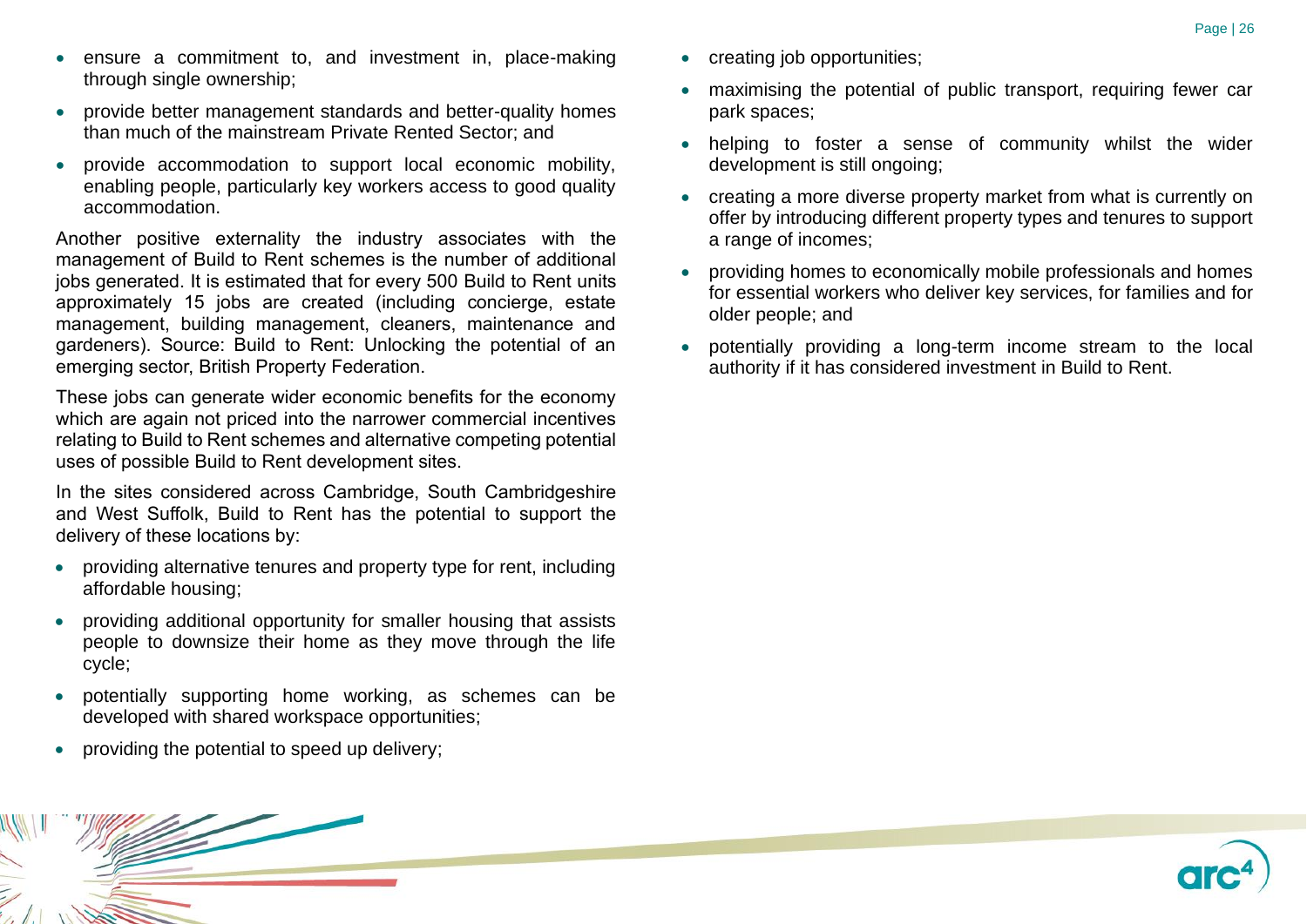### Improving quality and design of Build to Rent

Quality and design is key to ensuring successful schemes, and a number of recent reports have been developed which should be considered in delivering Build to Rent developments

[The Good Quality Homes for all Londoners Supplementary](https://smallsites.london/homes-for-londoners/#:~:text=The%20draft%20Good%20Quality%20Homes%20for%20All%20Londoners,following%20draft%20documents%20were%20published%20in%20October%20) Planning [Guidance consultation draft](https://smallsites.london/homes-for-londoners/#:~:text=The%20draft%20Good%20Quality%20Homes%20for%20All%20Londoners,following%20draft%20documents%20were%20published%20in%20October%20) sets out how to get the right quantity of new housing, at the right quality, in the right places. It is a set of documents designed to ensure that land is used in the best way to deliver the right quantity of new housing, at the right quality, in the right place, embedding high-quality design at the centre of housing delivery.

This draft housing design guidance is made up of a foreword and four modules that work together to support the implementation of a number of the London Plan's policies including optimising site capacity, and housing design.

Another report, [Revolutionary Low-Rise,](http://karakusevic-carson.com/system/dragonfly/production/2019/10/28/8bt67uvljt_Revolutionary_Low_Rise_PDF_071019.pdf) seeks to;'explore and reveal a set of ground-breaking historic housing typologies as a means to offer spatial solutions to the contemporary challenge of the densification of London's suburbs'.

'As the capital searches for solutions to an ongoing housing shortage and adopts a policy driven pro-growth agenda, low-rise high density typologies offer an approach to development which enables densification and an increased number of homes, without reducing quality of life or negatively impacting existing neighbourhoods. '

Place Alliance published a [National Housing Audit](http://placealliance.org.uk/research/national-housing-audit/) in January 2020 on the design quality of new housing developments. It was based on a design audit of 142 housing developments across England, and correlations with data on market, contextual and design governance factors. A check list of 17 design considerations was published which confirmed the need to provide a mix of housing types to meet housing local needs. We recommend that the local authority considers the specific recommendations when considering Build to Rent schemes:



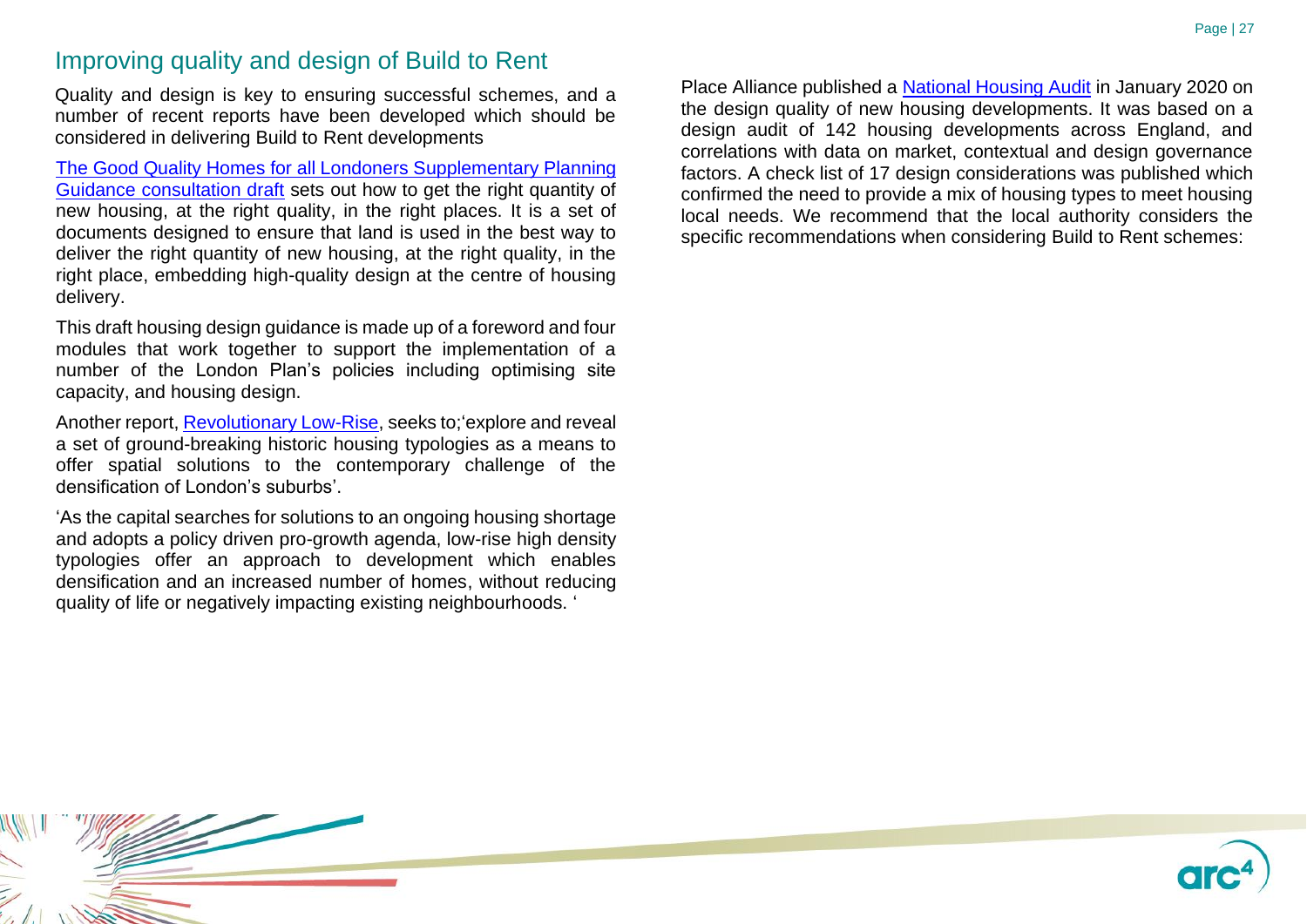## Potential disadvantages and risks around Build to Rent schemes

Most of the documentary evidence available highlights the positive benefits that Build to Rent can bring to an area. However, the market is still relatively young, and larger schemes are now starting to come forward as investor confidence grows. As Build to Rent becomes more mainstream there is the potential for more critical research and analysis to start coming forward around whether there are disadvantages and risks around Build to Rent schemes, for councils, for scheme residents and for the wider community.

An internet search suggests the following potential issues which may require consideration:

- Although offering longer tenancies for tenants than in the wider private rented sector can go some way to mitigate risks around high turnover of tenants, this needs to be balanced with the need for residents to have choices around length of tenancy and how long they stay. Tenants choosing a shorter length tenancy may limit the ability to mitigate any issues which might arise.
- Fewer requirements to provide affordable housing on site. This has a "pro" built in for developers (who can often choose to provide a commuted sum as an alternative) looking to get away from the Government standards to provide more affordable housing as part of new developments. So far it seems that Build to Rent projects are bypassing many of the more stringent requirements to provide affordable housing as the Government looks to the Build to Rent market to help solve the issue of housing supply.

•

- A lower percentage of affordable housing than might normally be delivered through planning obligations on other types of residential development. This in turn may make it more difficult to deliver the overall required percentage of affordable housing across larger developments to meet identified need.
- There may be community risks if a scheme is decommissioned at any point; local authorities may have limited control over future use of housing.
- Whilst there is a significant amount of profit to be made in the longterm from a Build to Rent property, investment return can take time which can make planning negotiations more challenging as investors may prioritise return over mitigating against wider placeshaping concerns and other issues.
- With Build to Rent development valued in a different way to for sale developments, this may impact on the viability of delivering planning requirements, including a lower proportion of affordable housing, and Community Infrastructure Levy payments in those districts which have Community Infrastructure Levy.
- Registered Providers won't necessarily see Build to Rent as a priority as part of their core business, which are the usual organisations that Local Planning Authorities engage with for affordable housing. This can lead to the need to develop new relationships with providers of Affordable Private Rent whose priorities for the area may not necessarily reflect a local council's priorities.

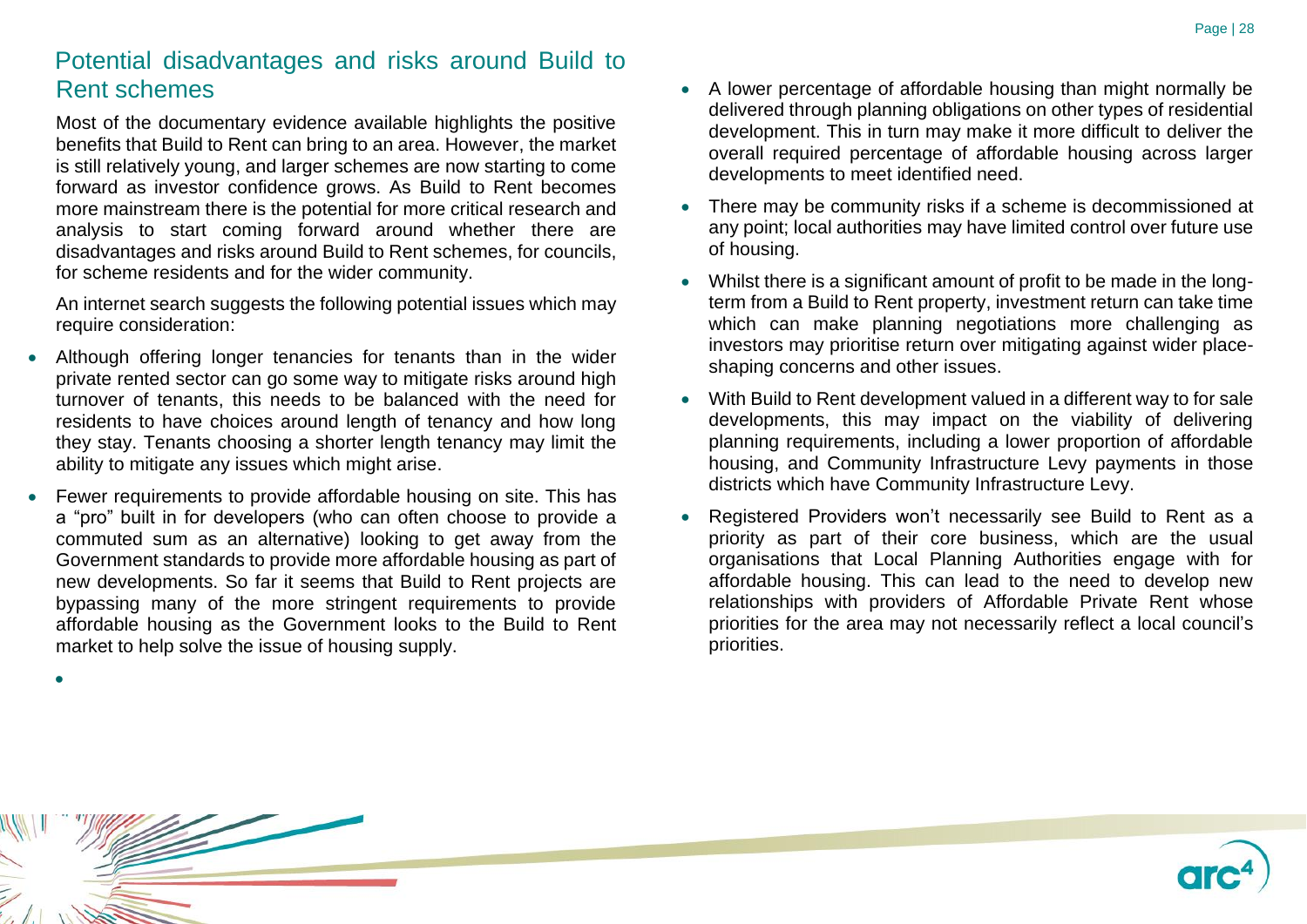- There is potentially less control from the council on who takes up Affordable Private Rent units than there is for Social/Affordable Rent housing and it may then not support councils 'objectives to achieve a mixed community or to target particular groups or income levels.
- There is no national regulatory management of Build to Rent schemes in place as there is for social housing and much of the success of the scheme will be dependent on the quality and control of the management company. For example, Issues relating to antisocial behaviour may increase if poor management in place, especially if the Build to Rent scheme is of high density. Although it should be noted that it is in the interests of the provider to ensure schemes are effectively managed and attractive to prospective tenants.
- A high proportion of privately rented homes in an overall development could impact on community development. As observed in the private rented sector more generally, tenants may have less of an invested commitment to the area than those who would generally purchase on the open market.
- All the benefits of Build to Rent can be expensive and the extra facilities and services mean the average rent on these developments is higher than the norm. [JLL Residential Research](https://residential.jll.co.uk/insights/opinions/will-tenants-pay-more-rent-for-amenities) recently undertook analysis of 25 schemes across London, which confirmed that on average, Build to Rent charged a rental premium of 11% over their respective local markets:

[A recently published report on high density living from the London](https://www.lse.ac.uk/lse-cities-density-homes)  [School of Economics](https://www.lse.ac.uk/lse-cities-density-homes) is based on research that took place from 2016 to 2019. It considered 14 high-density schemes in London and considered five broad questions:

- Who lives in these homes?
- How did residents come to live in these schemes, and why did they choose them?
- What is day-to-day life like, and what are the pros and cons of highdensity living?
- Do residents feel a sense of community in their developments and belonging to the surrounding neighbourhoods?
- What are residents' housing aspirations? Do they consider their flats to be long-term homes?

The findings and recommendations would also apply to the development of Build to Rent as it is likely that Build to Rent schemes will create sharp increases in new residents over a short time frame. The findings consider: how to better engage community and integrate people into neighbourhoods; the need to develop infrastructure before schemes are delivered; and to think creatively about storage space. The report recommends the benefits of post occupancy surveys to learn from resident experience.

It is recommended that the local authorities visit Build to Rent schemes elsewhere and discuss with other authorities whether there have been down-sides to promoting Build to Rent as an option.

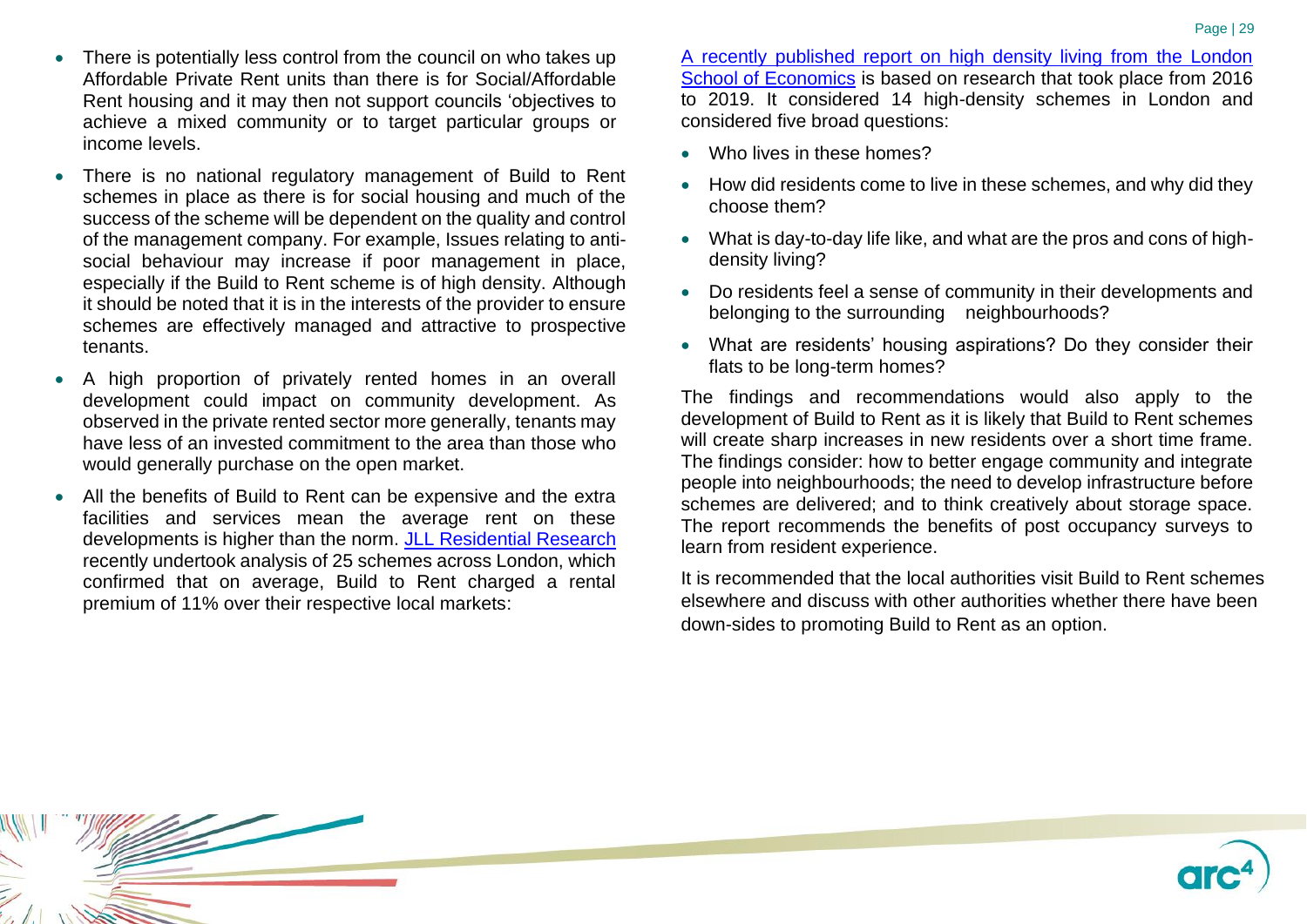

# <span id="page-29-0"></span>**POTENTIAL DEMAND FOR BUILD TO RENT**



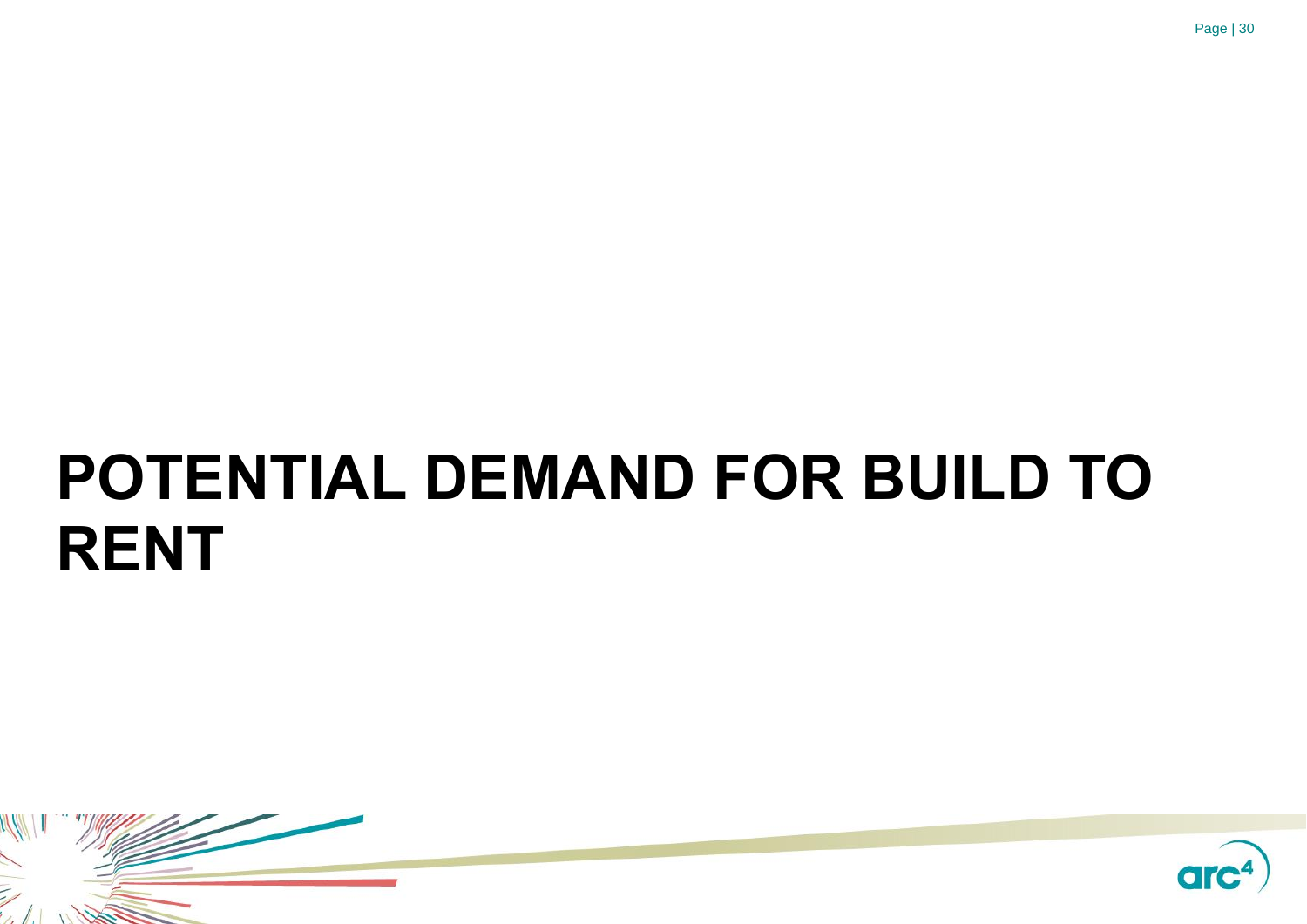#### Assessing need for private rented sector (market rented) housing and associated demand for Build to Rent

As previously confirmed, there is clearly an opportunity for Build to Rent in all 9 locations

The Ministry of Housing Communities and Local Government confirms that as part of their plan making process, local planning authorities should use a local housing need assessment to take into account the need for a range of housing types and tenures in their area including provisions for those who wish to rent.

'The assessment enables an evidence-based planning judgement to be made about the need for Build to Rent homes in the area, and how it can meet the housing needs of different demographic and social groups. If a need is identified, authorities should include a plan policy setting out their approach to promoting and accommodating Build to Rent. This should recognise the circumstances and locations where Build to Rent developments may be encouraged, for example as part of large sites and/or a town-centre regeneration area.'

It is expected that work will be progressed as part of a separate project to assess the housing needs of specific groups across Cambridgeshire and West Suffolk.

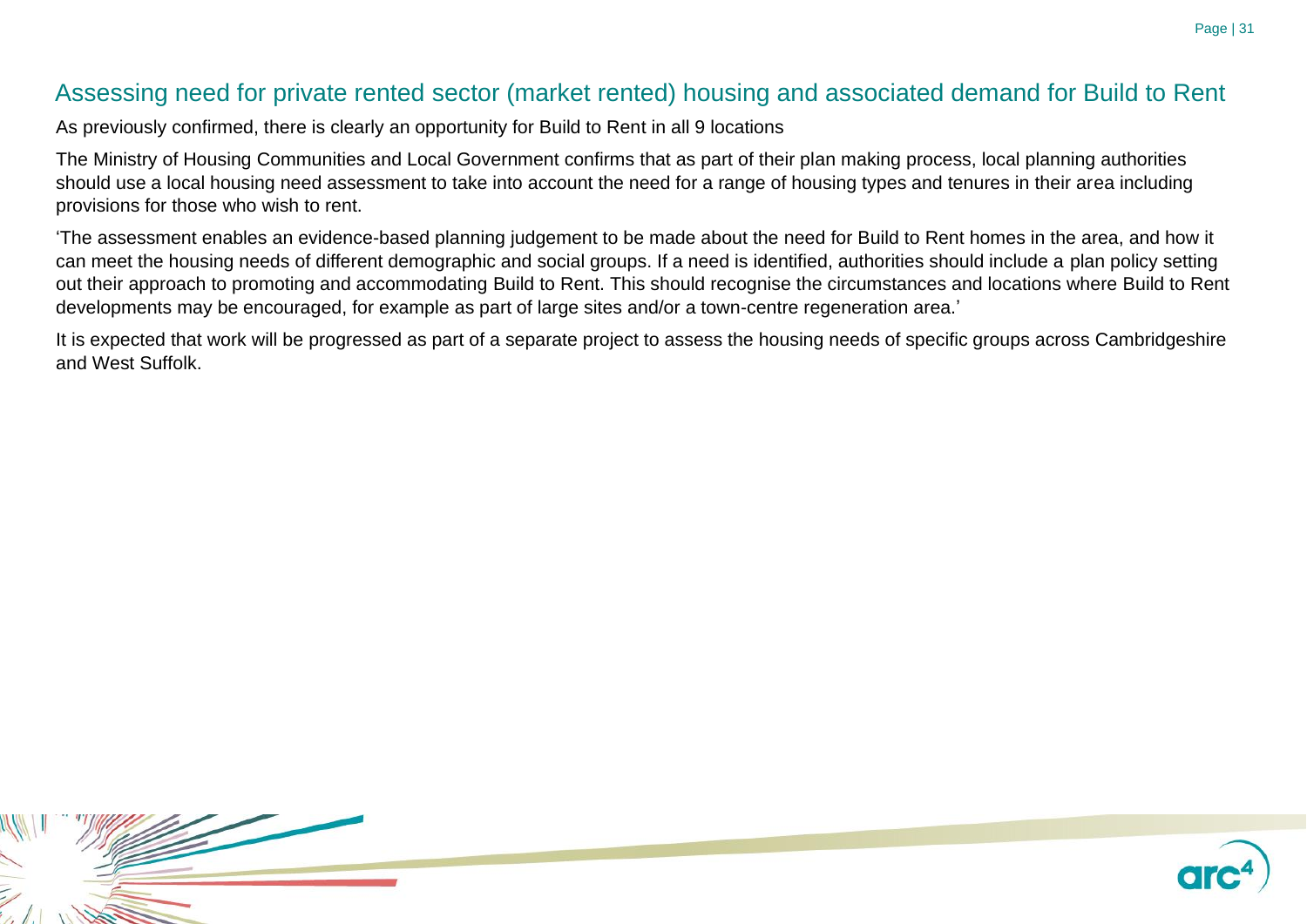# <span id="page-31-0"></span>**RECOMMENDATIONS FOR POLICY OPTIONS**



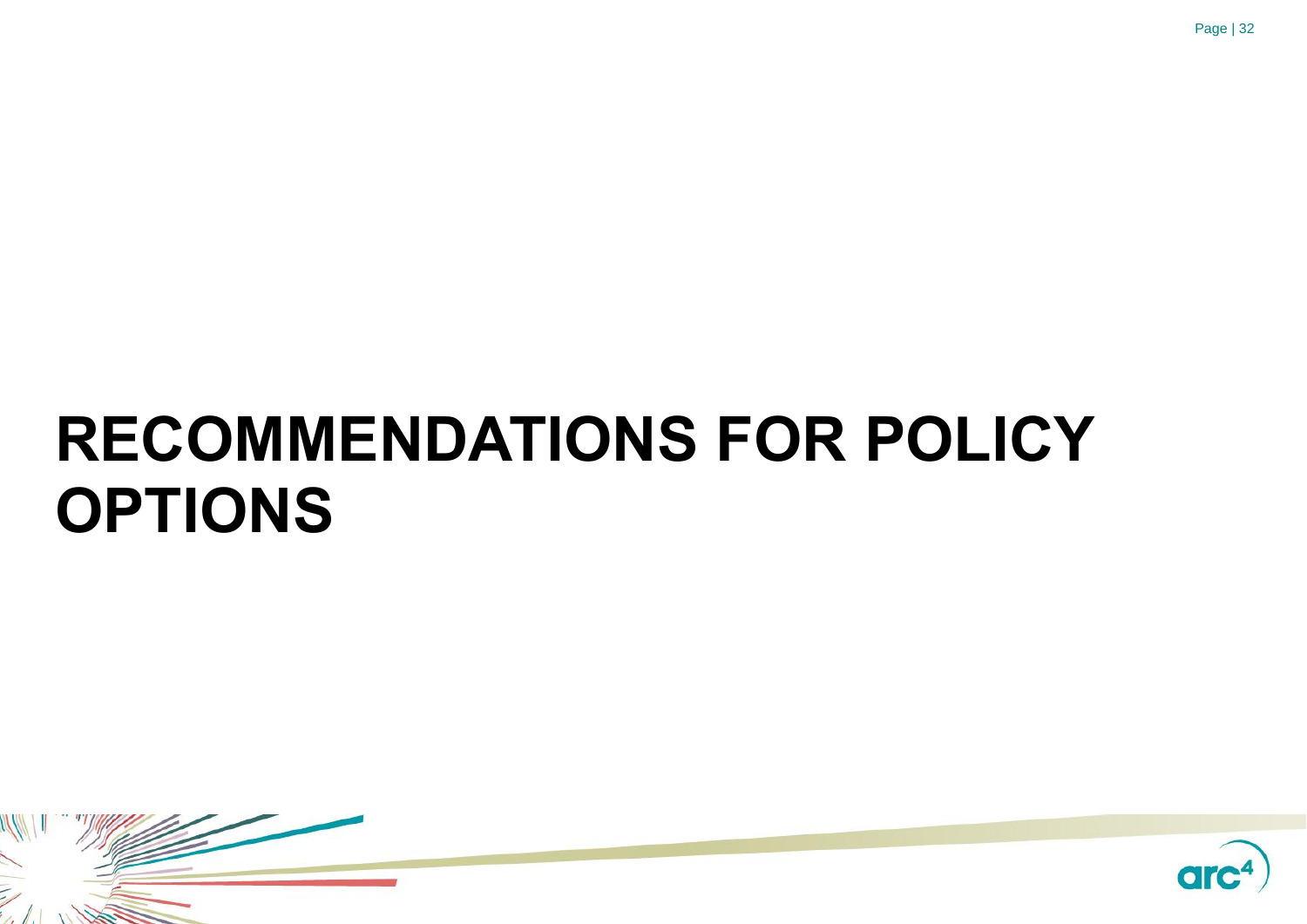# Recommendations for policy options

It is recommended that the local authorities develop a clear policy approach to Build to Rent. They should consider including some of the following as policy options.

|                                              | <b>Recommendations for policy options</b>                                                                                                                                                                                                                                                                                                                                                                                                                                                                                                                                                                                                                                                                                                                         |                                                                                                                           |  |
|----------------------------------------------|-------------------------------------------------------------------------------------------------------------------------------------------------------------------------------------------------------------------------------------------------------------------------------------------------------------------------------------------------------------------------------------------------------------------------------------------------------------------------------------------------------------------------------------------------------------------------------------------------------------------------------------------------------------------------------------------------------------------------------------------------------------------|---------------------------------------------------------------------------------------------------------------------------|--|
| <b>All Build to</b><br><b>Rent homes</b>     |                                                                                                                                                                                                                                                                                                                                                                                                                                                                                                                                                                                                                                                                                                                                                                   |                                                                                                                           |  |
| Type/ Quantum                                | Generally, on the larger strategic and urban developments, the minimum number of units for a Build to Rent should be 50,<br>(ie where the development is in a block or phases the development has to have at least 50 units). However, for more rural<br>settings and on smaller schemes, the local authority may consider a lower number for a Build to Rent scheme. There is no<br>maximum number that it is appropriate to apply to all sites but any planning submissions must evidence how the scheme will<br>support the place shaping agenda and meet local housing need, and demonstrate that the scheme complements the<br>existing or proposed surroundings in terms of scale and other wider policy considerations including overall scheme viability. |                                                                                                                           |  |
| Unit Mix                                     | A range of unit sizes should be provided, in line with up to date evidence, including family sized units.                                                                                                                                                                                                                                                                                                                                                                                                                                                                                                                                                                                                                                                         |                                                                                                                           |  |
| Management<br>and Marketing                  | A single management company/operator should provide management of the development.<br>All homes should be under common management, and Affordable Private Rent managed alongside the market private<br>rented homes.<br>All residents should have access to the same high-quality amenities.<br>Marketing and management plans will need to be agreed with the council.                                                                                                                                                                                                                                                                                                                                                                                           |                                                                                                                           |  |
| <b>Distribution</b><br>across<br>development | Build to Rent schemes on larger sites should be distributed across large scale developments in small groups wherever<br>possible and be designed to be tenure blind.                                                                                                                                                                                                                                                                                                                                                                                                                                                                                                                                                                                              |                                                                                                                           |  |
| Tenancy                                      | notice after the first 6 months.                                                                                                                                                                                                                                                                                                                                                                                                                                                                                                                                                                                                                                                                                                                                  | A minimum 3-year tenancy should be offered, with a 'tenant only' break to allow tenants to end the tenancy with a months' |  |



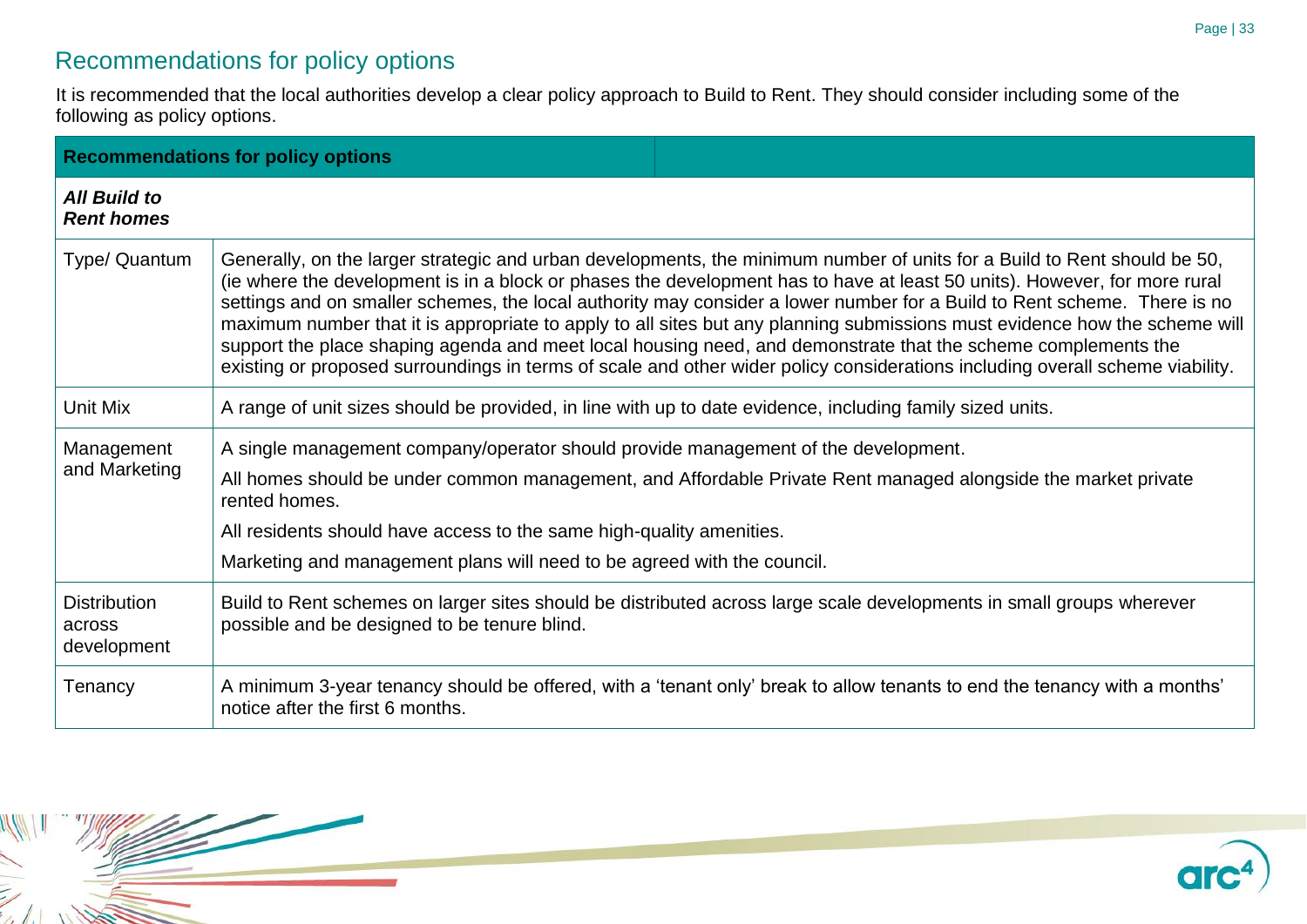|--|--|

|                                                                                           | <b>Recommendations for policy options</b>                                                                                                                                                                                                                                                                                                                                                                                                                                                                                     |  |  |
|-------------------------------------------------------------------------------------------|-------------------------------------------------------------------------------------------------------------------------------------------------------------------------------------------------------------------------------------------------------------------------------------------------------------------------------------------------------------------------------------------------------------------------------------------------------------------------------------------------------------------------------|--|--|
| <b>Annual Rent</b><br><b>Increases</b>                                                    | Rent certainty should be provided to tenants for the period of their tenancy by clearly setting how rent reviews will be carried<br>out.                                                                                                                                                                                                                                                                                                                                                                                      |  |  |
| Letting Fees and<br><b>Deposits</b>                                                       | No upfront letting fees should be charged to tenants. Deposits must be held securely in an appropriate Deposit Protection<br>Scheme.                                                                                                                                                                                                                                                                                                                                                                                          |  |  |
| <b>Service Charges</b>                                                                    | All rents should be inclusive of any service charges.                                                                                                                                                                                                                                                                                                                                                                                                                                                                         |  |  |
| <b>Renewal Option</b>                                                                     | All tenants who have complied with their tenancy conditions should be given the option to renew their tenancy at the end of<br>the tenancy period.                                                                                                                                                                                                                                                                                                                                                                            |  |  |
| Covenant<br>Length                                                                        | The market rent homes should be retained in rental use for 15 years or a clawback mechanism will be applied.                                                                                                                                                                                                                                                                                                                                                                                                                  |  |  |
| Covenant<br>Clawback for<br><b>Build to Rent</b><br>and Affordable<br><b>Private Rent</b> | A clawback mechanism will ensure there is no financial incentive to break the covenant. The mechanism could follow the<br>formula set out in government guidance.                                                                                                                                                                                                                                                                                                                                                             |  |  |
|                                                                                           | A clawback mechanism should apply for circumstances where developers need to sell all or part of a Build to Rent scheme<br>into owner occupation or to multiple landlords or, exceptionally, to convert Affordable Private Rent units to another tenure.<br>The section 106 agreement should consider such scenarios and, in particular, include a mechanism to recoup ('claw back')<br>the value of the affordable housing provision that is withdrawn, if Affordable Private Rent homes are converted to another<br>tenure. |  |  |
|                                                                                           | The following is a government guidance formula that may be used to calculate the amount of clawback payable when<br>Affordable Private Rent homes are withdrawn.                                                                                                                                                                                                                                                                                                                                                              |  |  |
|                                                                                           | Clawback sum = $D \times E$                                                                                                                                                                                                                                                                                                                                                                                                                                                                                                   |  |  |
|                                                                                           | where:                                                                                                                                                                                                                                                                                                                                                                                                                                                                                                                        |  |  |
|                                                                                           | D is the price at which the home(s) withdrawn from affordable private rent are sold                                                                                                                                                                                                                                                                                                                                                                                                                                           |  |  |
|                                                                                           | E is the percentage discount that had been applied to the rent in respect of the affordable private rent home(s) being sold.                                                                                                                                                                                                                                                                                                                                                                                                  |  |  |

 $\bar{z}$ 

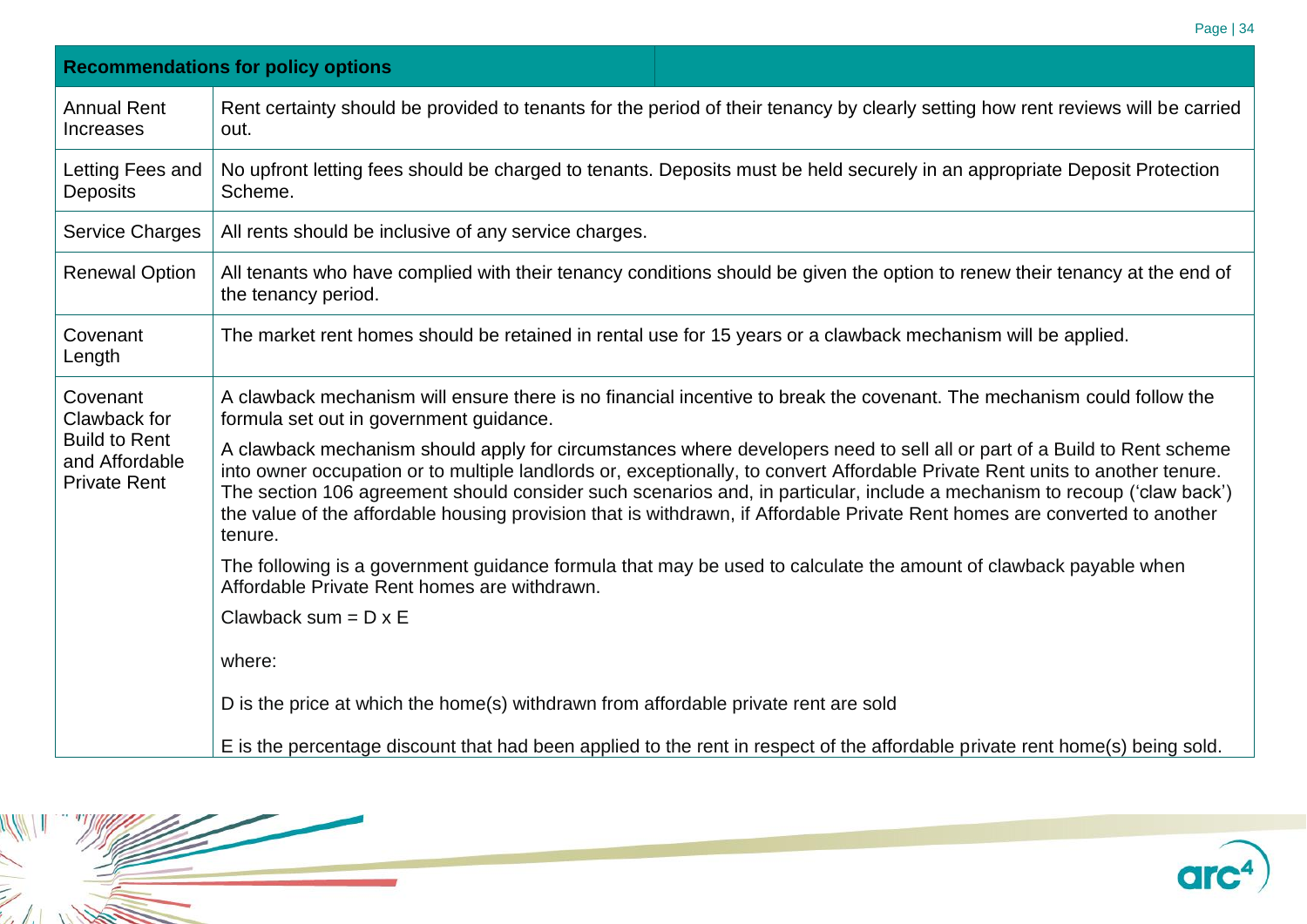|                                          | <b>Recommendations for policy options</b>                                                                                                                                                                                                                                                                                                                                                                                                                                                                                                                                                                                                                                                                                                                                                                                                                                                           |  |  |
|------------------------------------------|-----------------------------------------------------------------------------------------------------------------------------------------------------------------------------------------------------------------------------------------------------------------------------------------------------------------------------------------------------------------------------------------------------------------------------------------------------------------------------------------------------------------------------------------------------------------------------------------------------------------------------------------------------------------------------------------------------------------------------------------------------------------------------------------------------------------------------------------------------------------------------------------------------|--|--|
|                                          | For example, if the home had a sale value of £500,000, and the discount level is 20%, this would generate a clawback of<br>£100,000.<br>It is for local authorities to decide how to structure any clawback arrangement for private market rent homes. Clawback<br>could be calculated by reference to viability and values at the time of the original application, or values and viability when the<br>scheme is sold. One approach could be for authorities to encourage developers to submit two sets of figures when applying<br>for the original permission; one for a 'Build to Rent scenario' and another for a 'build for sale scenario'. This would provide<br>certainty and clarity for all parties as to all the initial values applying to the scheme, including the affordable component<br>under a sale scenario, in the event that all or part of the Build to Rent scheme is sold. |  |  |
|                                          |                                                                                                                                                                                                                                                                                                                                                                                                                                                                                                                                                                                                                                                                                                                                                                                                                                                                                                     |  |  |
| Design<br><b>Standards</b>               | Build to Rent homes should be designed, constructed and managed to a high-quality standard. Individual schemes should<br>meet any relevant local and national planning policy requirements.                                                                                                                                                                                                                                                                                                                                                                                                                                                                                                                                                                                                                                                                                                         |  |  |
| Place shaping                            | Consideration should be given to the potential implications of Build to Rent schemes, both positive and negative, on place-<br>shaping.                                                                                                                                                                                                                                                                                                                                                                                                                                                                                                                                                                                                                                                                                                                                                             |  |  |
| <b>Short Term Lets</b><br>(Air B&B etc.) | Consideration should be given to how the potential negative impacts of short term lets can be mitigated.                                                                                                                                                                                                                                                                                                                                                                                                                                                                                                                                                                                                                                                                                                                                                                                            |  |  |
| Monitoring                               | The councils should be clear on the sorts of monitoring arrangements that will be required to ensure that conditions and<br>obligations are fulfilled.                                                                                                                                                                                                                                                                                                                                                                                                                                                                                                                                                                                                                                                                                                                                              |  |  |
| <b>Affordable</b><br><b>Private Rent</b> |                                                                                                                                                                                                                                                                                                                                                                                                                                                                                                                                                                                                                                                                                                                                                                                                                                                                                                     |  |  |
| Quantum                                  | In line with national guidance, a minimum of 20% of the homes should be required as affordable housing (Affordable Private<br>Rent), subject to local evidence. Local authorities may wish to seek a higher percentage based on local evidence and/or<br>broader policy requirements.                                                                                                                                                                                                                                                                                                                                                                                                                                                                                                                                                                                                               |  |  |
| On-site                                  | It is generally expected that developers will meet their affordable housing requirement by providing Affordable Private Rent<br>homes on-site.                                                                                                                                                                                                                                                                                                                                                                                                                                                                                                                                                                                                                                                                                                                                                      |  |  |

 $\bar{z}$ 

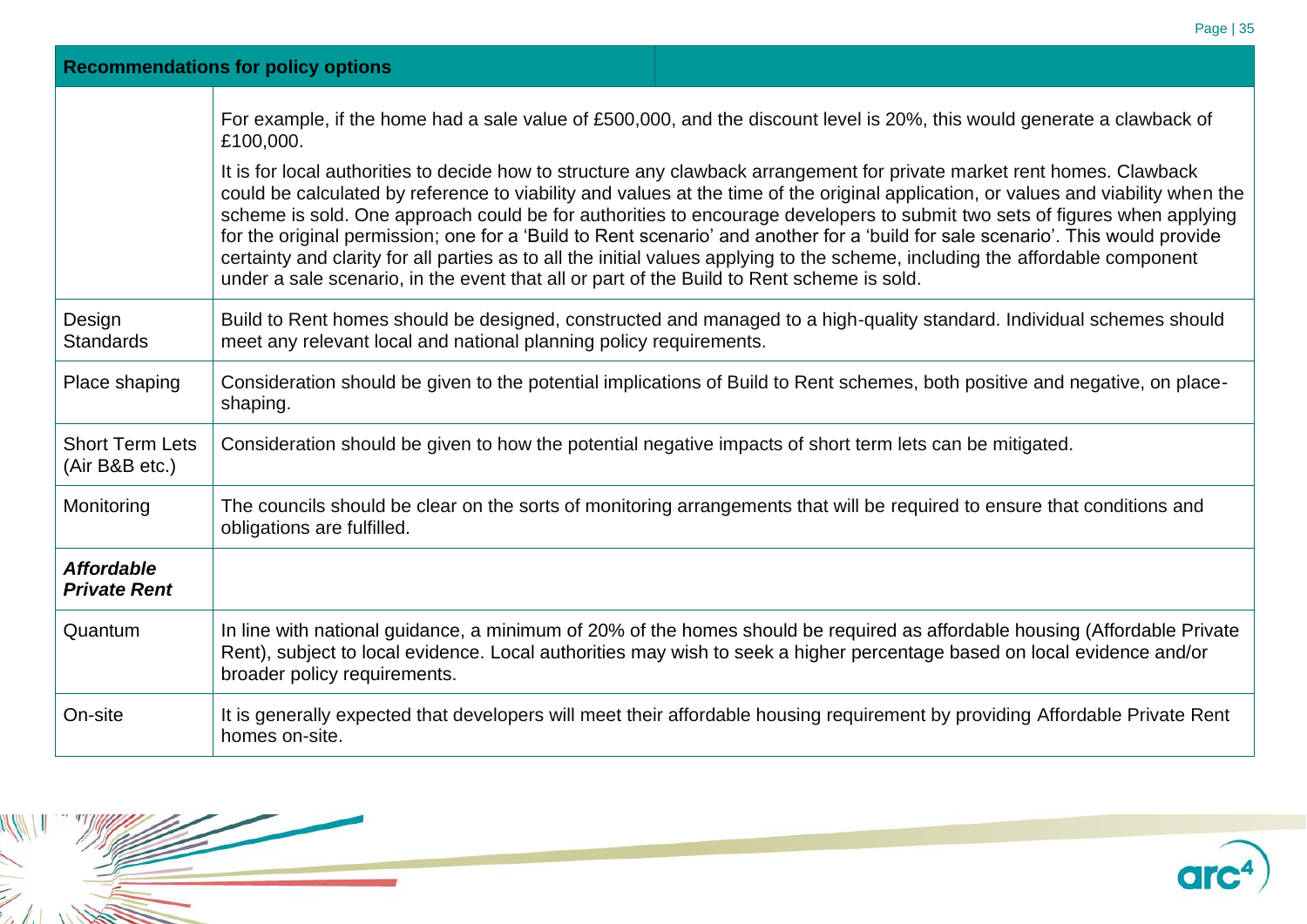|--|--|

| All Affordable Private Rent homes should be let at an agreed discount from the local market rent based on an equivalent<br>local property. Discount levels should reflect local affordability to ensure the homes meet the local need for affordable<br>housing. Some properties (such as. larger ones) may require a higher discount than others to meet local affordability     |  |
|-----------------------------------------------------------------------------------------------------------------------------------------------------------------------------------------------------------------------------------------------------------------------------------------------------------------------------------------------------------------------------------|--|
| The local authority may wish to vary the proportion of, and explore a trade-off between the number of Affordable Private<br>Rent units and the discount offered on them across the development, with the proviso being that these should accord with                                                                                                                              |  |
| All options should be agreed jointly between the local authority and the developer as part of the planning permission.                                                                                                                                                                                                                                                            |  |
| Build to Rent developers should assess the market rent using a locally appropriate equivalent of the definition of the                                                                                                                                                                                                                                                            |  |
| A range of unit sizes may be required for the Affordable Private Rent homes, potentially in equal proportions to the Build to<br>Rent units, based on local market conditions.                                                                                                                                                                                                    |  |
| Eligibility should be determined with regard to local household income levels, related to local rent levels. The councils may<br>want to consider whether first priority should be given to applicants with an agreed local connection. The council concerned<br>may also want to seek a proportion of the Affordable Private Rent homes to be tethered to local employment where |  |
|                                                                                                                                                                                                                                                                                                                                                                                   |  |
| An annual statement should be required to demonstrate how the Affordable Private Rent homes are meeting local housing<br>need.                                                                                                                                                                                                                                                    |  |
| The Affordable Private Rent homes to be retained as affordable housing in perpetuity.                                                                                                                                                                                                                                                                                             |  |
| There should be no break clause for the affordable housing which shall remain as a community benefit in perpetuity.                                                                                                                                                                                                                                                               |  |
|                                                                                                                                                                                                                                                                                                                                                                                   |  |



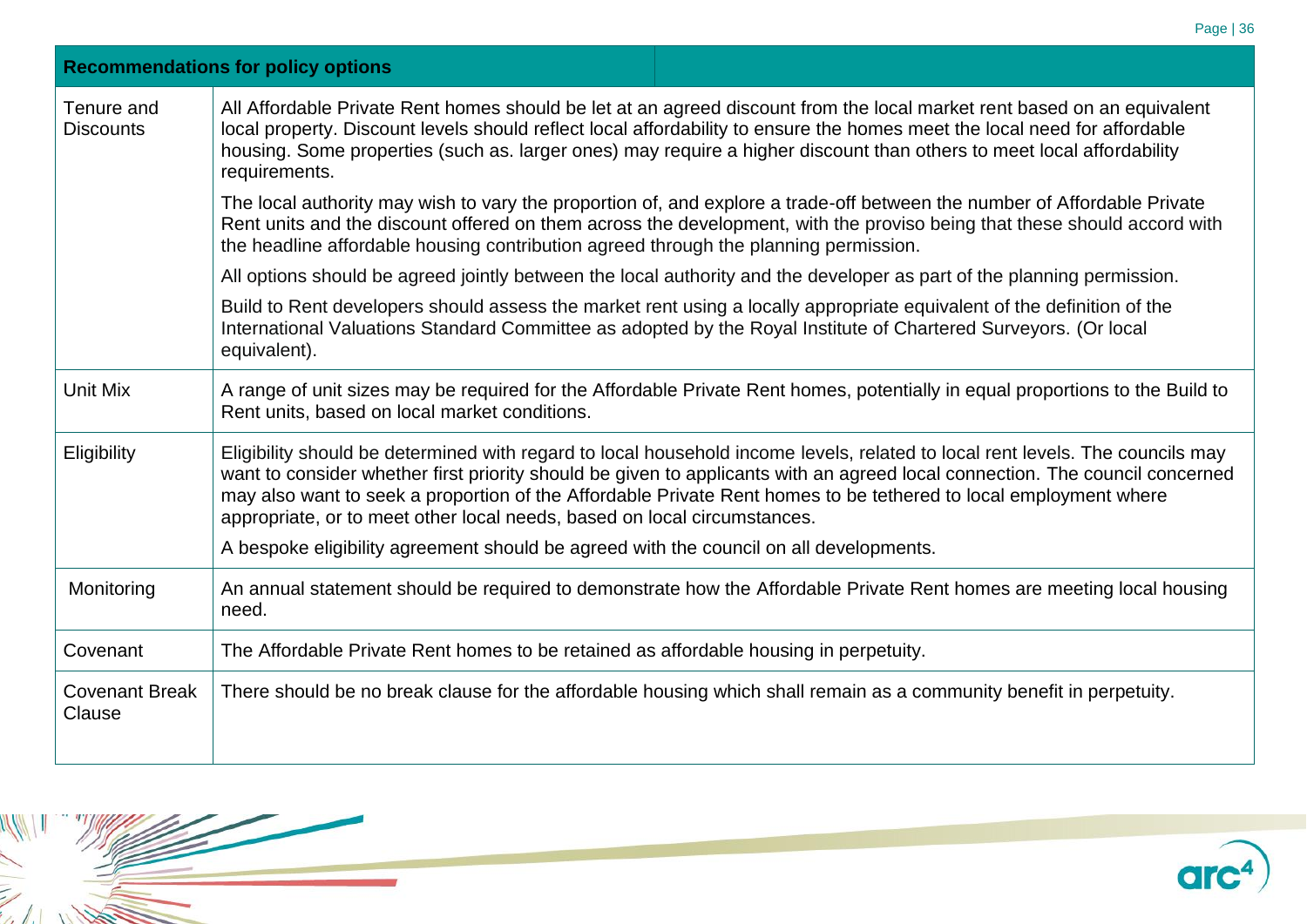|        | <b>Recommendations for policy options</b>                                                                                                                                                  |  |
|--------|--------------------------------------------------------------------------------------------------------------------------------------------------------------------------------------------|--|
| Design | All the affordable homes should be tenure blind, and physically indistinguishable and designed to the same high design quality<br>and specification as the market homes.                   |  |
|        | The affordable housing should be distributed throughout the scheme, to help support a mixed and balanced community. Different<br>buildings for different tenures should not be acceptable. |  |

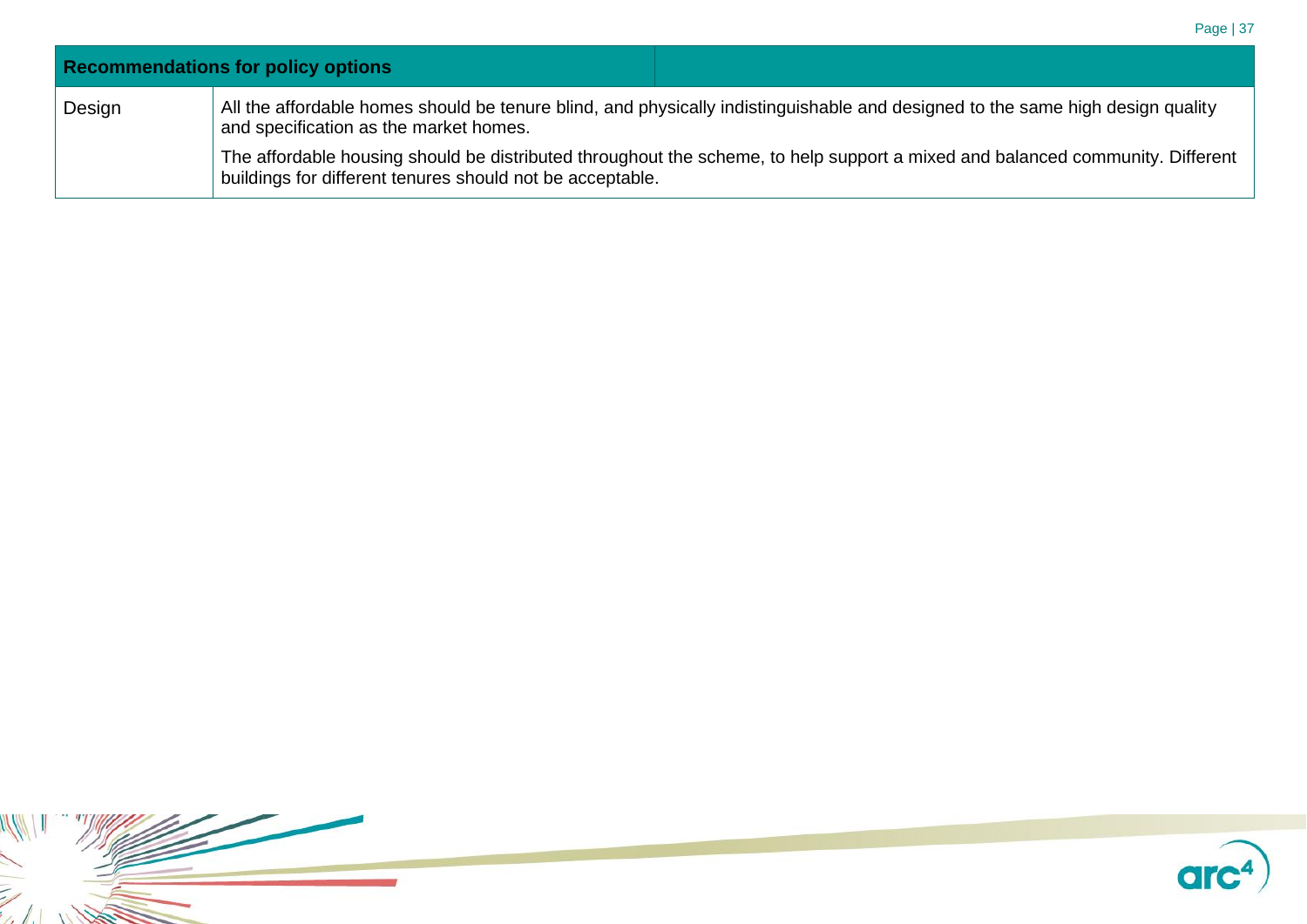## Recommendations on criteria for a proposed scheme to qualify as Build to Rent

For a scheme to qualify as a Build to Rent scheme within the context of this report we propose that the following criteria are considered:

- on the larger strategic and urban developments, the minimum number of units for a Build to Rent should be 50 (where the development is in a block or phases the development should have at least 50 units). However, for more rural settings and on smaller schemes, the local authority may consider a lower number for a Build to Rent scheme. There is no maximum number that it is appropriate to apply to all sites but any planning submissions should evidence how the scheme will support the place shaping agenda and demonstrate that the scheme complements the existing or proposed surroundings in terms of scale;
- units should be distributed across large scale developments in small groups and be designed to be tenure blind;
- the homes should be held as Build to Rent under a covenant for at least 15 years;
- a clawback mechanism should be in place to recoup additional affordable housing contributions in the event of the covenant being broken;
- all the units should be self-contained and let as individual units:
- there should be unified ownership and unified management of the development;
- longer tenancies (three years or more) should be available to all tenants. These should have break clauses for renters, which allow the tenant to end the tenancy with a months' notice any time after the first six months.
- the scheme should offer rent certainty for the period of the tenancy, the basis of which should be made clear to the tenant before a tenancy agreement is signed, including any annual increases which should always be formula-linked;
- there should be on-site management. This does not necessarily mean full-time dedicated on-site staff, but all schemes need to have systems for prompt resolution of issues and some daily on-site presence;
- providers should have a complaints procedure in place and be a member of a recognised ombudsman scheme;
- providers should not charge up-front fees of any kind to tenants or prospective tenants, other than deposits and rent-in-advance.

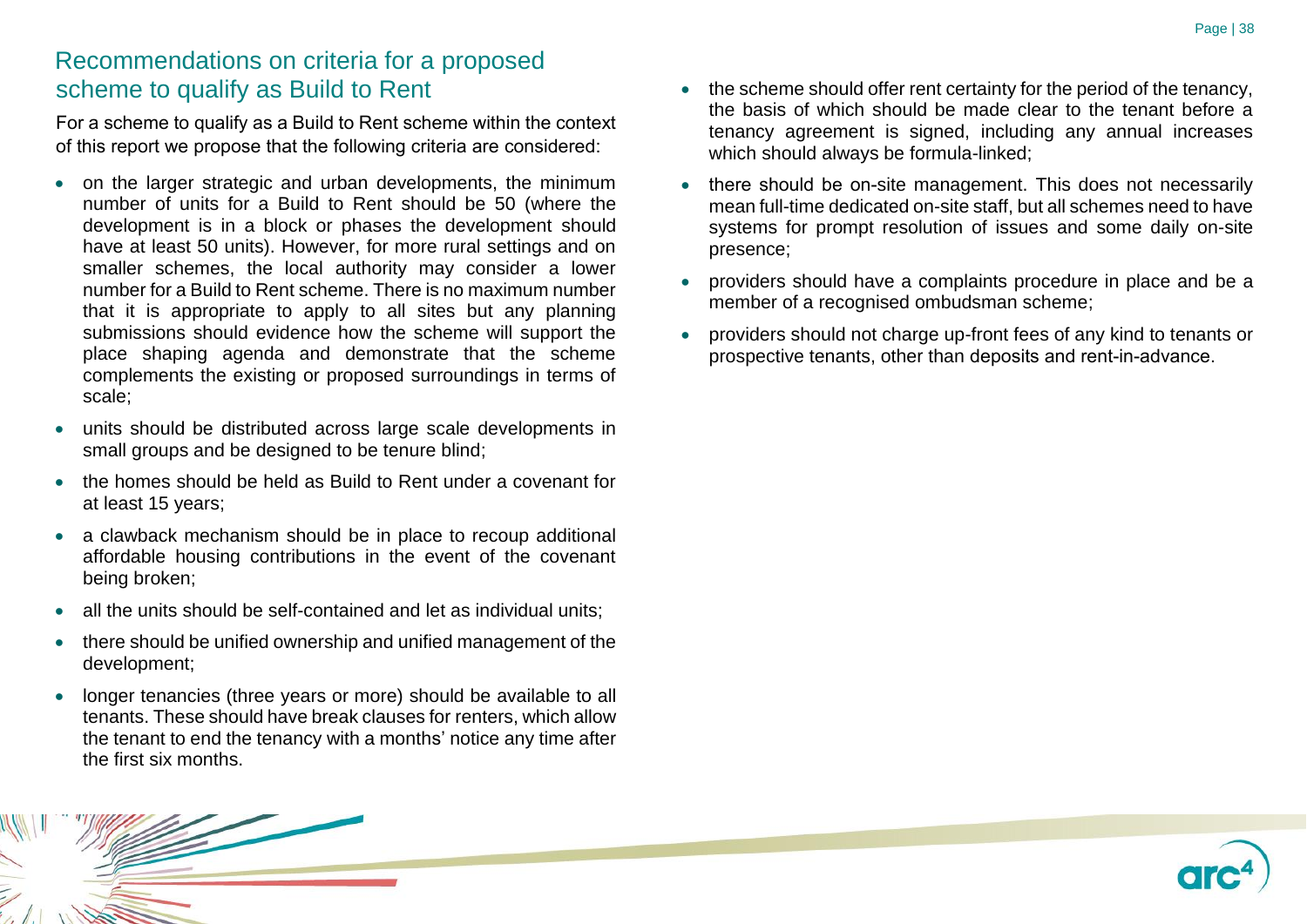## Additional policy option recommendations to consider :

- that a positive approach is taken towards Build to Rent development in line with national guidance, where it will clearly help meet local housing need ;
- $\bullet$ that the councils keep abreast of emerging policy and research ;
- $\bullet$ that study visits are made to existing Build to Rent schemes to better understand both the positive and negative aspects of Build to Rent ;
- $\bullet$ that a local approach to Build to Rent viability is established based on local circumstances;
- $\bullet$ that authorities request sight of findings of individual market assessments made by applicants at an early stage in the planning process ;
- $\bullet$ that authorities assess whether policies from other authorities such as a fast track process and local living rents may be appropriate locally; and
- that a development prospectus for Build to Rent is considered for the study area, setting out information about the market and the council's planning policy . It would set out an evidence base for Build to Rent, the benefits and risks for the area in terms of the potential for Build to Rent, potential sites and opportunities, potential returns, invitations to submit applications and the authority's planning policy.



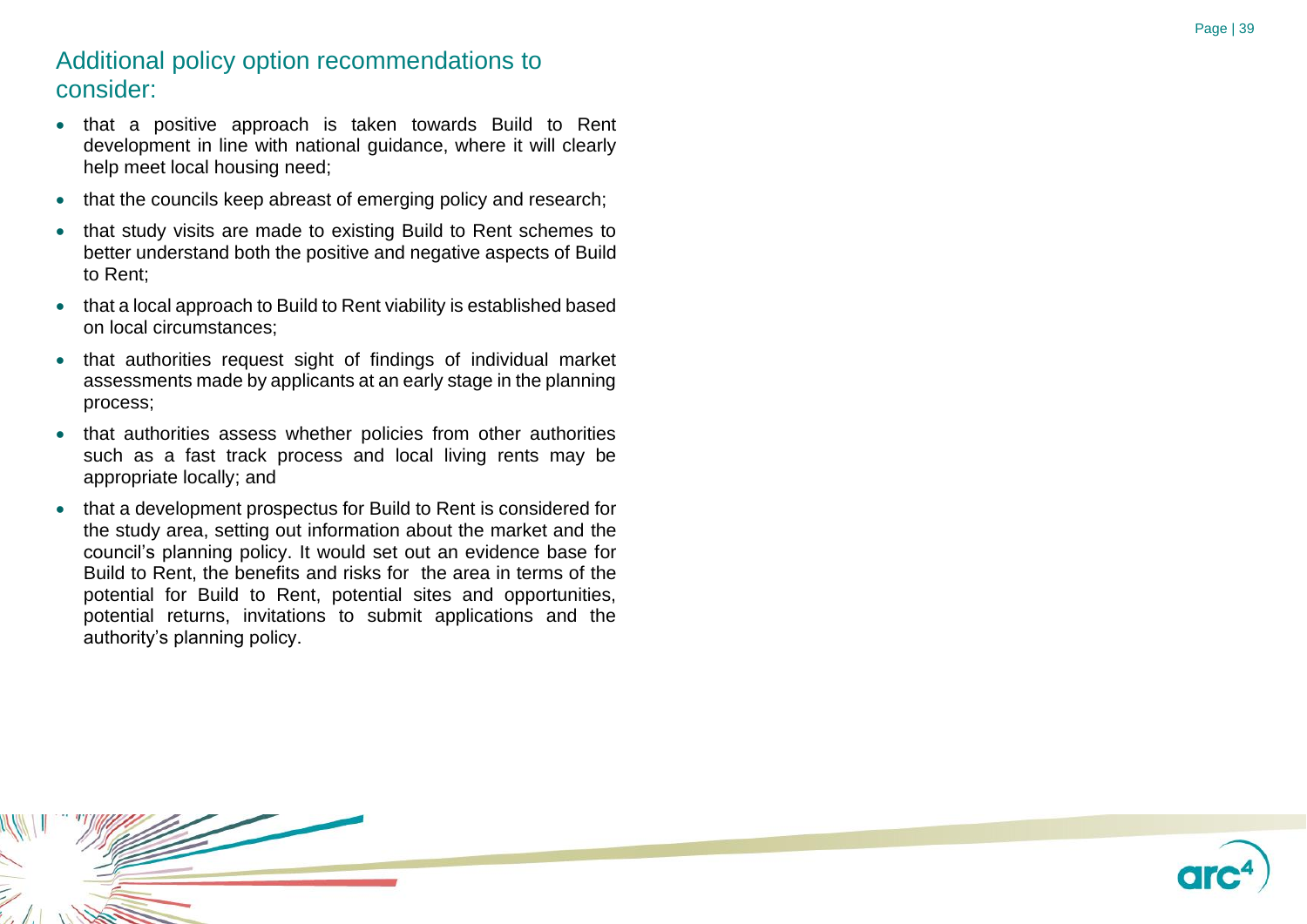# <span id="page-39-0"></span>**GLOSSARY OF TERMS**



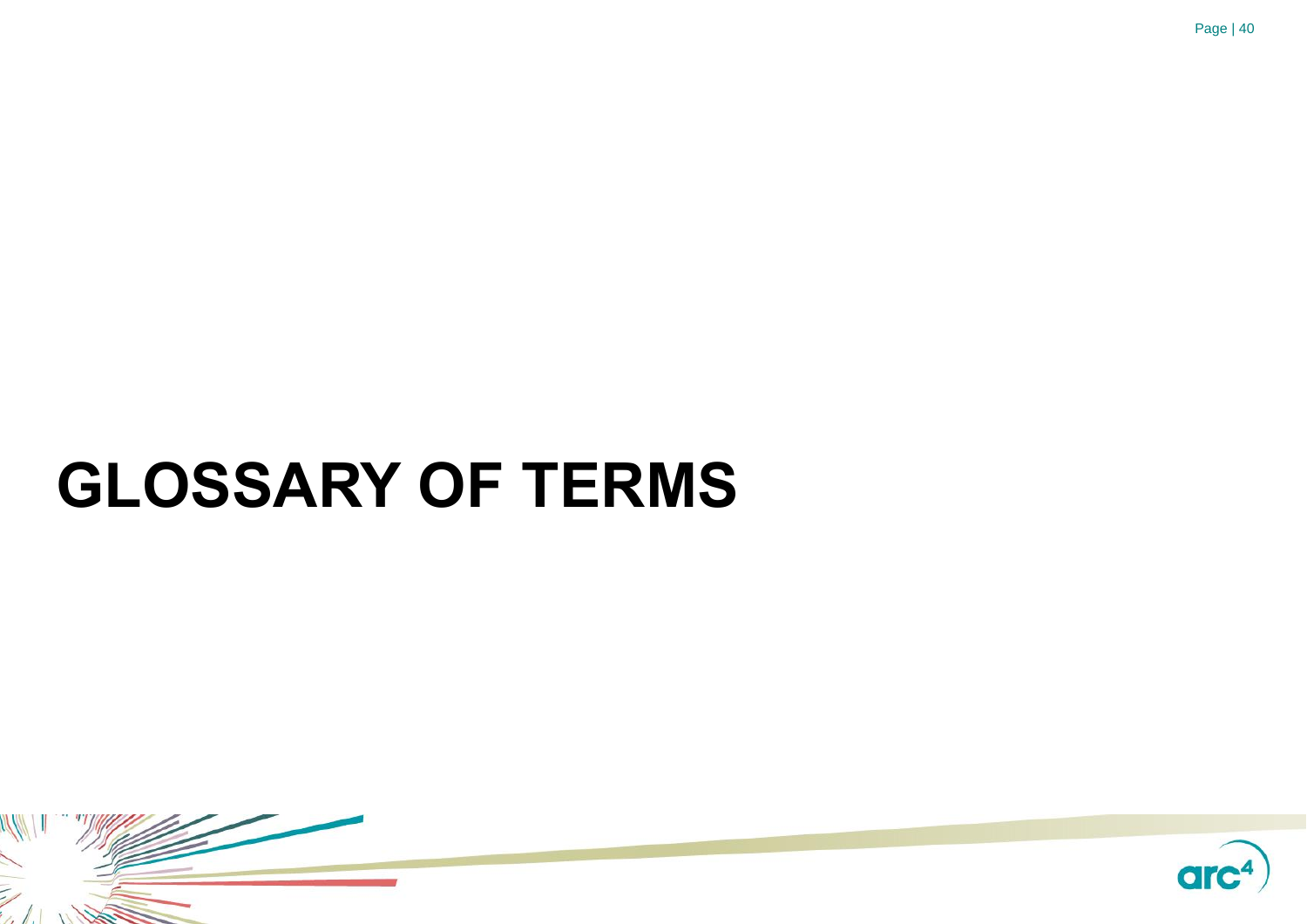#### **This section defines some of the terms and acronyms used within the individual site assessments and/or this summary report**

**Absorption rates:** Absorption rate is the rate at which homes sell or rent in a given area during a given time period.

**Affordable housing:** Housing for sale or rent, for those whose needs are not met by the market (including housing that provides a subsidised route to home ownership and/or is for essential local workers), and which complies with one or more of the definitions in the National Planning Policy Framework (NPPF). In terms of rented housing, as well as affordable private rent it includes social housing at social or affordable rents.

[https://assets.publishing.service.gov.uk/government/uploads/system/uploads/attachment\\_data/file/810197/NPPF\\_Feb\\_2019\\_revised.pdf](https://assets.publishing.service.gov.uk/government/uploads/system/uploads/attachment_data/file/810197/NPPF_Feb_2019_revised.pdf)

**Affordable housing contribution:** The contribution made from individual developments towards affordable housing. It can be made in terms of units on a site or as a sum of money, commuted sum.

**Affordable private rent:** Affordable private rent is the affordable housing provision in Build to Rent schemes. 20% is generally, according to government guidance, a suitable benchmark for the level of affordable private rent homes to be provided (and maintained in perpetuity) in any Build to Rent scheme.

**AOMC**: Area of major change.

**BPF:** British Property Federation [www.bpf.org.uk](file:///C:/Users/Helen%20user/Documents/current%20working%20files/cambridge/btr%20models/proofed/FINAL/www.bpf.org.uk)

**Build to Rent:** Build to Rent is a term used to describe private rented residential property, which is designed for rent instead of for sale. As the name suggests, Build to Rent involves the building of homes specifically for the rental market.

**Build out rates:** the speed at which developments are constructed.

**CaMKOx Arc:** The area between Oxford and Cambridge, incorporating the ceremonial county areas of Oxfordshire, Buckinghamshire, Bedfordshire, Northamptonshire and Cambridgeshire forms a core spine that the Government recognises as the Oxford-Cambridge Arc.

[https://assets.publishing.service.gov.uk/government/uploads/system/uploads/attachment\\_data/file/799993/OxCam\\_Arc\\_Ambition.pdf](https://assets.publishing.service.gov.uk/government/uploads/system/uploads/attachment_data/file/799993/OxCam_Arc_Ambition.pdf)

**Clawback mechanism:** Compensation mechanism to apply in the event that any of the market homes are disposed of or converted to another tenure within the covenant period, and/or the affordable private rent homes are withdrawn at any time.

**CPIER:** Cambridgeshire and Peterborough Independent Economic Review. A report developed by the Cambridgeshire and Peterborough Economic Commission, published in 2018. The purpose is to, 'create a single strategic position to help the greater Cambridgeshire and Peterborough area consider the case for greater fiscal devolution and powers to unlock the delivery of major infrastructure, including showing how the area delivers benefits to the rest of UK.' <https://www.cpier.org.uk/about-us/>



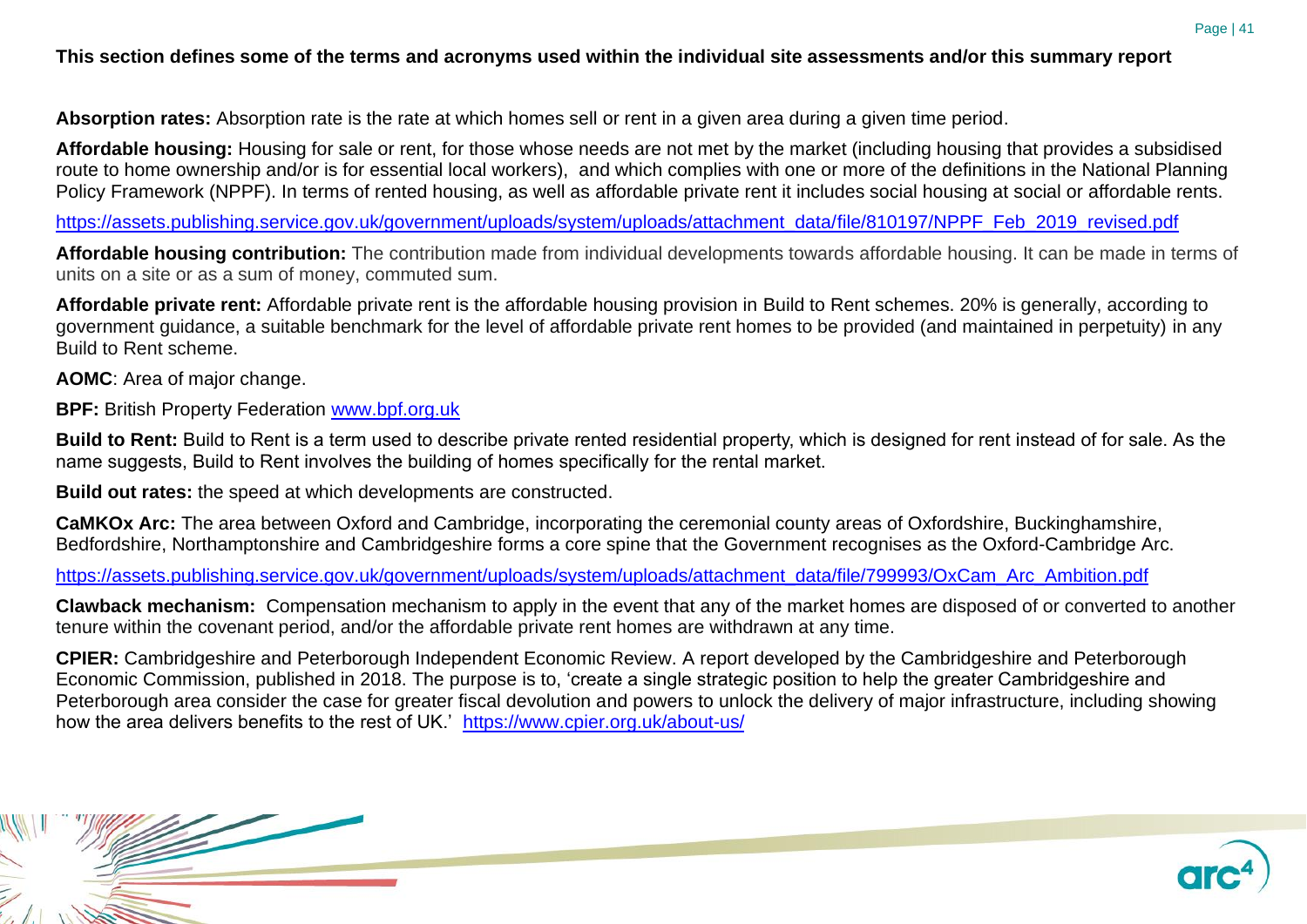**CPCA: Cambridgeshire and Peterborough Combined Authority:** A combined authority is a legal body set up using national legislation that enables a group of two or more councils to collaborate and take collective decisions across council boundaries. CPCA is headed by an elected mayor. Through a devolution deal with Government, powers and funding have been passed to CPCA in a number of areas including delivery of new homes, boosting growth in the region, and chairing a review of 16+ skills in the area. <https://www.cambspboroca.org/>

**DMR: Discount market rent.** DMR the same as affordable private rent

**FTB**: First time buyer

**GCP:** Greater Cambridge Partnership, the local delivery body for a City Deal with central government, bringing powers and investment for improvements in infrastructure, and for supporting and accelerating the creation of new jobs, new homes, and additional apprenticeships. <https://www.greatercambridge.org.uk/>

**GLA:** Greater London Authority

**GVA:** Regional gross value-added using production (GVA(P)) and income (GVA(I)) approaches. Regional gross value added is the value generated by any unit engaged in the production of goods and services. GVA per head is a useful way of comparing regions of different sizes. It is not, however, a measure of regional productivity.

**HMO**: House in multiple occupation

**HTB Help to Buy:** With a Help to Buy: Equity Loan, the Government lends the purchaser up to 20% of the cost of their newly built home, so the purchaser only needs a 5% cash deposit and a 75% mortgage to make up the rest.<https://www.helptobuy.gov.uk/>

**North East Cambridge Area Action Plan**: A development plan to guide the strategy for regeneration of the North East Cambridge area. It will provide detailed policies and proposals for the area.

#### **Market Rent Homes: Includes Build to Rent and Private Rented Sector homes.**

**MHCLG :** Ministry of Housing, Communities and Local Government.

**NEC AAP**: North East Cambridge Area Action Plan.

**NVQ**: National Vocational Qualification.

**Private Rented Sector (PRS):** Rented accommodation takes many forms. The Private Rented Sector is defined for the purposes of this report from the Census 2011 as 'Private rented: renting from a private landlord or letting agency, employer of a household member, or relative or friend of a household member or other person.'

**Private Market Rent Homes: homes in a Build to Rent scheme which are not let as affordable private rent homes.** 



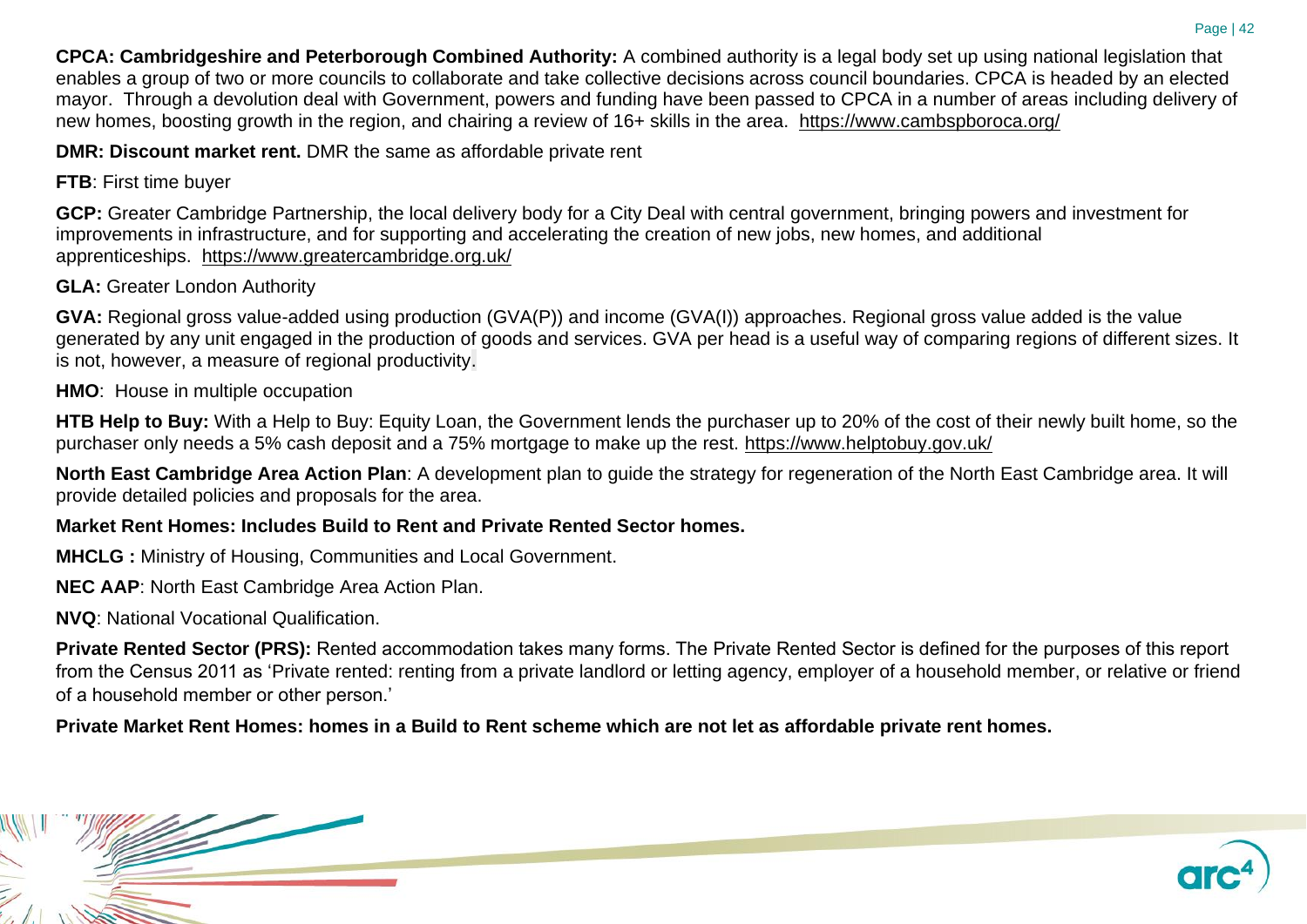Registered landlord: A provider of affordable housing registered with Homes England [https://www.gov.uk/government/organisations/homes](https://www.gov.uk/government/organisations/homes-england)[england](https://www.gov.uk/government/organisations/homes-england)

**Viability**: Viability assessment is a process of assessing whether a site is financially viable, by looking at whether the value generated by a development is more than the cost of developing it. This includes looking at the key elements of gross development value, costs, land value, landowner premium, and developer return.